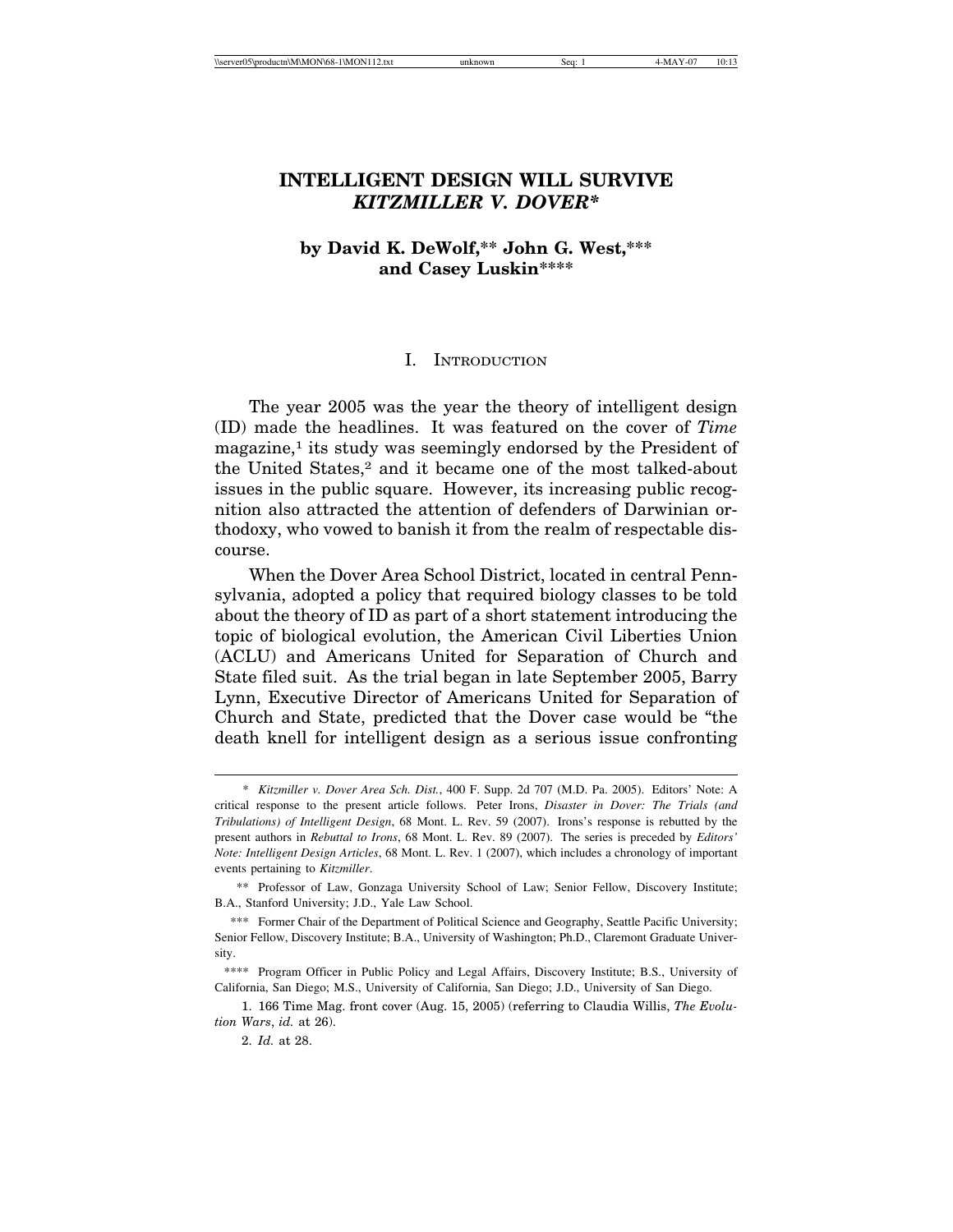American school boards, period. I think this will be the last case."3

After several months of testimony, Judge John E. Jones III issued an opinion that appeared to be just what the plaintiffs wanted. The opinion was immediately hailed by opponents of ID as having driven "a stake into the heart of the ID proponents' crusade to circumvent the Establishment Clause."<sup>4</sup> Initial commentary on the case seemed to assume that Judge Jones had ruled correctly, and that the only question for the courts would be how to identify and stop further evasions of the Establishment Clause.5 But announcements of the demise of ID were greatly exaggerated. As even Judge Jones acknowledged, his opinion has "no precedential value outside the Middle District [of Pennsylvania]";<sup>6</sup> its influence will depend heavily upon its persuasive quality, and close inspection of the opinion reveals many fatal flaws.

Before analyzing the opinion itself, it is necessary to review the factual setting in which the case arose, particularly with regard to the role of Discovery Institute, an organization with which

<sup>3.</sup> Barry Lynn, Panel Discussion, *From Scopes to Dover: Should the Courts Permit Public Schools to Teach Intelligent Design?* (Natl. Press Club, D.C., Sept. 22, 2005) (available at http://pewforum.org/events/index.php?EventID=84 (accessed March 22, 2007)).

<sup>4.</sup> Stephen Gey, Op. Ed., Kitzmiller*: An Intelligent Ruling on "Intelligent Design"*, Jurist Leg. News & Research (Dec. 29, 2005) (available at http://jurist.law.pitt.edu/forumy/ 2005/12/kitzmiller-intelligent-ruling-on.php). A representative of the anti-ID National Center for Science Education cheerfully told the leading science journal *Nature* that "Intelligent design as a strategy is probably toast." Emma Marris, *Intelligent Design Verdict Set to Sway Other Cases*, 439 Nature 6, 6–7 (Jan. 5, 2006).

<sup>5.</sup> *See* Charles Kitcher, *Lawful Design: A New Standard for Evaluating Establishment Clause Challenges to School Science Curricula*, 39 Colum. J.L. & Soc. Probs. 451, 452–53 (2006); Brenda Lee, Student Author, Kitzmiller v. Dover Area School District*: Teaching Intelligent Design in Public Schools*, 41 Harv. Civ. Rights-Civ. Libs. L. Rev. 581, 583–84 (2006); Louis J. Virelli III, *Making* Lemon*ade: A New Approach to Evaluating Evolution Disclaimers under the Establishment Clause*, 60 U. Miami L. Rev. 423, 430 n. 41 (2006); Anne Marie Lofaso, *Does Changing the Definition of Science Solve the Establishment Clause Problem for Teaching Intelligent Design as Science in Public Schools? Doing an End-Run around the Constitution*, 4 Pierce L. Rev. 219, 222–23 (2006); Anthony Kirwin, Student Author, *Toto, I've a Feeling We're . . . Still in Kansas? The Constitutionality of Intelligent Design and the 2005 Kansas Science Education Standards*, 7 Minn. J.L. Sci. & Tech. 657, 678–89 (2006); Kristi L. Bowman, *Seeing Government Purpose through the Objective Observer's Eyes: The Evolution-Intelligent Design Debates*, 29 Harv. J.L. & Pub. Policy 417, 437 (2006); Todd R. Olin, Student Author, *Fruit of the Poison Tree: A First Amendment Analysis of the History and Character of Intelligent Design Education*, 90 Minn. L. Rev. 1107, 1122–23 (2006) ("The court emphatically found that Intelligent Design is a new form of creationism and that the designer it proposes is the God of Christianity.").

<sup>6.</sup> Lisa L. Granite, *One for the History Books*, Pa. Law. 17, 22 (July/Aug. 2006).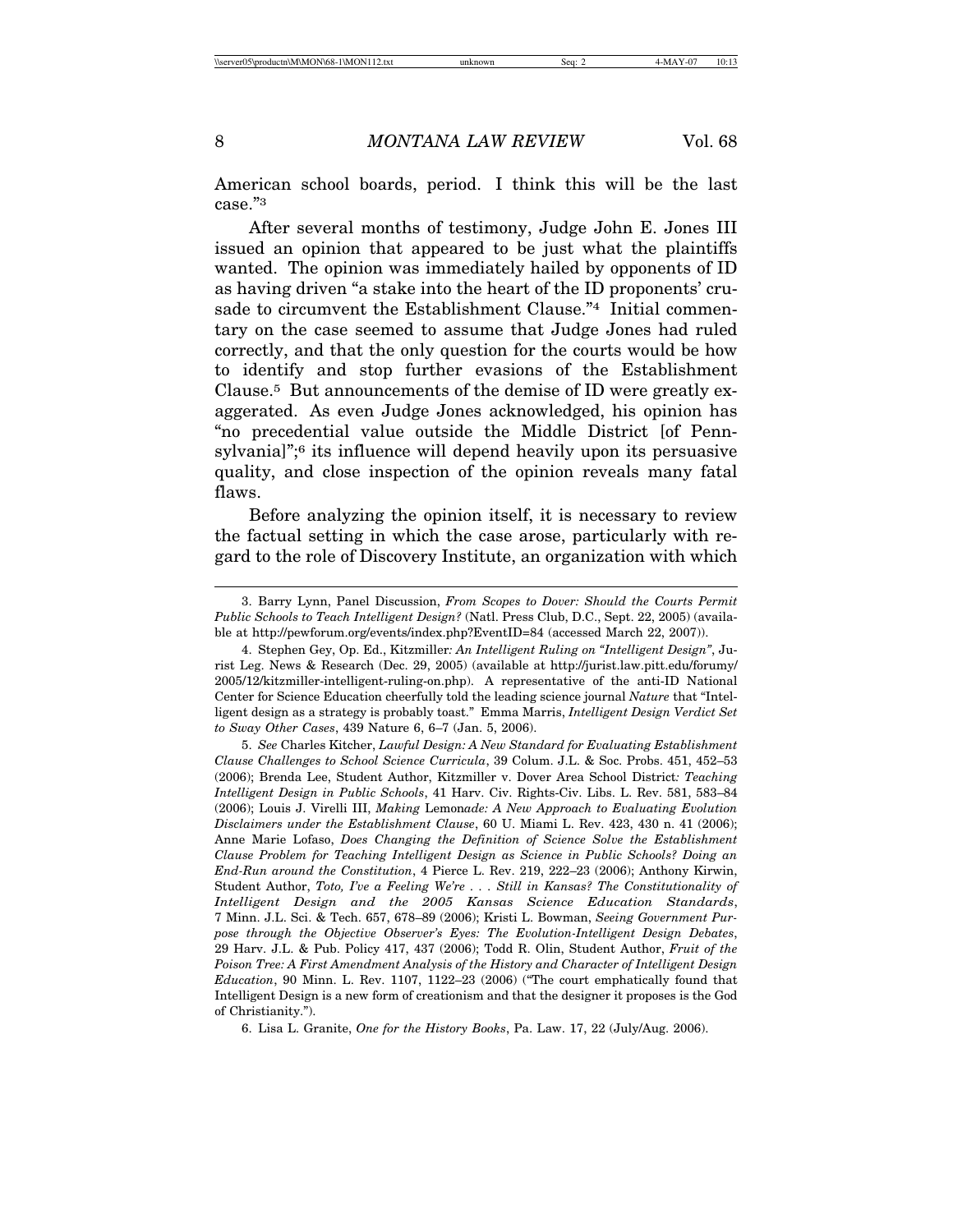the authors of this article are affiliated and one which played a role in Judge Jones's analysis of the issues.

# II. FACTUAL BACKGROUND OF THE KITZMILLER CASE AND INVOLVEMENT OF DISCOVERY INSTITUTE

The Discovery Institute was formed in 1990 as a nonprofit public policy and research center with programs in such areas as transportation, technology, economics, education, and representative democracy.7 In 1996, the Institute launched the Center for the Renewal of Science and Culture (later renamed the Center for Science and Culture) to support research and public education with regard to controversies surrounding ID and neo-Darwinian theory.8 The Center funds the work of scientists, philosophers and historians of science, social scientists, and legal experts, and by 2005, the Center for Science and Culture was recognized as the leading supporter of research and scholarship on ID.9 In 2000, one of the authors of this article published, along with two other co-authors, an article defending the academic freedom of teachers to voluntarily address the topic of ID in public school classrooms.10 In 2002, two Discovery Institute scholars were invited to testify before the Ohio State Board of Education as the board formulated Ohio's science education standards.11 In order to provide guidance to individuals and organizations who were interested in better ways to teach biological origins, the Discovery Institute assigned attorney Seth Cooper the task of communicating with "legislators, school board members, teachers, parents and students across the country" about how to approach the subject.12 He de-

<sup>7.</sup> Discovery Inst., *Center for Science and Culture*, *Top Questions*, "General Questions, 1," http://www.discovery.org/csc/topQuestions.php#generalQuestions (accessed Nov. 4, 2006) [hereinafter Discovery Inst., *Top Questions*]; Discovery Inst., *About Discovery*, "Mission Statement," http://www.discovery.org/about.php (accessed Dec. 20, 2006).

<sup>8.</sup> Discovery Inst. *Top Questions*, *supra* n. 7; Teresa Watanabe, *Enlisting Science to Find the Fingerprints of a Creator*, L.A. Times A1 (Mar. 25, 2001).

<sup>9.</sup> Paul Nussbaum, *Court Test Is Near for "Intelligent Design"*, Phila. Inquirer A1 (Sept. 25, 2005); Discovery Inst., *Top Questions*, *supra* n. 7; Discovery Inst., *New Book Examines Misguided Quest of Darwin's Conservatives*, http://www.discovery.org/scripts/ viewDB/index.php?command=view&id=3799 (accessed Dec. 20, 2006).

<sup>10.</sup> David K. DeWolf, Stephen C. Meyer & Mark Edward DeForrest, *Teaching the Origins Controversy: Science, or Religion, or Speech?* 2000 Utah L. Rev. 39.

<sup>11.</sup> Discovery Inst., *Ohio Praised for Historic Decision Requiring Students to Critically Analyze Evolutionary Theory*, http://www.discovery.org/scripts/viewDB/index.php? command=view&id=1368 (Dec. 10, 2002).

<sup>12.</sup> Seth Cooper, Discovery Inst., *Center for Science and Culture*, *Evolution News & Views*, "Statement by Seth L. Cooper Concerning Discovery Institute and the Decision in *Kitzmiller v. Dover Area School Board* Intelligent Design Case," http://www.evolutionnews.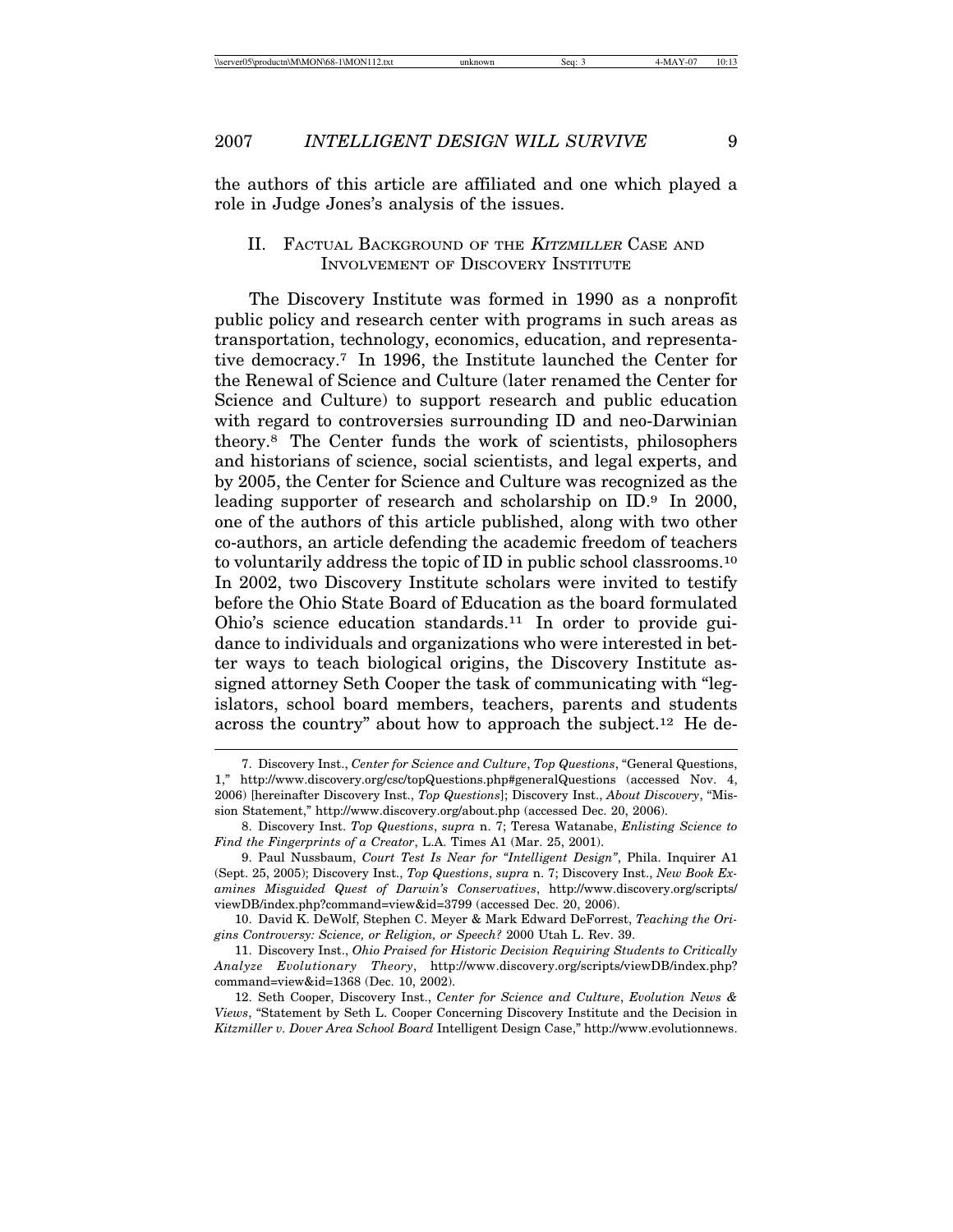scribed the policy position of the Discovery Institute as recommending, from both an educational and legal standpoint, that public schools present the "scientific arguments both supporting and challenging the contemporary version of Darwin's theory as well as chemical evolutionary theories for the origin of the first life."13 While Fellows at the Discovery Institute had supported the right of individual teachers, exercising their academic freedom, to address the topic of ID in a scientifically and educationally responsible way, the Discovery Institute in general, and Seth Cooper in particular, had consistently *opposed* policies that would mandate the teaching of the theory of ID in public schools.<sup>14</sup>

Cooper learned about the Dover controversy in June of 2004 after reading a newspaper article, and he then called Dover school board member William Buckingham, and warned him that the board was courting legal trouble if it "require[d] students to learn about creationism or [attempted] to censor the teaching of the contemporary [presentation] of Darwin's theory or chemical origin of life scenarios."15 Cooper also emphasized that the Discovery Institute does not support *requiring* that the theory of ID be presented; instead, it recommends that schools cover scientific criticisms of Darwin's theory along with the scientific evidence supporting the theory.16 Cooper sent Buckingham materials that included a DVD based on the book *Icons of Evolution*17 and a study guide prepared as a companion to *Icons of Evolution*.18 Notably, these materials focused only on scientific criticisms of Darwin's theory. They did not discuss ID.19 Nonetheless, in the fall of 2004, Cooper learned that the Dover board planned to require science teachers to use the textbook *Of Pandas and People* (*Pandas*).20 Cooper then communicated with several Dover school board members, hoping to persuade them to rescind the policy, revise it, or aban-

org/2005/12/statement\_by\_seth\_l\_cooper\_con.html (Dec. 21, 2005) [hereinafter Cooper, *Statement*].

<sup>13.</sup> *Id.*

<sup>14.</sup> *Id.*

<sup>15.</sup> *Id.*

<sup>16.</sup> *Id.*

<sup>17.</sup> Jonathan Wells, *Icons of Evolution: Science or Myth? Why Much of What We Teach about Evolution Is Wrong* (Regnery Publg. 2000).

<sup>18.</sup> Cooper, *Statement*, *supra* n. 12.

<sup>19.</sup> *Id.*

<sup>20.</sup> *Id.*; Percival Davis & Dean H. Kenyon, *Of Pandas and People: The Central Question of Biological Origins* (Charles B. Thaxton ed., Haughton Publg. Co. 1993) [hereinafter Davis & Kenyon, *Pandas*].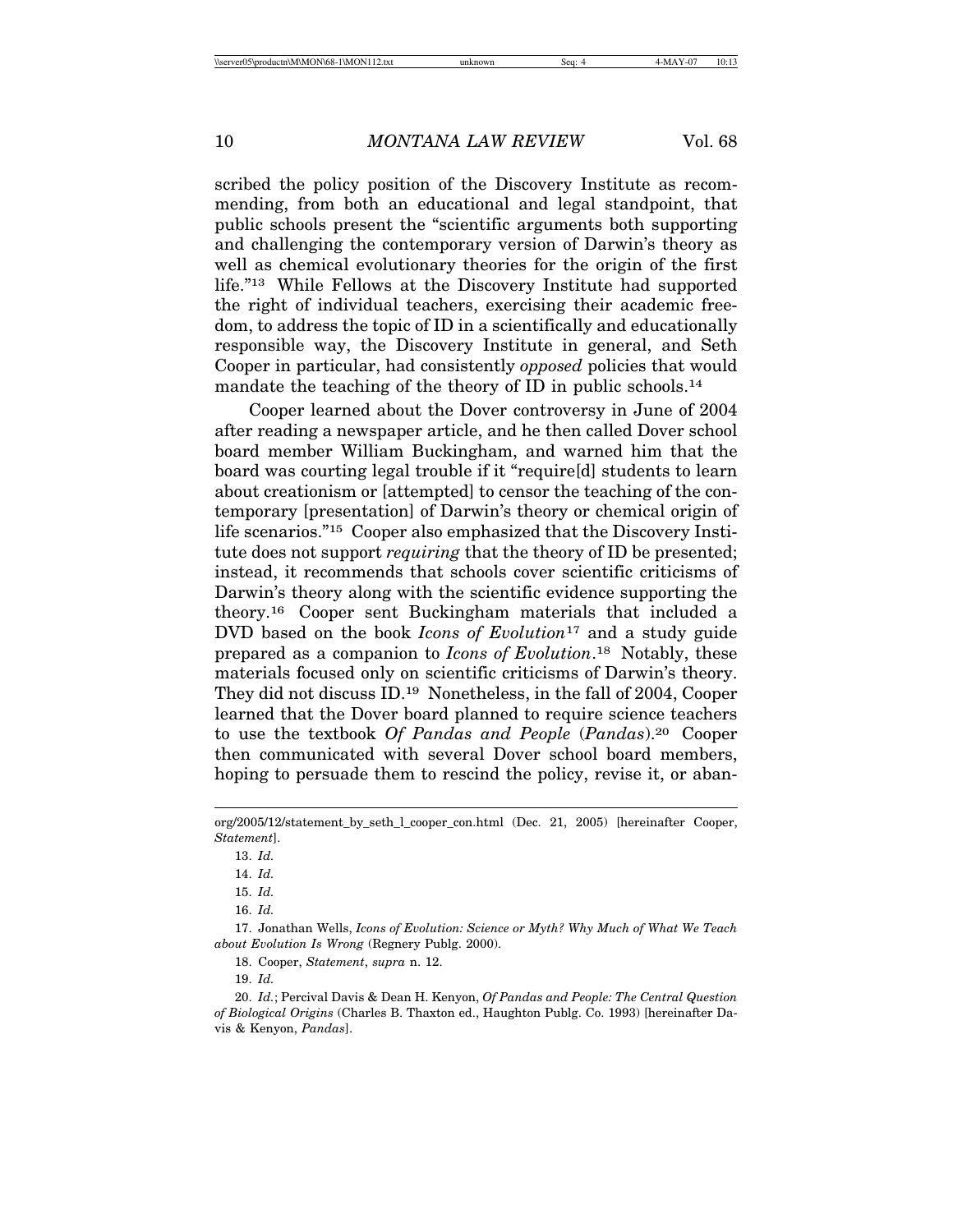don it altogether.21 Discovery Institute also issued a statement on October 6, 2004 opposing the policy under consideration by the Dover board:

[A] recent news report seemed to suggest that the Center for Science & Culture endorses the adoption of textbook supplements teaching about the scientific theory of intelligent design (ID), which simply holds that certain aspects of the universe and living things can best be explained as the result of an intelligent cause rather than merely material and purposeless processes like natural selection. Any such suggestion is incorrect.<sup>22</sup>

Despite the lack of support from the Discovery Institute, on October 18, 2004 the board voted to adopt a policy that required discussion of ID in biology classes.23 Shortly thereafter, the Discovery Institute expressed to the news media its opposition to the adopted policy, and the Institute's disagreement with the policy was acknowledged in an article published in early November 2004 by the Associated Press.24 The board later modified its policy to require that an oral disclaimer be read to biology classes. The disclaimer stated, "Intelligent Design is an explanation of the origin of life that differs from Darwin's view" and noted that "[t]he reference book, Of Pandas and People, is available for students who might be interested in gaining an understanding of what Intelligent Design actually involves."25 Dover's board apparently was encouraged to adopt its policy by assurances from the Thomas More Law Center (TMLC) that the policy was constitutional and that TMLC would defend the school board in the event that the policy was challenged.26 TMLC supported the Dover board not-

<sup>21.</sup> Cooper, *Statement*, *supra* n. 12.

<sup>22.</sup> Discovery Inst., *Pennsylvania School District Considers Supplemental Textbook Supportive of Intelligent Design*, http://www.discovery.org/scripts/viewDB/index.php?command=view&id=2231 (Oct. 6, 2004).

<sup>23.</sup> *Kitzmiller v. Dover Area Sch. Dist.*, 400 F. Supp. 2d 707, 708 (M.D. Pa. 2005) ("Students will be made aware of gaps/problems in Darwin's theory and of other theories of evolution including, but not limited to, intelligent design. Note: Origins of Life is not taught.").

<sup>24.</sup> Martha Raffaele, *Teaching "Intelligent Design" Required*, Wis. State J. (Madison) A8 (Nov. 14, 2004) ("Even the Seattle-based Discovery Institute, which supports scientists studying intelligent-design theory, opposes mandating it in schools . . . said John West, associate director of the institute's Center for Science and Culture.").

<sup>25.</sup> *Kitzmiller*, 400 F. Supp. 2d at 708–09 (quoting Dover Area School Board disclaimer).

<sup>26.</sup> E-mail interview by authors with Seth L. Cooper, Former Atty. for Discovery Inst. (Dec. 20, 2006); Jenni Laidman, *Ann Arbor Law Firm Fights to Dethrone Darwin*, Toledo Blade B1 (Mar. 5, 2006); Discovery Inst., *Setting the* Record *Straight about Discovery Institute's Role in the Dover School District Case*, http://www.discovery.org/scripts/viewDB/ index.php?command=view&id=3003&program=News&callingPage=discoMainPage (Nov. 10, 2005) [hereinafter Discovery Inst., *Setting* Record *Straight*]; Christina Kauffman, *Crea-*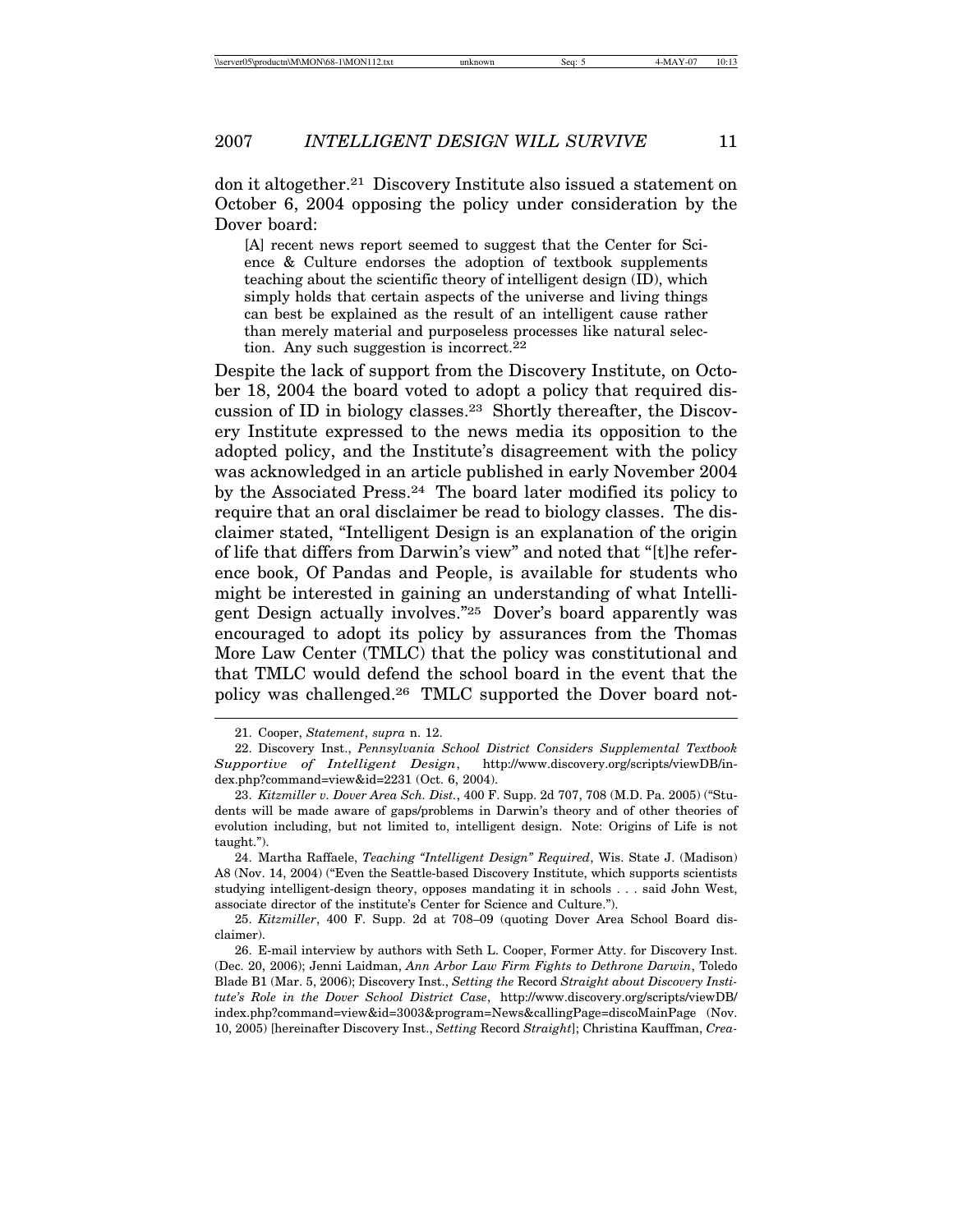withstanding the fact that the Discovery Institute privately communicated its strong reservations about the policy to TMLC attorneys.27

On December 14, 2004 the ACLU and Americans United for Separation of Church and State filed suit on behalf of eleven parents of students in the district.<sup>28</sup> The same day, the Discovery Institute again reiterated its opposition to the policy, issuing a statement in which John West explained, "When we first read about the Dover policy, we publicly criticized it because according to published reports the intent was to mandate the teaching of intelligent design . . . . "29 West went on to reiterate Discovery's position that "intelligent design should not be prohibited, [but] we don't think intelligent design should be required in public schools."30

In preparing its defense, TMLC sought the assistance of prominent ID advocates, many of whom were affiliated with the Discovery Institute. Each witness appeared on his own behalf, rather than as a representative of the Discovery Institute. Two scientists affiliated with the Discovery Institute—biochemist Michael Behe of Lehigh University and microbiologist Scott Minnich of the University of Idaho—testified as expert witnesses for the school board.31 Three other Discovery Institute Fellows—Stephen Meyer, William Dembski, and John Angus Campbell—were initially willing to testify but ultimately did not do so because of disagreements with TMLC attorneys.32 Two additional experts later withdrew from testifying, but those "two witnesses . . . [were] not affiliated with the Discovery Institute and the Institute had nothing to do with any decisions surrounding their withdrawal."33

As it became clear that the plaintiffs planned to focus their case on the "intelligent design movement" (which Judge Jones

*tionism Conflict*, York Dispatch (Oct. 28, 2005) (available at http://www.yorkdispatch.com/ searchresults/ci\_3160754).

<sup>27.</sup> Discovery Inst., *Setting* Record *Straight*, *supra* n. 26, at § 2.

<sup>28.</sup> Compl. at 1, 24–25, *Kitzmiller*, 400 F. Supp. 2d 707.

<sup>29.</sup> Discovery Inst., *Discovery Calls Dover Evolution Policy Misguided, Calls for Its Withdrawal*, http://www.discovery.org/scripts/viewDB/index.php?command=view&id=2341 (Dec. 14, 2004).

<sup>30.</sup> *Id.*

<sup>31.</sup> Discovery Inst., *Setting* Record *Straight*, *supra* n. 26, at § 3; Discovery Inst., *Center for Science and Culture*, *Fellows*, http://www.discovery.org/csc/fellows.php (accessed Mar. 4, 2007).

<sup>32.</sup> Discovery Inst., *Setting* Record *Straight*, *supra* n. 26, at § 3 (explaining why Stephen C. Meyer, William Dembski, and John Angus Campbell did not testify).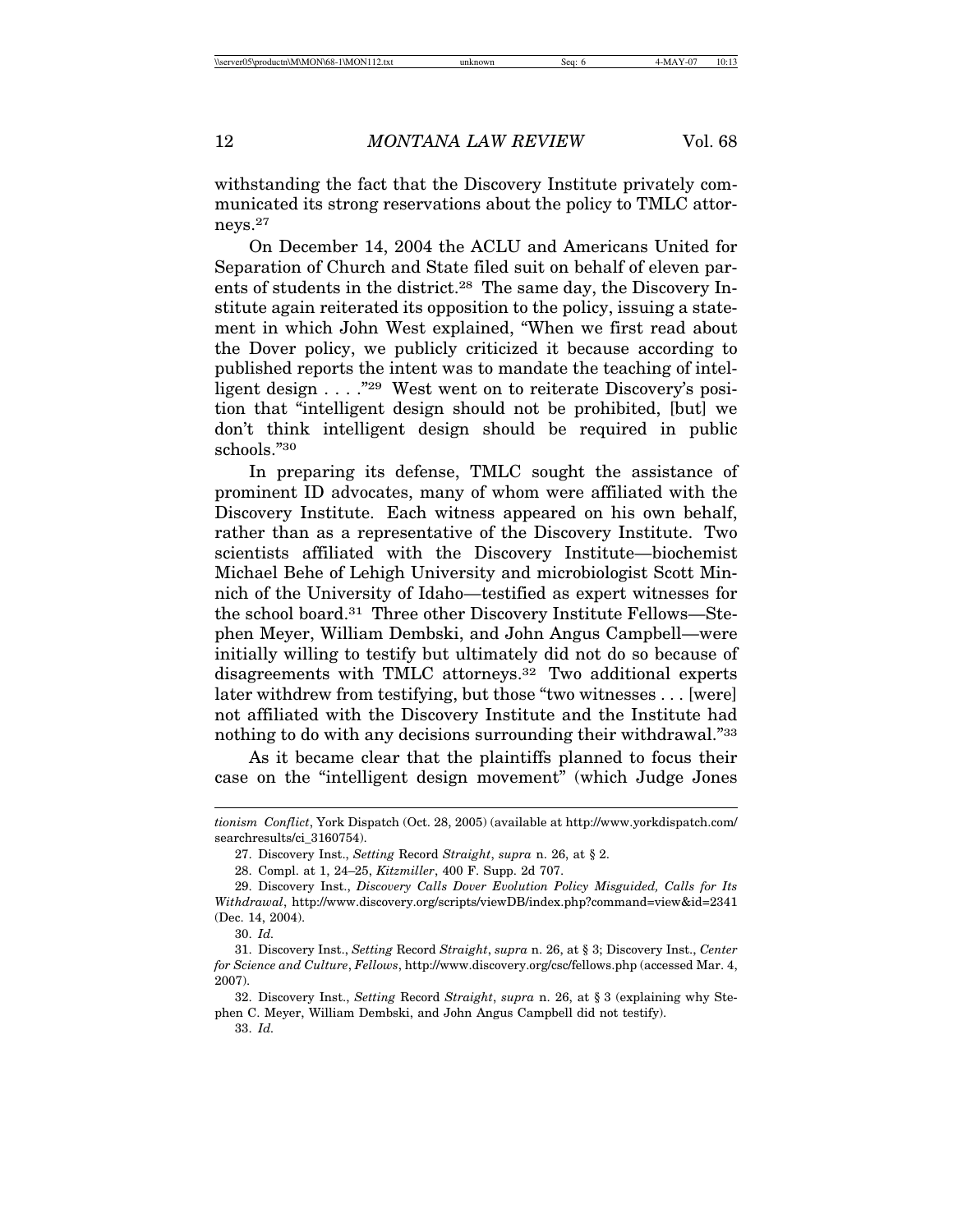calls the "IDM"34) rather than simply on the actors in Dover, and as it became increasingly clear that TMLC would not represent those interests, the publisher of *Pandas*, the Foundation for Thought and Ethics (FTE), sought to intervene as co-defendant. FTE filed a motion to intervene on May 23, 2005, but after hearing the motion, Judge Jones denied it on July 27, 2005.35

When the testimony at trial revealed the religious motives and questionable conduct of the individual school board members and the poor impression the board members had made upon Judge Jones, it became increasingly clear that the school board would lose. However, the Discovery Institute maintained that there was no reason for the judge to conflate the actions of the school board with those of the "IDM." There was also no reason for the judge to try to resolve the scientific controversy over whether a theory that pointed to intelligence as a possible explanation for a scientific phenomenon should be recognized as scientific.36 In support of this view, the Discovery Institute filed an amicus brief urging the court to decline the invitation to employ demarcation criteria so as to arbitrarily exclude intelligent design from science.37 In addition, eighty-five scientists—including professors from the University of Georgia, the University of Michigan, and the University of Iowa, as well as a member of the National Academy of Sciences filed an amicus brief imploring the court not to assume that scientific questions could be resolved by judicial decree.38 Despite his listing of these briefs in a footnote,39 there is no evidence from the

While Amicus believes that there are good reasons to regard intelligent design as scientific, Amicus recognizes that the question itself may be non-justiciable. Questions are non-justiciable [in part] when there is "a lack of judicially discoverable and manageable standards." *Vieth v. Jubelirer*, 541 U.S. 267, 277–78 (2004). Even expert philosophers of science have been unable to settle the question, "What is science?" Still less is this question subject to "judicially discoverable and manageable standards." Insofar as plaintiffs base their argument on the claim that design is inherently unscientific, and thus inherently religious, finding the scientific status of intelligent design non-justiciable would undermine plaintiffs' case.

<sup>34.</sup> *E.g. Kitzmiller v. Dover Area School Dist.*, 400 F. Supp. 2d 707, 716 (M.D. Pa. 2005).

<sup>35.</sup> *Kitzmiller v. Dover Area Sch. Dist.*, 229 F.R.D. 463, 471 (M.D. Pa. 2005).

<sup>36.</sup> Because the relief sought by the plaintiffs—an injunction against the policy adopted by the school board—could be granted on the obvious ground that the school board had acted for religious rather than secular reasons in adopting the policy, Judge Jones could have avoided the non-justiciable question, "What is Science?":

<sup>(</sup>Rev.) Br. of Amicus Curiae Discovery Inst. at 20 n. 30, *Kitzmiller*, 400 F. Supp. 2d 707 [hereinafter Discovery Brief, *Kitzmiller*].

<sup>37.</sup> Discovery Brief at 19–20, *Kitzmiller*.

<sup>38.</sup> Br. of Amici Curiae Biologists and Other Scientists in Support of Defs. at 6–7,

<sup>26–38,</sup> *Kitzmiller* [hereinafter Biologists Brief, *Kitzmiller*].

<sup>39.</sup> *Kitzmiller*, 400 F. Supp. 2d at 711 n. 3.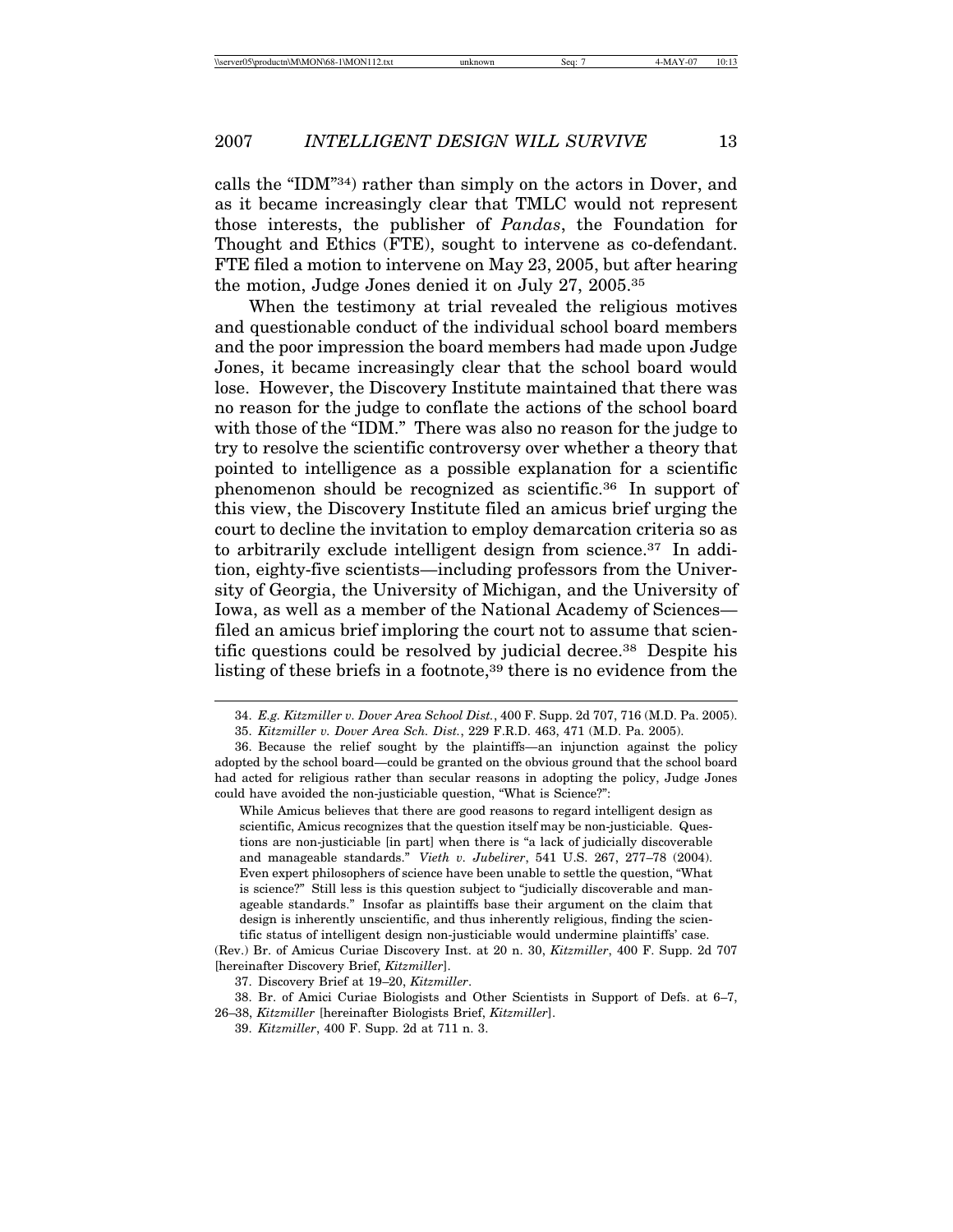text of Judge Jones's opinion that he ever considered the arguments made in either brief.40 By contrast, "90.9% (or 5,458 words) of Judge Jones's 6,004-word section on intelligent design as science was taken virtually verbatim from the ACLU's proposed 'Findings of Fact and Conclusions of Law' submitted to Judge Jones nearly a month before his ruling."41

# III. THE KITZMILLER RULING AND JUDICIAL ACTIVISM

Judge Jones issued his decision on December 20, 2005. The ruling resolved the question of whether the challenged policy violated the Establishment Clause by finding unmistakable religious motives on the part of the Dover Area School Board.<sup>42</sup> However, Judge Jones also found it "incumbent upon the Court to further address an additional issue raised by Plaintiffs, which is whether ID is science."43 This, Judge Jones felt, was necessitated not only because the issue was "essential to our holding that an Establishment Clause violation has occurred in this case, but also in the hope that it may prevent the obvious waste of judicial and other resources which would be occasioned by a subsequent trial involving the precise question which is before us."44

Judge Jones was wrong on both counts. As the following analysis demonstrates, not only was it *not* "essential" to his holding that "an Establishment Clause violation has occurred" to make findings about the whether ID is science, but one federal district court judge cannot, and should not presume to settle a contested scientific issue for all other courts.

<sup>40.</sup> Even one of the plaintiffs' expert witnesses, Kevin Padian, and an advisor to the plaintiffs with the NCSE, Nick Matzke, recognized that these "amicus briefs were ignored by the Judge." Kevin Padian & Nick Matzke, *National Center for Science Education*, *Discovery Institute Tries to "Swift-Boat" Judge Jones*, http://www.ncseweb.org/resources/ articles/127\_discovery\_institute\_tries\_to\_1\_4\_2006.asp (Jan. 4, 2006); *see also Kitzmiller*, 400 F. Supp. 2d at 743 (referring to Padian's expert testimony); Natl. Ctr. for Sci. Educ., *Matzke Profiled in* Seed, http://www.ncseweb.org/ourstaff.asp (accessed Mar. 10, 2007) ("During the landmark 'intelligent design' case *Kitzmiller v. Dover*, Nick spent a year working for the Plaintiffs' legal team, providing scientific advice and researching the creationist origins of the ID movement.").

<sup>41.</sup> John G. West & David K. DeWolf, *A Comparison of Judge Jones' Opinion in* Kitzmiller v. Dover *with Plaintiffs' Proposed "Findings of Fact and Conclusions of Law*,*"* http:// www.discovery.org/scripts/viewDB/filesDB-download.php?command=download&id=1186 (accessed Jan. 19, 2007).

<sup>42.</sup> *Kitzmiller v. Dover*, 400 F. Supp. 2d at 746–63.

<sup>43.</sup> *Id.* at 734–35.

<sup>44.</sup> *Id.* at 735.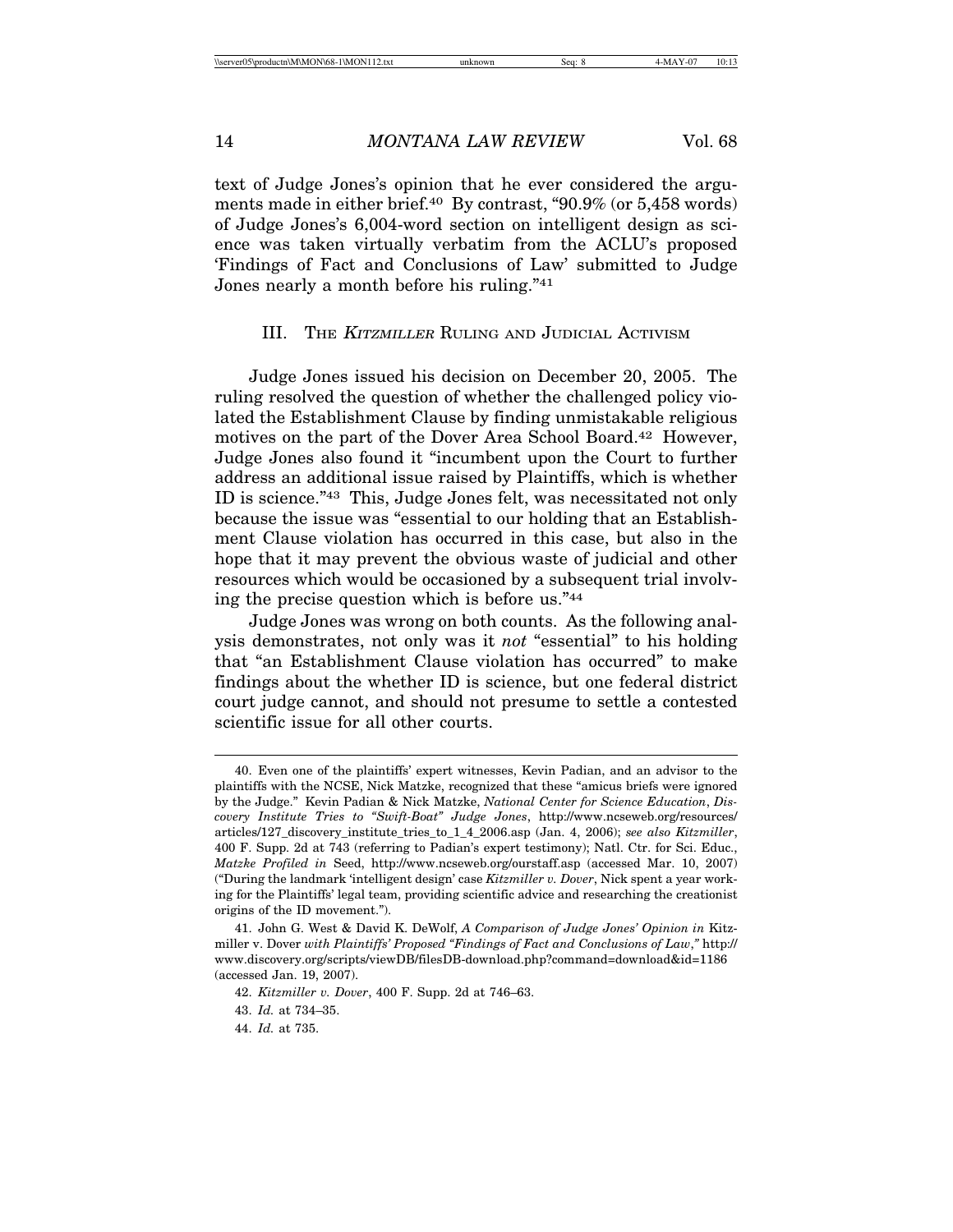Under the disjunctive *Lemon* test,45 all that was necessary to determine that an Establishment Clause violation had occurred was to find that the Dover school board members had predominantly religious motivations for enacting their ID policy.<sup>46</sup> Longstanding U.S. Supreme Court precedent suggests that in resolving constitutional issues, a narrow holding (such as a finding that the school board had religious motives in adopting the policy) is preferable to a broad holding (concerning the definition of science, the motives of the "IDM," or whether ID is science); in *Village of Euclid v. Ambler Realty Co.*,<sup>47</sup> the Supreme Court pointed out that it is the "traditional policy of this Court" to decide only the legal question most directly at issue, not all possible legal questions raised by a particular controversy:

In the realm of constitutional law, especially, this Court has perceived the embarrassment which is likely to result from an attempt to formulate rules or decide questions beyond the necessities of the immediate issue. It has preferred to follow the method of a gradual approach to the general by a systematically guarded application and extension of constitutional principles to particular cases as they arise, rather than by out of hand attempts to establish general rules to which future cases must be fitted.48

The Supreme Court employed precisely this approach when dealing with the teaching of biological origins. The Court did not analyze the effect prong of the *Lemon* test when it struck down Louisiana's Balanced Treatment for Creation-Science and Evolution-Science Act.49 "[B]ecause the primary purpose of the Creationism Act [was] to endorse a particular religious doctrine,"50 the Court chose to devote no analysis under *Lemon*'s effect prong. The Court found that the district court "properly concluded that a Mondaymorning 'battle of the experts' over possible technical meanings of terms in the statute would not illuminate the contemporaneous

50. *Edwards v. Aguillard*, 482 U.S. 578, 594 (1987).

<sup>45. &</sup>quot;First, the statute must have a secular legislative purpose; second, its principal or primary effect must be one that neither advances nor inhibits religion, finally, the statute must not foster 'an excessive government entanglement with religion.' " *Lemon v. Kurtzman*, 403 U.S. 602, 612–13 (1971) (citing *Bd. of Educ. v. Allen*, 392 U.S. 236, 243 (1968)). 46. *Id.*

<sup>47.</sup> *Village of Euclid v. Ambler Realty Co.*, 272 U.S. 365 (1926).

<sup>48.</sup> *Id.* at 397; Ernest A. Young, *Judicial Activism and Conservative Politics*, 73 U. Colo. L. Rev. 1139, 1152–53 (2002) (stating that "[a] court that tends to announce sweeping rules—thereby leaving less leeway for future judicial decisions—is refusing to defer to *future* courts in much the same way that courts departing from precedent have refused to defer to *past* tribunals").

<sup>49.</sup> La. Stat. Ann. § 17:286.1 (2006).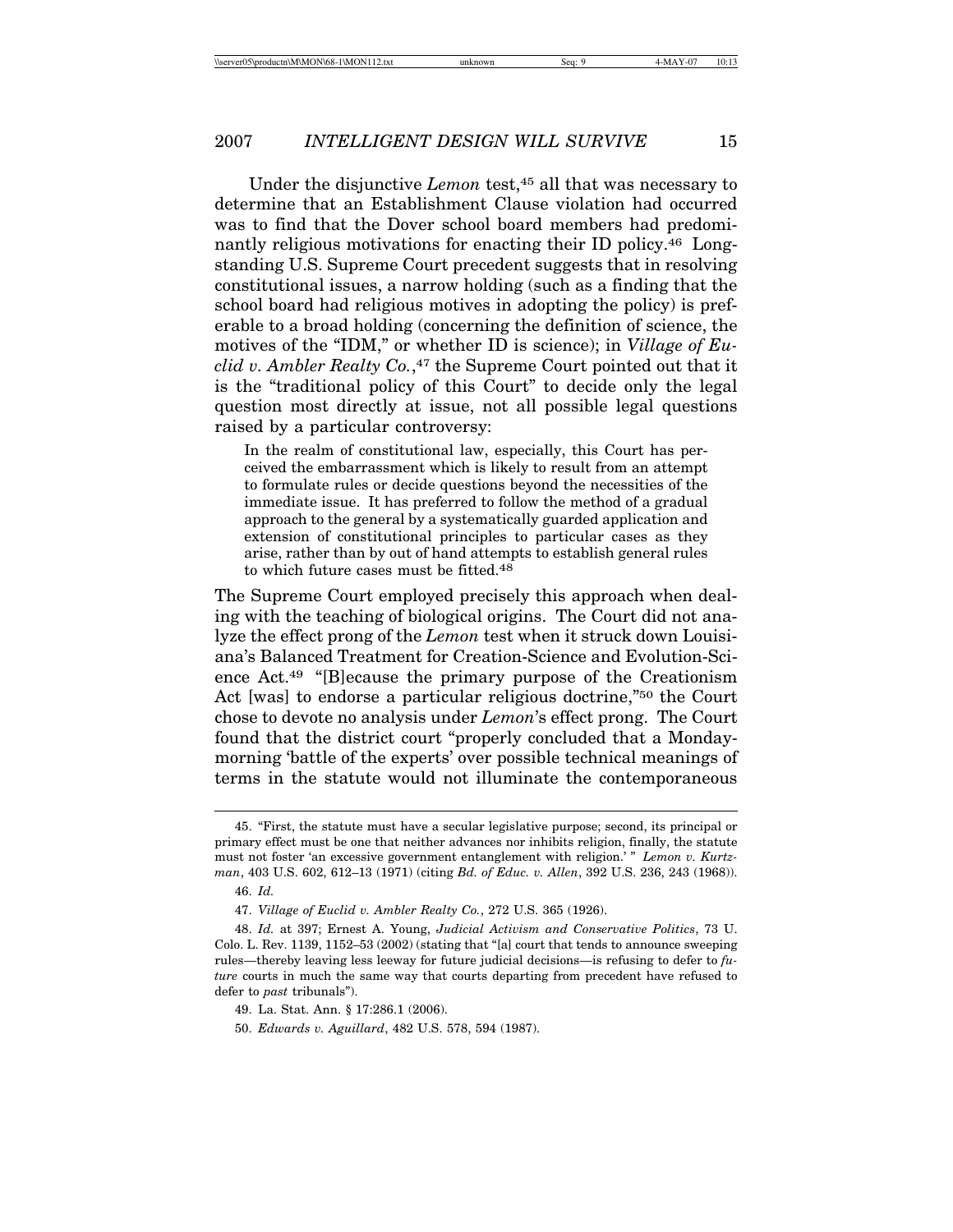purpose of the Louisiana Legislature when it made the law."51 In other words, judicial findings and inquiries on the scientific status of the theory in question and the effect of teaching it are neither necessary nor appropriate if a court finds that the acting government agents had predominantly religious motivations, for "[i]f the law was enacted for the purpose of endorsing religion, 'no consideration of the second or third criteria [of *Lemon*] is necessary.' "52

Judge Jones had no trouble finding extensive and unambiguous evidence for the religious motives of the Dover Area School Board,53 which would have disposed of the case under the *Ambler Realty* principle. Instead, he tried to settle an array of the broadest questions possible, including the proper definition of science,54 the motives of the "IDM,"55 the compatibility of Darwinian theory with religion,<sup>56</sup> and even obscure scientific minutiae such as whether the Type-III Secretory System could be an evolutionary precursor to the bacterial flagellum,57 and whether inductive reasoning provides a quantitative argument for design.58

Judge Jones suspected that his broad holdings would lead to accusations that he is "an activist judge."59 He therefore inserted a pre-emptive defense to this charge by noting that "[t]hose who disagree with our holding will likely mark it as the product of an activist judge" but "they will have erred as this is manifestly not an activist Court."60 In a post-decision interview, Judge Jones reiterated this point, accusing his critics of calling him an activist simply because "an activist judge is a judge whose decision you disagree with."61

Proclaiming that one is not an activist judge does not make it so. And claiming that those who charge "judicial activism" simply disagree with the ruling and have nothing better to say does not mean that reasonable arguments cannot be raised that Judge Jones's ruling intruded into inappropriate territory or had factually incorrect findings. Judicial activism is not just a meaningless

<sup>51.</sup> *Id.* at 596.

<sup>52.</sup> *Id.* at 585 (citing *Wallace v. Jaffree*, 472 U.S. 38, 56 (1985)).

<sup>53.</sup> *Kitzmiller v. Dover*, 400 F. Supp. 2d 707, 746–63 (M.D. Pa. 2005).

<sup>54.</sup> *Id.* at 735.

<sup>55.</sup> *Id.* at 720, 737.

<sup>56.</sup> *Id.* at 765.

<sup>57.</sup> *Id.* at 739, 740.

<sup>58.</sup> *Id.* at 741–42.

<sup>59.</sup> *Kitzmiller*, 400 F. Supp. 2d at 765.

<sup>60.</sup> *Id.*

<sup>61.</sup> Granite, *supra* n. 6, at 23.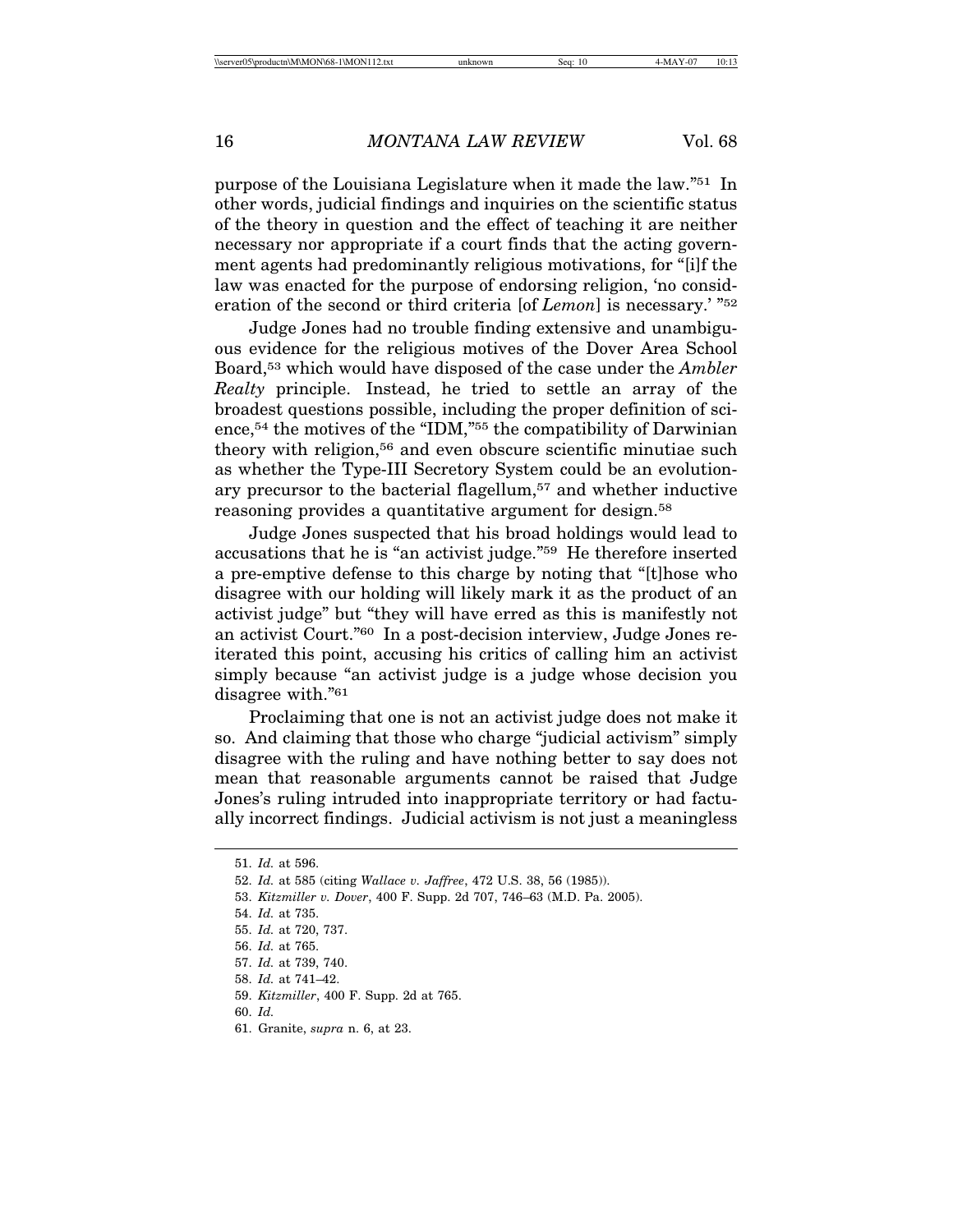epithet; it is a term applied to judges who succumb to the temptation to "increase their impact as policymakers."62 Judicial activism has the tendency to displace other branches of government, or other institutions in society, that are arguably better equipped to resolve a dispute.63 When Judge Jones described the breadth of his opinion as being the result of a "fervent hope" that his opinion "could serve as a primer for school boards and other people who were considering this [issue],"64 he admitted (apparently without realizing it) that he was a judicial activist. Nonetheless, because we have described Judge Jones's "activism" in detail elsewhere, 65 there is no need to do so here: readers can decide for themselves whether Judge Jones's ruling tried to settle a controversial social issue by deciding matters far beyond the necessary legal questions he had to address.

Despite Judge Jones's apparent desire to have the final word on ID for the judiciary, future jurists encountering efforts to address the topic of ID will have not only the right, but the obligation to think for themselves and determine whether the reasoning used by Judge Jones is accurate, necessary, or even relevant. Indeed, future courts may do well to read the balance of this article, which outlines the key errors of fact and law made by Judge Jones in his opinion.

# IV. ERROR #1: CONFLATING THE "IDM" WITH THE ACTIONS OF THE DOVER SCHOOL BOARD

Judge Jones's first major error was conflating the case for ID as it has been made by the "IDM" with the actions of the Dover

<sup>62.</sup> Lawrence Baum, *American Courts: Process and Policy* 316 (4th ed., Houghton Mifflin Co. 1998) (providing that "[p]olicymaking is inherent in the work of the courts, but judges have some control over the *extent* of their involvement in policymaking. In deciding cases, judges often face a choice between alternatives that would enhance their court's role in policymaking and those that would limit its role. . . . When judges choose to increase their impact as policymakers, they can be said to engage in activism; choices to limit that impact can be labeled judicial restraint").

<sup>63.</sup> Young, s*upra* n. 48, at 1145 ("A common thread [in judicial activism is] a refusal by the court deciding a particular case to defer to other sorts of authority at the expense of its own independent judgment about the correct legal outcome. [This] sort of behavior, then, tends to increase the significance of the court's own institutional role *vis-à-vis* the political branches, the Framers and Ratifiers of the Constitution, or other courts deciding cases in the past or in the future.") (citation omitted).

<sup>64.</sup> Granite, *supra* n. 6, at 22.

<sup>65.</sup> David K. DeWolf, John West, Casey Luskin & Jonathan Witt, *Traipsing into Evolution: Intelligent Design and the* Kitzmiller v. Dover *Decision* 9–13 (Discovery Inst. Press 2006) [hereinafter DeWolf et al., *Traipsing*].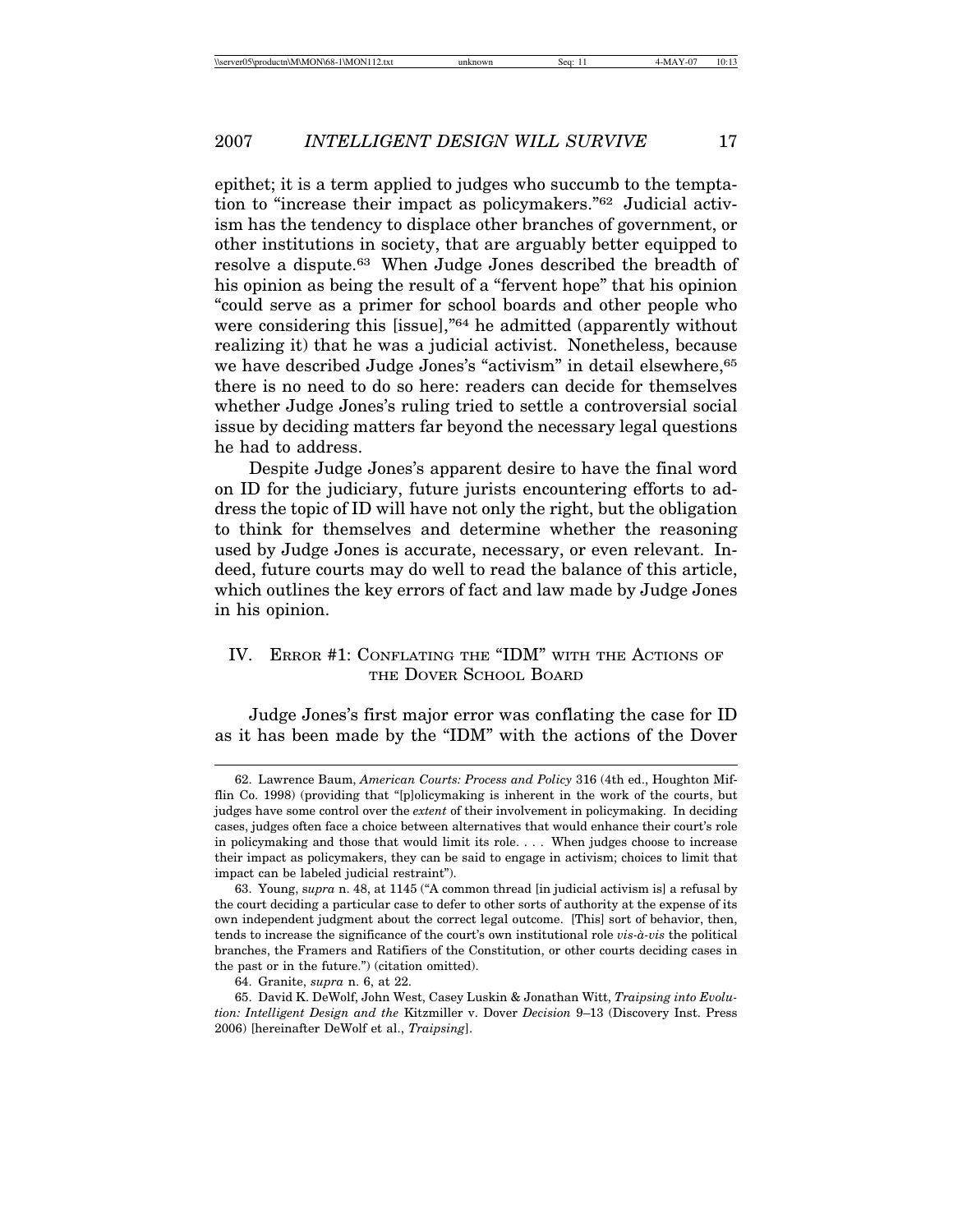school board. As laid out in the factual background in Section II, the Dover school board's actions were not because of, but rather in spite of, the recommendations of the Discovery Institute, the leading proponent of ID. Yet Judge Jones made no effort to distinguish the two actors. Instead, he began his analysis of the application of the endorsement test with the following statement:

The history of the intelligent design movement (hereinafter "IDM") and the development of the strategy to weaken education of evolution by focusing students on alleged gaps in the theory of evolution is the historical and cultural background against which the Dover School Board acted in adopting the challenged ID Policy.<sup>66</sup>

Judge Jones was urged to conflate the "IDM" with the actions of the school board by lawyers for both parties. It is clear that counsel for the plaintiffs (the ACLU and Americans United for Separation of Church and State) intended to put the "IDM" on trial,67 and it is equally clear that TMLC similarly welcomed the opportunity to put ID on trial. Richard Thompson told the press that TMLC was "preparing our case for an ultimate review by the Supreme Court of the United States."68 However, TMLC was in no position to represent the interests of the "IDM" for a variety of reasons. First, its clients were the school board and its individual members, whose interests were hardly coextensive with those of the "IDM." Second, the organization that could conceivably be considered a representative of the "IDM" (the Discovery Institute) had publicly and privately opposed Dover's policy and TLMC's approach to the case.

Since this case litigated a policy opposed by leading members of the "IDM," it did not present issues wherein the interests and positions of the "IDM" were fully at stake, and the "IDM" itself was largely unrepresented in the litigation due to Judge Jones's refusal to allow the publisher of *Pandas* to intervene. Given these

<sup>66.</sup> *Kitzmiller v. Dover Area Sch. Dist*., 400 F. Supp. 2d 707, 716 (M.D. Pa. 2005).

<sup>67.</sup> *See* Lynn, *supra* n. 3.

<sup>68.</sup> Mike Weiss, *War of Ideas Fought in a Small-Town Courtroom: Intelligent Design Theory vs. the Science of Evolution at Center of Pennsylvania Trial*, S.F. Chron. A1 (Nov. 6, 2005); *see Kitzmiller*, 400 F. Supp. 2d. at 765. Judge Jones stated that the case resulted from

the activism of an ill-informed faction on a school board, aided by a national public interest law firm eager to find a constitutional test case on ID, who in combination drove the Board to adopt an imprudent and ultimately unconstitutional policy. The breathtaking inanity of the Board's decision is evident when considered against the factual backdrop which has now been fully revealed through this trial.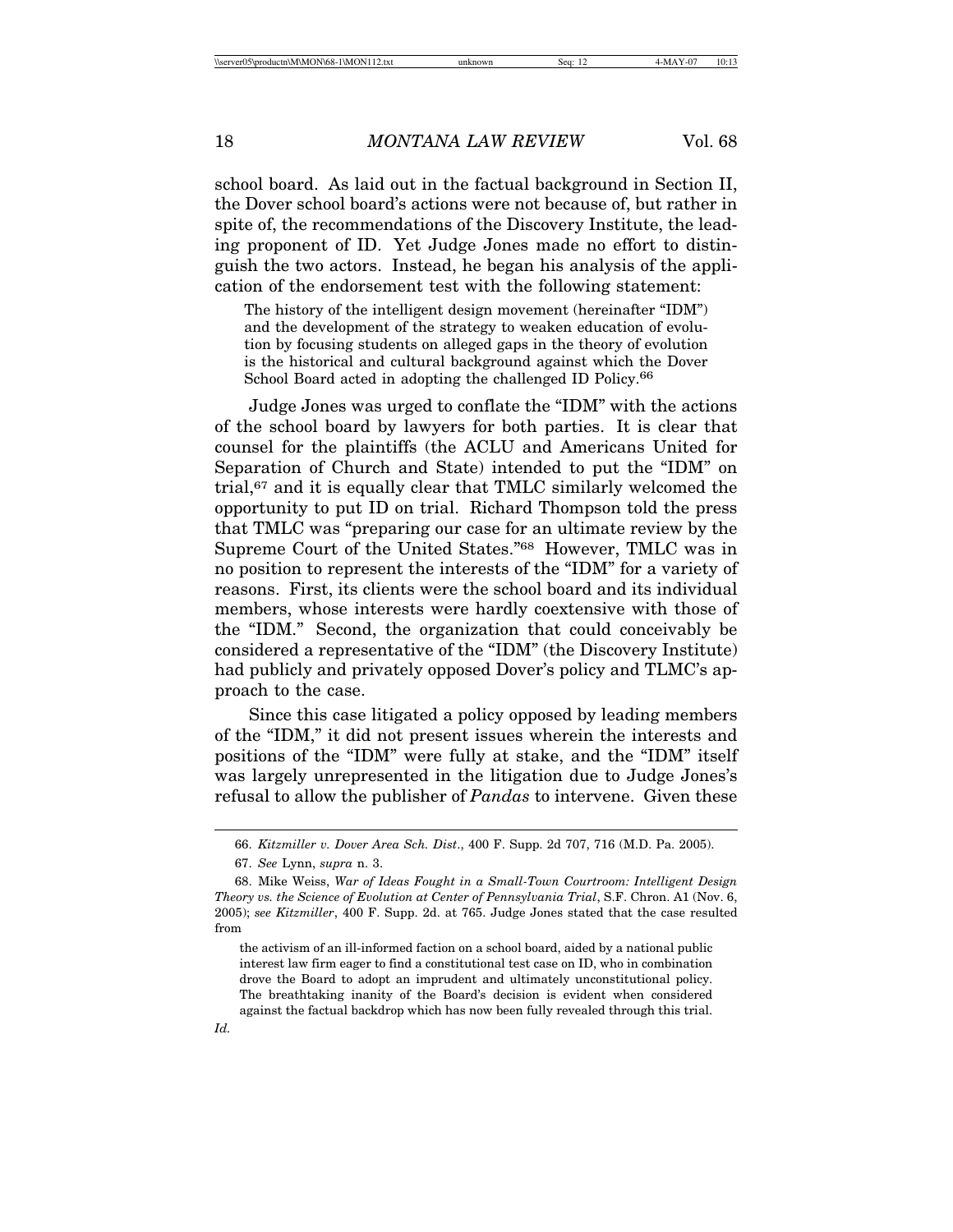facts, Judge Jones's framing of the case as though it were the definitive test of the "IDM" is indefensible.

#### V. ERROR #2: THE FALSE EQUATION OF ID WITH CREATIONISM

The opening paragraph of Judge Jones's analysis of the "IDM" makes clear that he accepted the plaintiffs' claim that ID was merely an artifice to avoid the legal effect of previous court rulings that made it unconstitutional to teach Biblical creationism in the public schools.69 But *contra* Judge Jones, ID cannot be fairly equated with "creationism" in ways that are constitutionally relevant.

It is important from the outset to understand that labeling ID "creationism" simply because many of its proponents believe God created the universe would define the term so broadly as to make it largely meaningless. For example, biologist Kenneth Miller, one of the plaintiffs' expert witnesses, conceded on the witness stand that he was a creationist when "creationist" is understood to mean anyone who believes that the universe was created by God.70 Yet clearly it would be misleading to call Miller—an avowed evolution proponent—a "creationist." In the same way, defining ID as "creationism" merely because many of its proponents believe God created the world would be misleading as well as unfair.71

Judge Jones traced the origins of ID back to the natural theology of William Paley and the arguments of the thirteenth century Catholic philosopher Thomas Aquinas.72 However, the Judge presented a sharply truncated view of intellectual history. The debate over design in nature actually reaches back to the ancient Greek and Roman philosophers,73 and it continued vigorously

72. *Kitzmiller*, 400 F. Supp. 2d at 718.

73. In fact, ID as a philosophical concept is as old as philosophy itself. *See* Xenophon, *Memorabilia*, in *Memorabilia and Oeconomicus* 55–65 (E.C. Marchant trans., Harv. U. Press 1938); Plato, *The Laws* 408–17 (Trevor J. Saunders trans., Penguin Books 1975);

<sup>69.</sup> *Kitzmiller*, 400 F. Supp. 2d. at 716.

<sup>70.</sup> Transcr. of Procs. Morn. Sess. at 63:1–19 (Sept. 27, 2005), *Kitzmiller*, 400 F. Supp. 2d 707.

<sup>71.</sup> John West, Discovery Inst., *Intelligent Design and Creationism Just Aren't the Same, Research News and Opportunities in Science and Theology*, http://www.discovery. org/scripts/viewDB/index.php?command=view&id=1329 (Dec. 1, 2002) (criticizing as inaccurate the term "intelligent design creationism," noting that "[c]reationism is focused on defending a literal reading of the Genesis account, usually including the creation of the earth by the Biblical God a few thousand years ago. Unlike creationism, the scientific theory of intelligent design is agnostic regarding the source of design and has no commitment to defending Genesis, the Bible or any other sacred text.").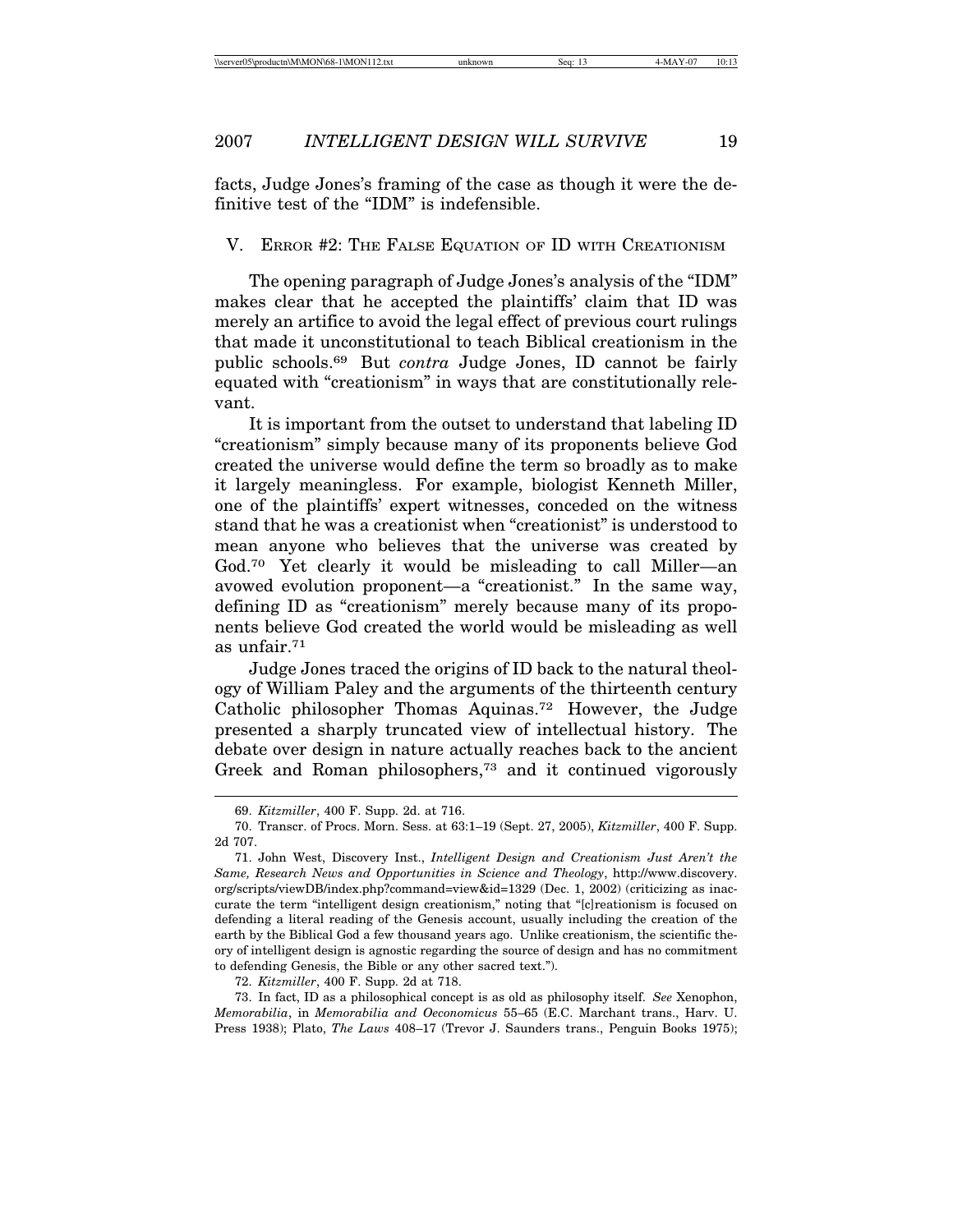among scientists and philosophers—not just theologians—at the time of Darwin. The term "intelligent design" was invoked as a plausible alternative to blind Darwinian evolution in 1897 by Oxford scholar F.C.S. Schiller, who wrote, "it will not be possible to rule out the supposition that the process of Evolution may be guided by an intelligent design."74 Even the independent co-discoverer of the theory of evolution by natural selection, Alfred Russel Wallace, concluded that it was possible—and appropriate—to detect design in nature.75

In more recent decades, the resurgence of ID in science and philosophy arose from the confluence of information theory with the discoveries of the astonishingly complex and digital nature of DNA and cell engineering.<sup>76</sup> It was not a response to the legal flaws associated with Biblical creationism, but a recognition that the mechanisms proposed by neo-Darwinism could not adequately explain the informational and irreducible properties of living systems that were increasingly being identified in biological literature as identical to features common in language and engineered machines.<sup>77</sup> The term "intelligent design" appears to have been coined in its contemporary usage by cosmologist Dr. Fred Hoyle and soon thereafter Dr. Charles Thaxton, a chemist and academic editor for the *Pandas* textbook, adopted the term after hearing it mentioned by a NASA engineer.78 Thaxton's adoption of the term was not an attempt to evade a court decision, but rather to distinguish ID from creationism, because, in contrast to creationism, ID sought to stay solely within the empirical domain:

Michael Ruse, *The Argument from Design: A Brief History*, in *Debating Design: From Darwin to DNA* 13, 13–16 (William A. Dembski & Michael Ruse eds., Cambridge U. Press 2004); John Angus Campbell, *Why Are We Still Debating Darwinism? Why Not Teach the Controversy?* in *Darwinism, Design, and Public Education* at xi, xii (John Angus Campbell & Stephen C. Meyer eds., Mich. St. U. Press 2003).

<sup>74.</sup> F.C.S. Schiller, *Darwinism and Design*, in *Humanism: Philosophical Essays* 128, 141 (2d ed., Macmillan & Co. 1912) (citing *Contemporary Review*, June 1897).

<sup>75.</sup> Alfred Russel Wallace, *Sir Charles Lyell on Geological Climates the Origin of Species*, in *Alfred Russel Wallace: An Anthology of His Shorter Writings* 33–34 (Charles H. Smith ed., Oxford U. Press 1991).

<sup>76.</sup> Br. of Amicus Curiae Found. for Thought & Ethics at 14–15, *Kitzmiller*, 400 F. Supp. 2d 707 [hereinafter FTE Brief, *Kitzmiller*].

<sup>77.</sup> *Id*.; Michael Polanyi, *Life's Irreducible Structure*, 160 Science 1308, 1308–12 (June 21, 1968).

<sup>78.</sup> Fred Hoyle, *Evolution from Space (The Omni Lecture)* 28 (Enslow Publishers 1982); Jonathan Witt, Discovery Inst., *The Origin of Intelligent Design: A Brief History of the Scientific Theory of Intelligent Design*, http://www.discovery.org/scripts/viewDB/filesDBdownload.php?command=download&id=526 (accessed Nov. 11, 2006).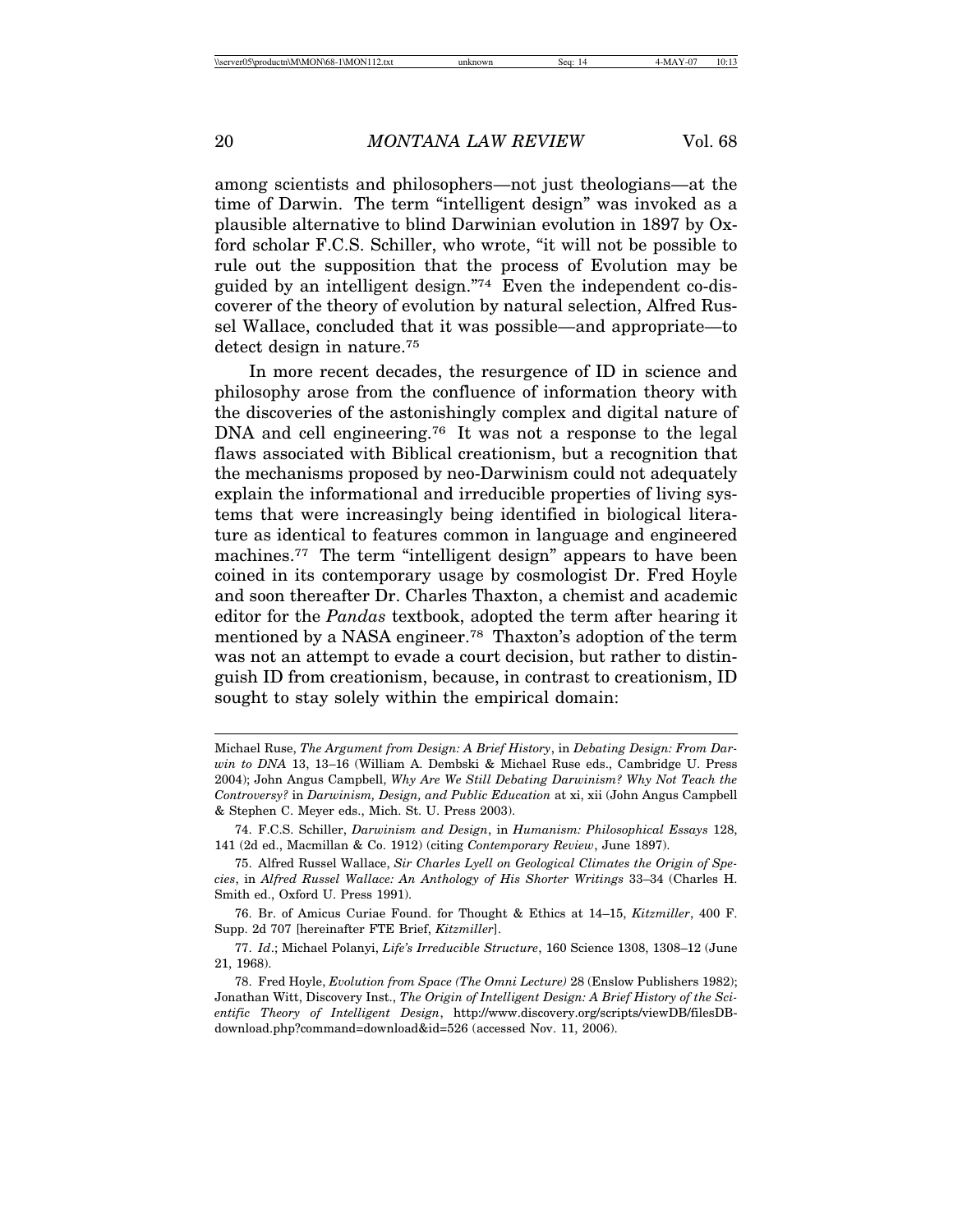I wasn't comfortable with the typical vocabulary that for the most part creationists were using *because it didn't express what I was trying to do*. They were wanting to bring God into the discussion, *and I was wanting to stay within the empirical domain and do what you can do legitimately there*. 79

In their effort to tie ID to creationism, the plaintiffs introduced as their "smoking gun"<sup>80</sup> a comparison of the language in early pre-publication drafts of *Pandas* that used the term "creation" and later pre-publication drafts as well as published editions that used the term "intelligent design."81 They alleged the terminology was switched merely in an effort to evade the *Edwards v. Aguillard* ruling, which found "creation science" unconstitutional.82 But the plaintiffs (and Judge Jones, who relied on them83) were wrong both historically and conceptually.

Historically, it is clear (as just pointed out) that the research that generated the *Pandas* textbook came years before any of the litigation over "creation science."84 Conceptually, early drafts of *Pandas*, although they used the word "creation," did not advocate "creationism" as that term was defined by the Supreme Court.

In *Edwards v. Aguillard*, the Supreme Court found that creationism was religion because it referred to a "supernatural creator."85 Yet long before *Edwards*, pre-publication drafts of *Pandas* specifically rejected the view that science could determine whether an intelligent cause identified through the scientific method was supernatural. A pre-*Edwards* draft argued that "observable instances of information cannot tell us if the intellect behind them is natural or supernatural. This is not a question that science can answer."86 The same draft explicitly rejected William Paley's eighteenth century design arguments because they unsci-

<sup>79.</sup> Depo. of Charles Thaxton at 53:5–11, *Kitzmiller*, 400 F. Supp. 2d 707 (emphasis added).

<sup>80.</sup> Rob Boston, *Americans United for Separation of Church and State, Feature, Biohazard, "Intelligent Design" Poses Threat to Science Education and Church-State Separation, Say Parents and Experts at Pennsylvania Trial*, http://www.au.org/site/News2?page= NewsArticle&id=7645&abbr=cs\_ (accessed Mar. 4, 2007).

<sup>81.</sup> Transcr. of Procs. Morn. Sess. at 116–26 (Oct. 5, 2005), *Kitzmiller*, 400 F. Supp. 2d 707.

<sup>82.</sup> *Id*.; Transcr. of Procs. Afternoon Sess. at 38:6–12 (Nov. 4, 2005), *Kitzmiller*, 400 F. Supp. 2d 707.

<sup>83.</sup> *Kitzmiller*, 400 F. Supp. 2d at 721–22 (M.D. Pa. 2005) (emphasis added).

<sup>84.</sup> FTE Brief at 14–16, *Kitzmiller*.

<sup>85.</sup> *Edwards v. Aguillard*, 482 U.S. 578, 592 (1987).

<sup>86.</sup> Charles Thaxton, *Introduction to Teachers*, in Dean H. Kenyon & P. William Davis, *Biology and Origins Ms. #I* at 13 (unpublished ms., 1987) (copy on file with Found. for Thought & Ethics) [hereinafter *Biology and Origins Ms. #I*].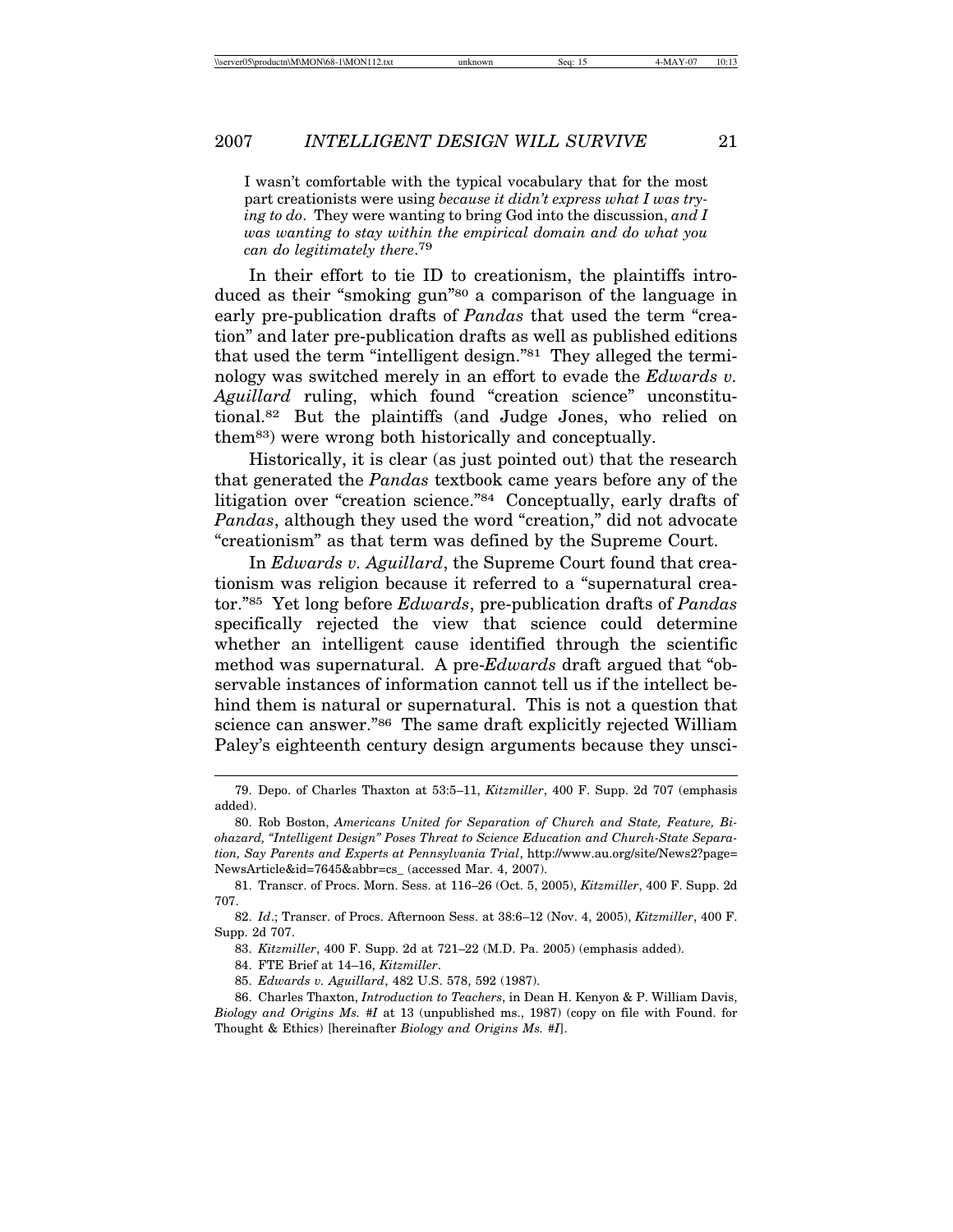entifically "extrapolate to the supernatural" from the empirical data.87 The draft stated that Paley was wrong because "there was no basis in uniform experience for going from nature to the supernatural, for inferring an unobserved supernatural cause from an observed effect."88 Another pre-publication draft made similar arguments: "[W]e cannot learn [about the supernatural] through uniform sensory experience . . . and so to teach it in science classes would be out of place . . . [S]cience can identify an intellect, but is powerless to tell us if that intellect is within the universe or beyond it."89

By unequivocally affirming that the empirical evidence of science "cannot tell us if the intellect behind [the information in life] is natural or supernatural"90 it is evident that these pre-publication drafts of *Pandas* meant something very different by "creation" than did the Supreme Court in *Edwards v. Aguillard*, in which the Court defined creationism as religion because it postulated a "supernatural creator."91

Unable to defend its work directly before Judge Jones, the publisher of *Pandas* (FTE) provided ample justification in its amicus brief for the wording changes in pre-publication drafts of *Pandas*.92 Judge Jones rejected FTE's explanations by focusing on a definition of "creation" from a pre-publication draft of *Pandas* that was also used as one definition of ID in the final published textbook.93 The definition reads, "various forms of life that began abruptly through an intelligent agency with their distinctive features intact—fish with fins and scales, birds with feathers, beaks, and wings, etc."94 However, as pointed out by FTE in its amicus brief, this language of "abrupt" appearance of fully-formed biological structures simply represents a common observation of the fossil record, not a theological assertion.95 Similar observations have been made repeatedly by prominent evolutionary biologists and

<sup>87.</sup> *Id.*

<sup>88.</sup> *Id.* at 13.

<sup>89.</sup> Charles Thaxton, *Introduction to Teachers*, in Dean H. Kenyon & P. William Davis, *Biology and Origins Ms. #II* at 13 (unpublished ms., 1987) (copy on file with Found. for Thought & Ethics).

<sup>90.</sup> *Biology and Origins Ms. #I*, *supra* n. 86, at 13.

<sup>91.</sup> *Edwards v. Aguillard*, 482 U.S. 578, 592 (1987).

<sup>92.</sup> FTE Brief at 14, *Kitzmiller*.

<sup>93.</sup> *Kitzmiller v. Dover Area Sch. Dist*, 400 F. Supp. 2d 707, 721–22 (M.D. Pa. 2005) (citing *Biology and Origins Ms. I*, *supra* n. 86, at 2–13; *Pandas*, *supra* n. 20, at 99–100).

<sup>94.</sup> *Biology and Origins, Ms. #I*, *supra* n. 86, at 2–13.

<sup>95.</sup> FTE Brief at 9–10, *Kitzmiller*.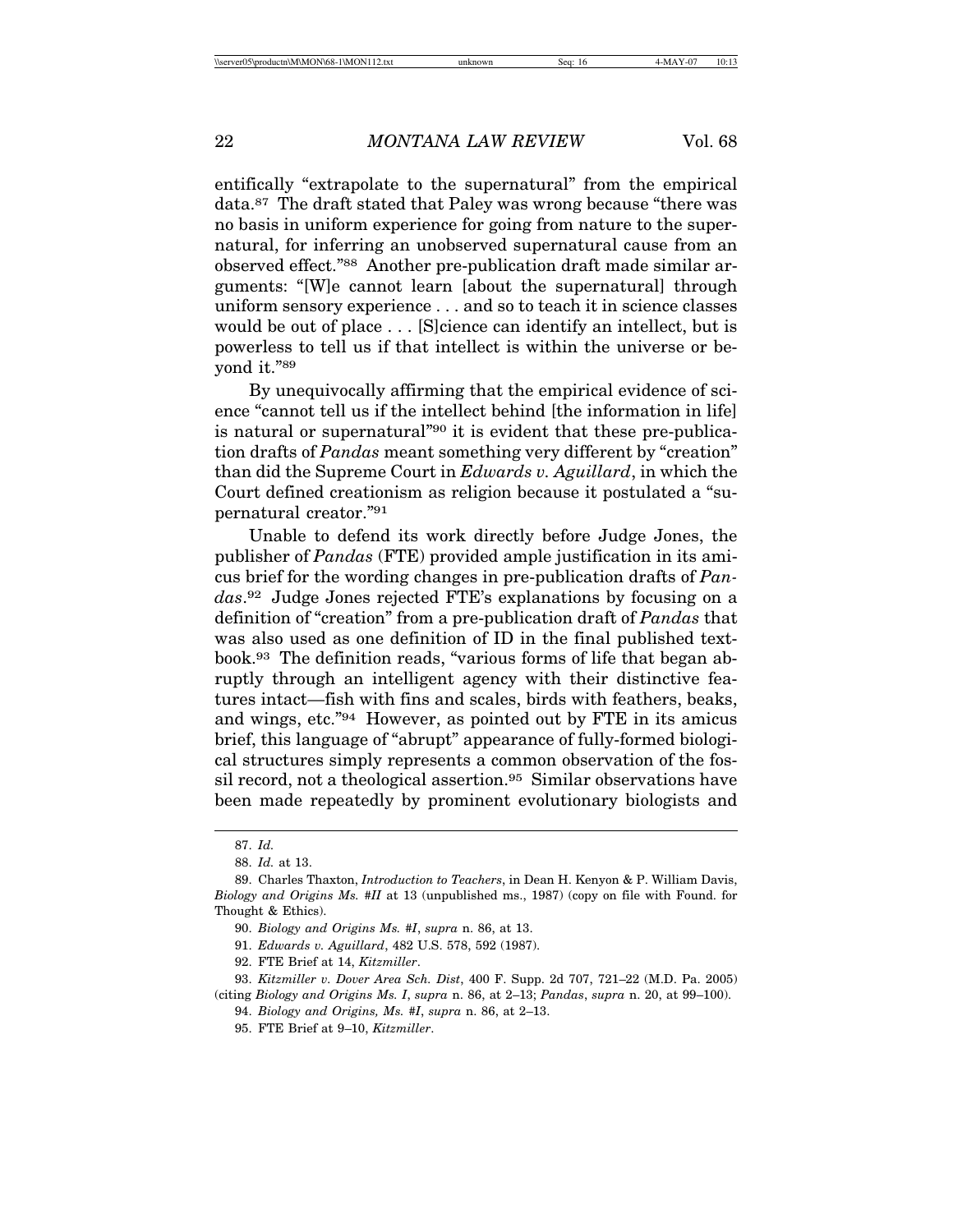paleontologists, such as Stephen Jay Gould,96 Ernst Mayr,97 and others. For example, the observation that types of organisms appear with their body plans intact or "fully formed" was noted in an invertebrate biology textbook published the same year as the *Pandas* edition used in Dover.98 According to that textbook, "[m]ost of the animal phyla that are represented in the fossil record first appear, '*fully formed*,' in the Cambrian, some 550 million years ago . . . [t]he fossil record is therefore of no help with respect to the origin and early diversification of the various animal phyla."99 That *Pandas* would dare attribute these common observations of the fossil record to "an intelligent agency" should not render ID the equivalent of "creationism" any more than Gould's observations should render him or his evolutionary model of punctuated equilibrium "creationist." The language used in the *Pandas* text is not out-of-step with the observations of mainstream paleontologists, and should raise no constitutional concerns.

It is worth reiterating that in *Edwards v. Aguillard*, the Supreme Court found creationism to be religion because it required the "supernatural."100 Notions of "abrupt appearance" had no impact upon the majority's constitutional analysis.101 Perhaps this was because of the number of mainstream paleontologists who recognize the historical fact of the abrupt appearance of "fullyformed" complex biological features in the history of life.

Even if early editions of *Pandas* had embraced "creationism" in the way alleged by Judge Jones, the removal of creationist terminology should have protected *Pandas*, not rendered the textbook unconstitutional. While there are no canons of textbook in-

<sup>96.</sup> Stephen Jay Gould, *This View of Life: The Return of Hopeful Monsters*, 86 Nat. History 22, 22–30 (June–July, 1977) ("The fossil record with its *abrupt* transitions offers no support for gradual change"; "All paleontologists know that the fossil record contains precious little in the way of intermediate forms; transitions between major groups are characteristically *abrupt*." (emphasis added)).

<sup>97.</sup> *See* Ernst Mayr, *One Long Argument: Charles Darwin and the Genesis of Modern Evolutionary Thought* 138 (Harvard U. Press 1991) ("Anything truly novel always seemed to appear quite *abruptly* in the fossil record." (emphasis added)); Ernst Mayr, *What Evolution Is* 189 (Basic Books 2001) ("When we look at the living biota, whether at the level of the higher taxa or even at that of the species, discontinuities are overwhelmingly frequent. . . . The discontinuities are even more striking in the fossil record. New species usually appear in the fossil record suddenly, not connected with their ancestors by a series of intermediates.").

<sup>98.</sup> R.S.K. Barnes, P. Calow & P.J.W. Olive, *The Invertebrates: A New Synthesis* 10–11 (2d ed., Blackwell Sci. Publications 1993).

<sup>99.</sup> *Id.* (emphasis added).

<sup>100.</sup> *Edwards v. Aguillard*, 482 U.S. 578, 592 (1987).

<sup>101.</sup> *Id.* at 595.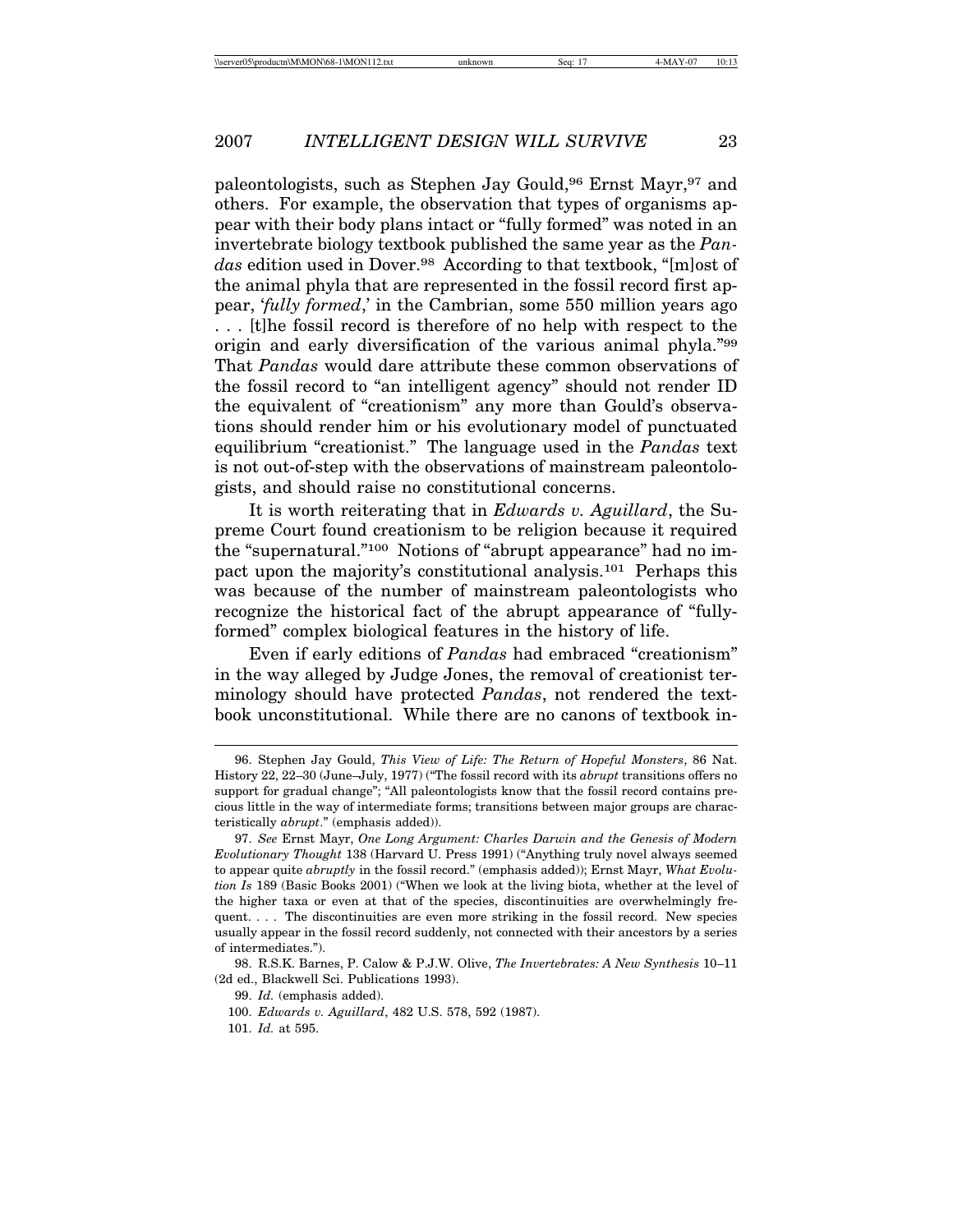terpretation, traditional rules for statutory interpretation suggest that language removed from an earlier draft of a statute should be understood as a rejection of that language.102 This form of reasoning is common among scholars of constitutional law, who refer to language rejected from drafts of constitutional amendments in order to determine what was *not* the intent of the Framers.103 Had Judge Jones fairly applied such a canon of construction to *Pandas*, Thaxton's exclusion of the word "creation" should have been properly understood by Judge Jones as a *rejection* of some aspect of creationism.

Judge Jones's inquiry into pre-publication drafts of *Pandas* presents a troubling development for those who support freedom of the press for textbook publishers. In his inquiry, pre-publication drafts, which never saw the light of day, were used against the final published version of the *Pandas* textbook. The judge construed language which was removed as relevant to the final published version. This effectively removes the ability of editors of textbooks for usage in public schools to improve upon their terminology, language, and arguments so as to ensure constitutionality of the material. The truth is that, from its early days, ID was formulated as something distinct from what caused the Supreme Court to declare creationism unconstitutional. This formulation took place prior to the *Edwards* ruling, and stemmed from a desire to construct a scientific theory distinct from creationism that did not stray into unscientific religious questions about the divine or the supernatural.

## VI. ERROR #3: DISMISSING THE SCIENTIFIC CASE FOR DESIGN

The *Kitzmiller* trial demonstrated one thing beyond dispute: scientists disagree over whether or not ID is a useful scientific theory. Despite this obvious fact, Judge Jones believed it was his responsibility to resolve the dispute and rule on which scientific

<sup>102.</sup> *Russello v. U.S.*, 464 U.S. 16, 21–24 (1983) ("[W]here Congress includes particular language in one section of a statute but omits it in another section of the same Act, it is generally presumed that Congress acts intentionally and purposely in the disparate inclusion or exclusion."); *Landgraf v. USI Film Prods.*, 511 U.S. 244, 255–56 (1994) (comparing a previous version of legislation that was vetoed to the bill that was ultimately enacted into law, and interpreting the removal of language about retroactivity to mean that Congress intended *not* to make the law retroactive).

<sup>103.</sup> *See* Douglas Laycock, *"Nonpreferential" Aid to Religion: A False Claim about Original Intent*, 27 Wm. & Mary L. Rev. 875, 879–81 (1986).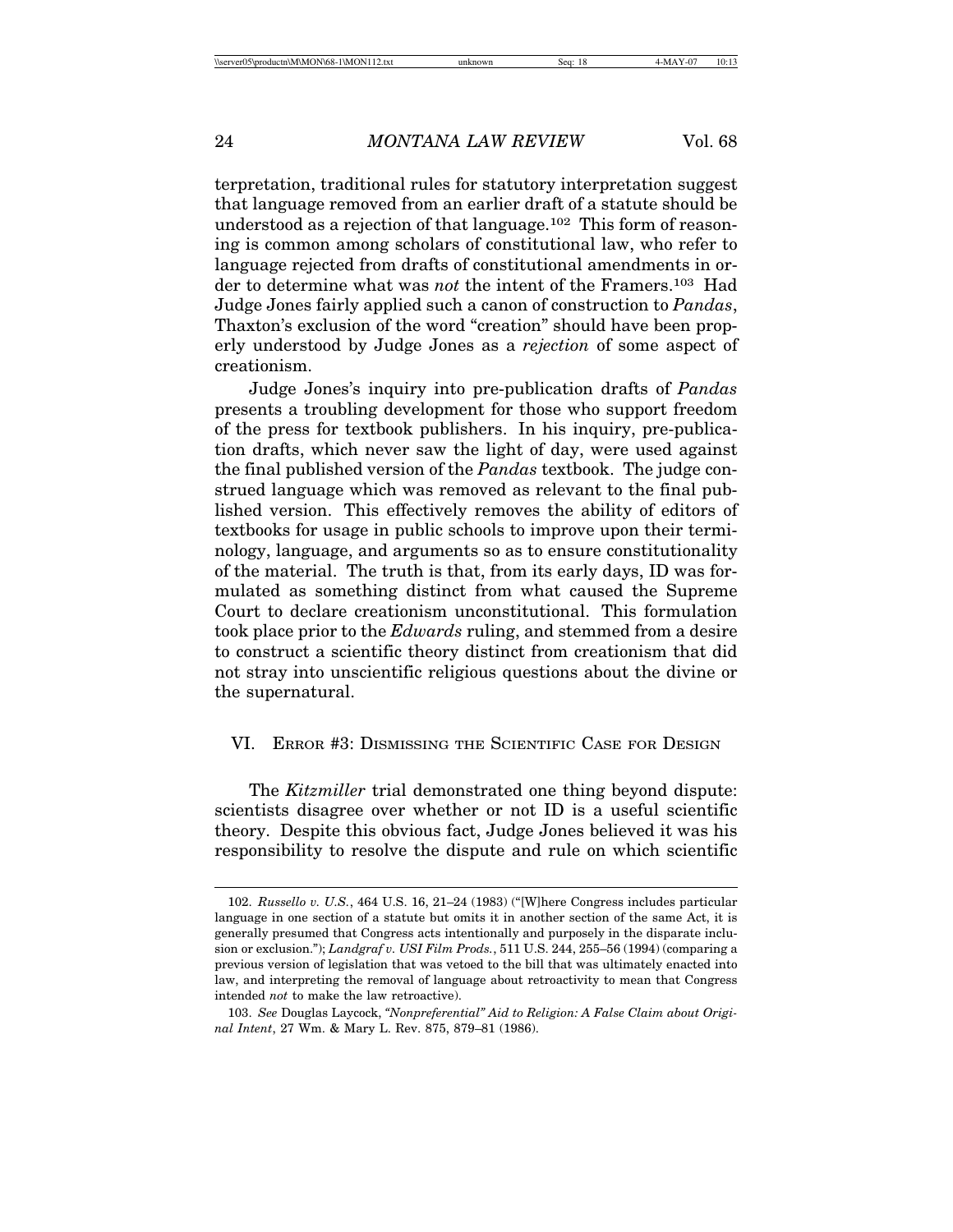view was the more persuasive.104 Not only was this inappropriate for a federal judge to do, but his opinion ignored or distorted the scientific testimony. Although Judge Jones cited not one, but six reasons for holding that ID is not a scientific theory, none of them bears up under scrutiny.

Before addressing the merits of each of these claims, it is important to identify the basis upon which many scientists believe that ID *is* science.

# *A. Why ID Is Science*

ID is a scientific theory based on the claim that there are "telltale features of living systems and the universe that are best explained by an intelligent cause."105 Regarding evolution, ID "does not challenge the idea of evolution defined as change over time, or even common ancestry, but it does dispute Darwin's idea that the cause of biological change is wholly blind and undirected."106 ID contends that "intelligent agency, as an aspect of scientific theorymaking, has more explanatory power in accounting for the specified, and sometimes irreducible, complexity of some physical systems, including biological entities, and/or the existence of the universe as a whole, than the blind forces of unguided and everlasting matter."<sup>107</sup> The definitions for these terms given by ID theorists will be given below.

Scientists employing ID compare observations of how intelligent agents act when they design things to observations of phenomena whose origin is unknown. Human intelligence provides a large empirical dataset for studying the products of the action of intelligent agents. Mathematician William Dembski observes that "[t]he principal characteristic of intelligent agency is *directed*

106. *Id.*

<sup>104.</sup> In some cases, a judge (or jury) is required to find which of two scientific theories is more persuasive. For example, in *Williams v. Hedican*, 561 N.W.2d 817 (Iowa 1997), a mother and child sued the doctors who cared for the mother, who contracted chicken pox during her pregnancy. The plaintiffs' expert claimed that a certain antibody, if timely administered, can prevent or minimize injuries to a fetus whose mother contracts chicken pox. The defendant presented an expert who vigorously disagreed. The court held that it was for the jury to determine whether any harm resulted from the failure to treat the mother with the antibody. *Id.* at 832. However, the necessity of choosing sides in a scientific debate in some cases does not create a general warrant for judges to resolve scientific issues that scientists are still debating.

<sup>105.</sup> Stephen C. Meyer, *Not by Chance: From Bacterial Propulsion Systems to Human DNA, Evidence of Intelligent Design Is Everywhere*, Natl. Post A22 (Dec. 1, 2005).

<sup>107.</sup> Francis J. Beckwith, *Public Education, Religious Establishment, and the Challenge of Intelligent Design*, 17 Notre Dame J.L., Ethics & Pub. Policy 461, 462 (2003)*.*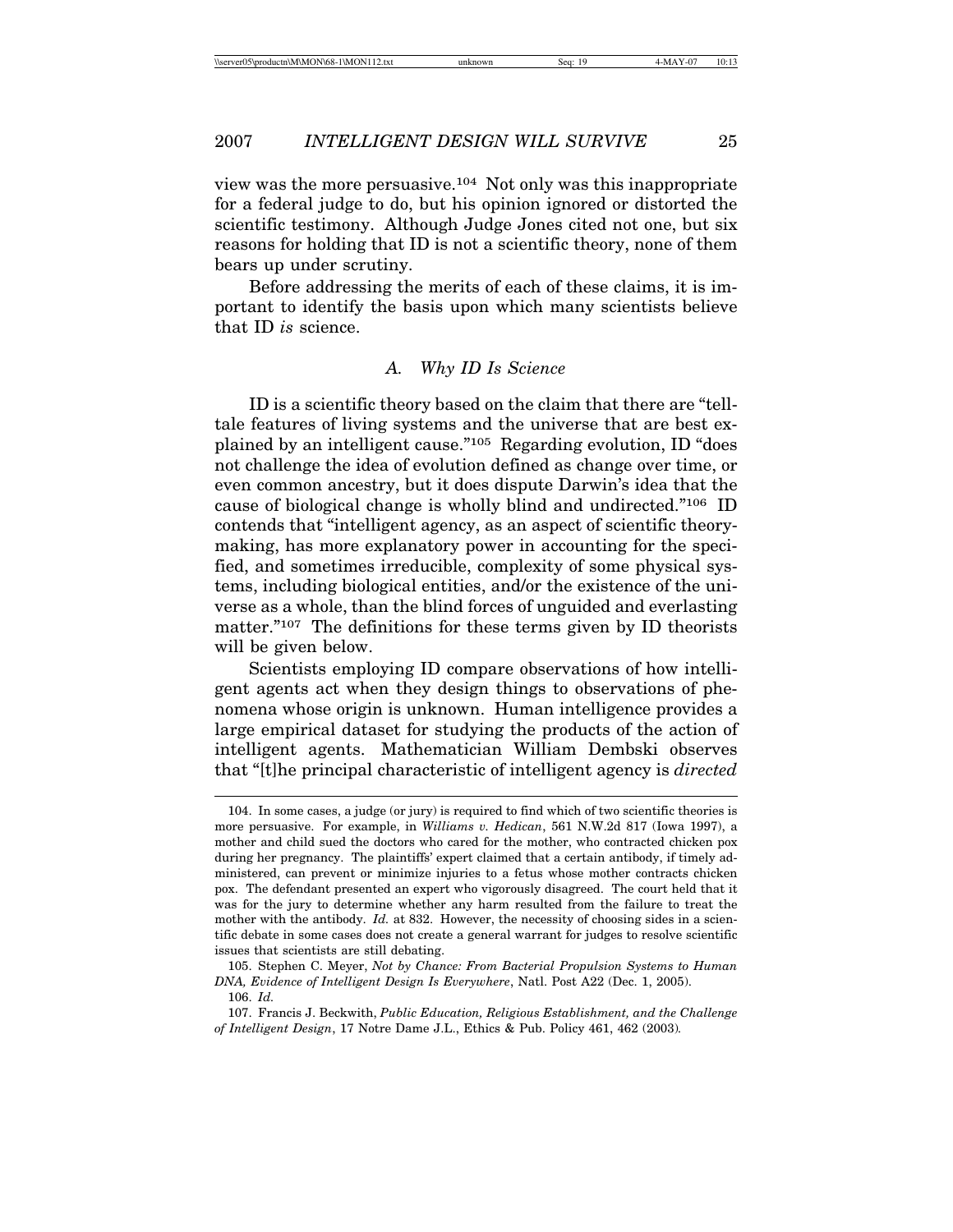*contingency*, or what we call *choice*."108 When "an intelligent agent acts, it chooses from a range of competing possibilities" to create some complex and specified event.109 Dembski calls ID "a theory of information" where "information becomes a reliable indicator of design as well as a proper object for scientific investigation."110 ID thus seeks to find in nature the types of information which are known to be produced by intelligent agents, and reliably indicate the prior action of intelligence.

The "information" which reliably indicates ID is generally called "specified complexity."111 Dembski suggests that design can be detected when one finds a rare or highly unlikely event (making it complex) that conforms to an independently derived pattern (making it specified). The usage of such reasoning in other scientific fields is often illustrated with the Search for Extra-Terrestrial Intelligence (SETI) project. As dramatized in the movie *Contact*, SETI astronomers scan the skies for a radio signal from intelligent extraterrestrials. Implicit in their research is the assumption that signals produced by intelligent agents differ from radio emissions resulting from natural phenomena. While himself not supportive of ID, Seth Shostak, a senior astronomer for the SETI Institute, admitted that what astronomers do in filtering radio signals from outer space is to identify a signal that is not likely to be produced by "natural astrophysical processes."112 In such a case, "were we to find such a signal, we could reasonably conclude that there was intelligence behind it."113

In applying ID theory to biology, biologists use the term "irreducible complexity."114 Irreducible complexity is a form of speci-

<sup>108.</sup> William A. Dembski, *The Design Inference: Eliminating Chance through Small Probabilities* 62 (Cambridge U. Press 1998).

<sup>109.</sup> *Id.*

<sup>110.</sup> William A. Dembski, *Intelligent Design as a Theory of Information*, in *Intelligent Design Creationism and Its Critics: Philosophical, Theological, and Scientific Perspectives* 553, 553 (Robert T. Pennock ed., MIT Press 2001) [hereinafter *Intelligent Design Creationism*].

<sup>111.</sup> William A. Dembski, *No Free Lunch: Why Specified Complexity Cannot Be Purchased without Intelligence* at xiv (Rowman & Littlefield Publishers 2002) [hereinafter Dembski, *No Free Lunch*] ("[T]he defining feature of intelligent causes is their ability to create novel information and, in particular, specified complexity.").

<sup>112.</sup> Seth Shostak, *SETI and Intelligent Design*, http://www.seti.org/site/apps/nl/ content2.asp?c=KTJ2J9MMIsE&b=194993&ct=1638783 (Dec. 1, 2005).

<sup>113.</sup> *Id.*

<sup>114.</sup> Michael J. Behe, *Darwin's Black Box: The Biochemical Challenge to Evolution* 39 (Free Press 1996) [hereinafter Behe, *Darwin's Black Box*]. Though irreducible complexity was first popularized by Behe, the notion has its origins in a mainstream scientific book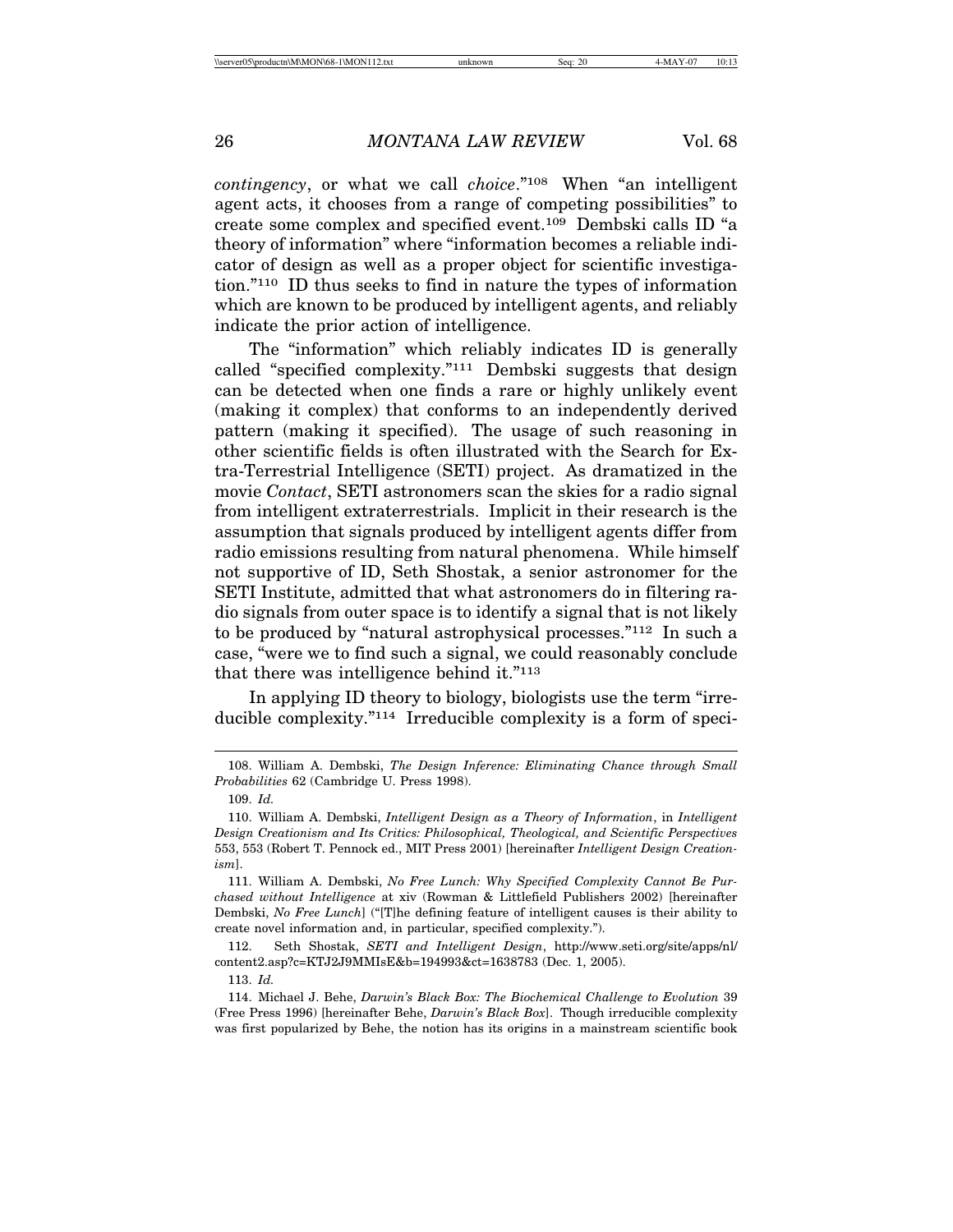fied complexity,115 which exists in systems composed of "several interacting parts that contribute to the basic function, and where the removal of any one of the parts causes the system to effectively cease functioning."116 Because natural selection only preserves structures that confer a functional advantage to an organism, it is argued that such systems would be unlikely to evolve through a Darwinian process because there exists no evolutionary pathway wherein they could remain functional during each small evolutionary step.117 According to ID theorists, irreducible complexity is an informational pattern which may be taken as a reliable indicator of ID because our experience demonstrates intelligence is the sole known cause of such structures.118

Design proponents thus use standard uniformitarian reasoning to apply an empirically-derived cause-and-effect relationship between intelligence and certain types of informational patterns to the historical scientific record in order to account for the origin of various natural phenomena.119 Design theory does not try to address questions about whether the designer is natural or supernatural because such questions lie outside of the empirical domain of science.120 ID proponents have used these criteria to infer design in irreducibly complex biological structures, the complex and specified information in DNA, the life-sustaining physical architecture of the universe, and the rapid origin of biological diversity in the fossil record.121 Even though philosophers of science vigorously disagree over the proper definition of science122—even if we use a definition that Judge Jones adopted from the National Acad-

118. Scott A. Minnich & Stephen C. Meyer, *Genetic Analysis of Coordinate Flagellar and Type III Regulatory Circuits in Pathogenic Bacteria*, in *Proceedings of the Second International Conference on Design & Nature, Rhodes Greece* 7–8, http://www.discovery.org/scripts/ viewDB/filesDB-download.php?id=389 (accessed Feb. 19, 2007).

119. Stephen C. Meyer, *The Scientific Status of Intelligent Design: The Methodological Equivalence of Naturalistic and Non-Naturalistic Origins Theories*, in *The Proceedings of the Wethersfield Institute: Science and Evidence for Design in the Universe* vol. 9, 151, 182–92 (Ignatius Press 1999).

120. Davis & Kenyon, *Pandas*, *supra* n. 20, at 7, 126–27, 161.

121. Beckwith, *supra* n. 107, at 480–82.

published by Cambridge University Press in 1986. Michael J. Katz, *Templets and the Explanation of Complex Patterns* 90 (Cambridge U. Press 1986).

<sup>115.</sup> Dembski, *No Free Lunch*, *supra* n. 111, at 115.

<sup>116.</sup> Michael J. Behe, *Molecular Machines: Experimental Support for the Design Inference*, in *Intelligent Design Creationism*, *supra* n. 110, at 241, 247.

<sup>117.</sup> Behe, *Darwin's Black Box*, *supra* n. 114, at 39 ("If it could be demonstrated that any complex organ existed which could not possibly have been formed by numerous, successive, slight modifications, my theory would absolutely break down.").

<sup>122. &</sup>quot;[T]here is no demarcation line between science and nonscience, or between science and pseudo-science, which would win assent from a majority of philosophers." Larry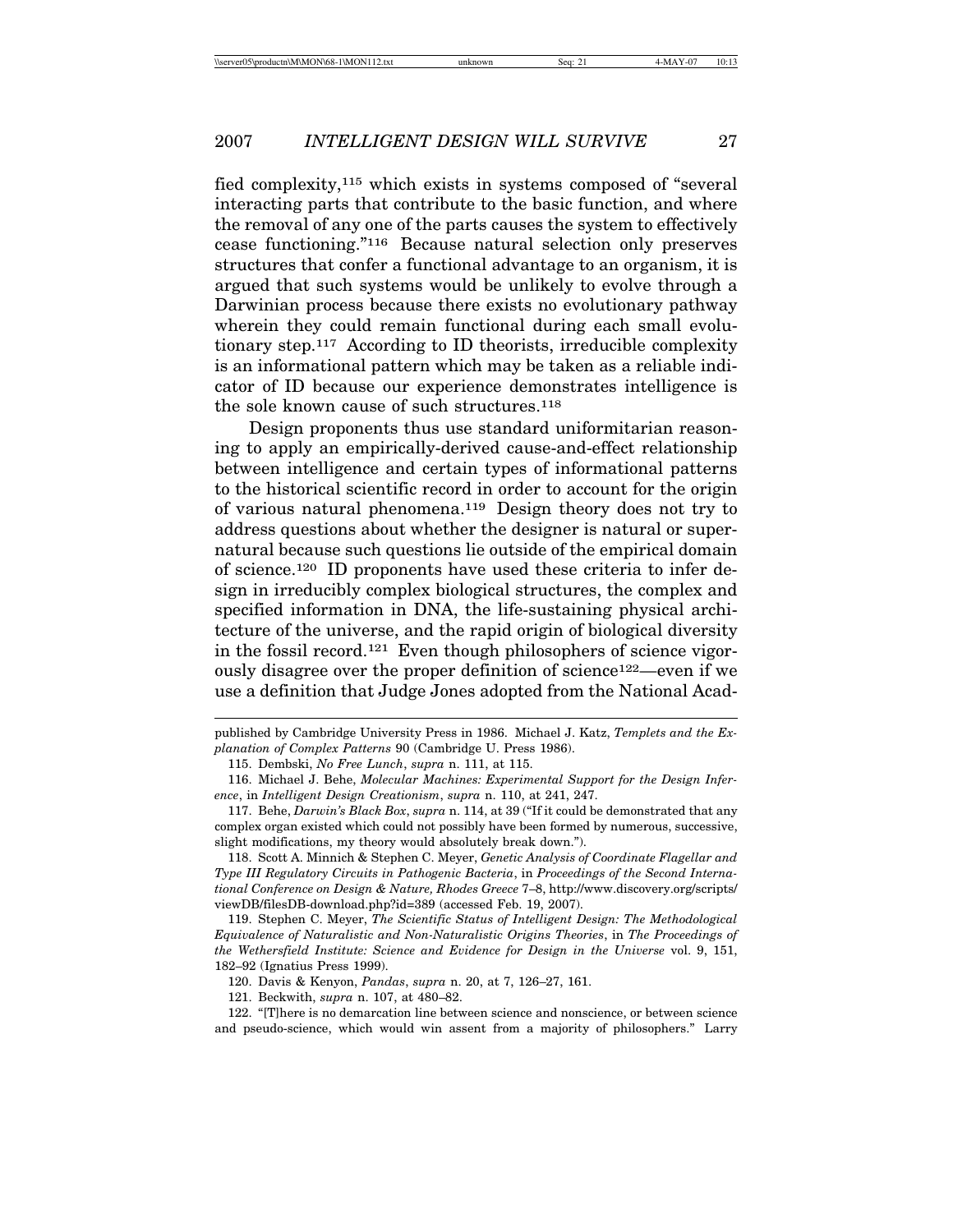emy of Sciences123 —ID still qualifies as science. As the authors of this article explained previously,

Intelligent causes can be inferred through confirmable data. The types of information produced by intelligent causes can be observed and then measured. Scientists can use observations and experiments to base their conclusions of intelligent design upon empirical evidence. Intelligent design limits its claims to those which can be established through the data. In this way, intelligent design does not violate the mandates of predictability and reliability laid down for science by methodological naturalism (whatever the failings and limitations of methodological naturalism).124

### *B. Assessing Judge Jones's Reasons for Finding ID Unscientific*

We will now examine the reasons cited by Judge Jones to prove that ID is not science and show that they are unsustainable.

# *1.* Contra *Judge Jones, ID Does Not Make Claims about the Supernatural*

The *Kitzmiller* ruling variously claimed that ID "invoke[es] and permit[s] supernatural causation,"125 that it "involves a supernatural designer,"126 and even that it "requires supernatural creation."127 These findings were a key reason Judge Jones concluded that ID is unscientific, yet they were plainly incorrect. ID does not require "supernatural creation," and the fact that it "permits" supernatural causation is irrelevant.

## *a. ID Does Not "Require Supernatural Causation"*

ID as a scientific theory does not attempt to address religious questions about the identity or metaphysical nature of the de-

Laudan, *Beyond Positivism and Relativism: Theory, Method, and Evidence* 210 (Westview Press 1996).

<sup>123.</sup> Science is a particular way of knowing about the world. In science, explanations are restricted to those that can be inferred from the confirmable data—the results obtained through observations and experiments that can be substantiated by other scientists. Anything that can be observed or measured is amenable to scientific investigation. Explanations that cannot be based upon empirical evidence are not a part of science.

Natl. Acad. of Sci., *Teaching about Evolution and the Nature of Science* 27 (Natl. Acad. Press 1998) (quoted in *Kitzmiller v. Dover Area Sch. Dist.*, 400 F. Supp. 2d 707, 735–36 (M.D. Pa. 2005)).

<sup>124.</sup> DeWolf et al., *Traipsing*, *supra* n. 65, at 37.

<sup>125.</sup> *Kitzmiller*, 400 F. Supp. 2d at 735.

<sup>126.</sup> *Id.* at 720.

<sup>127.</sup> *Id.* at 721.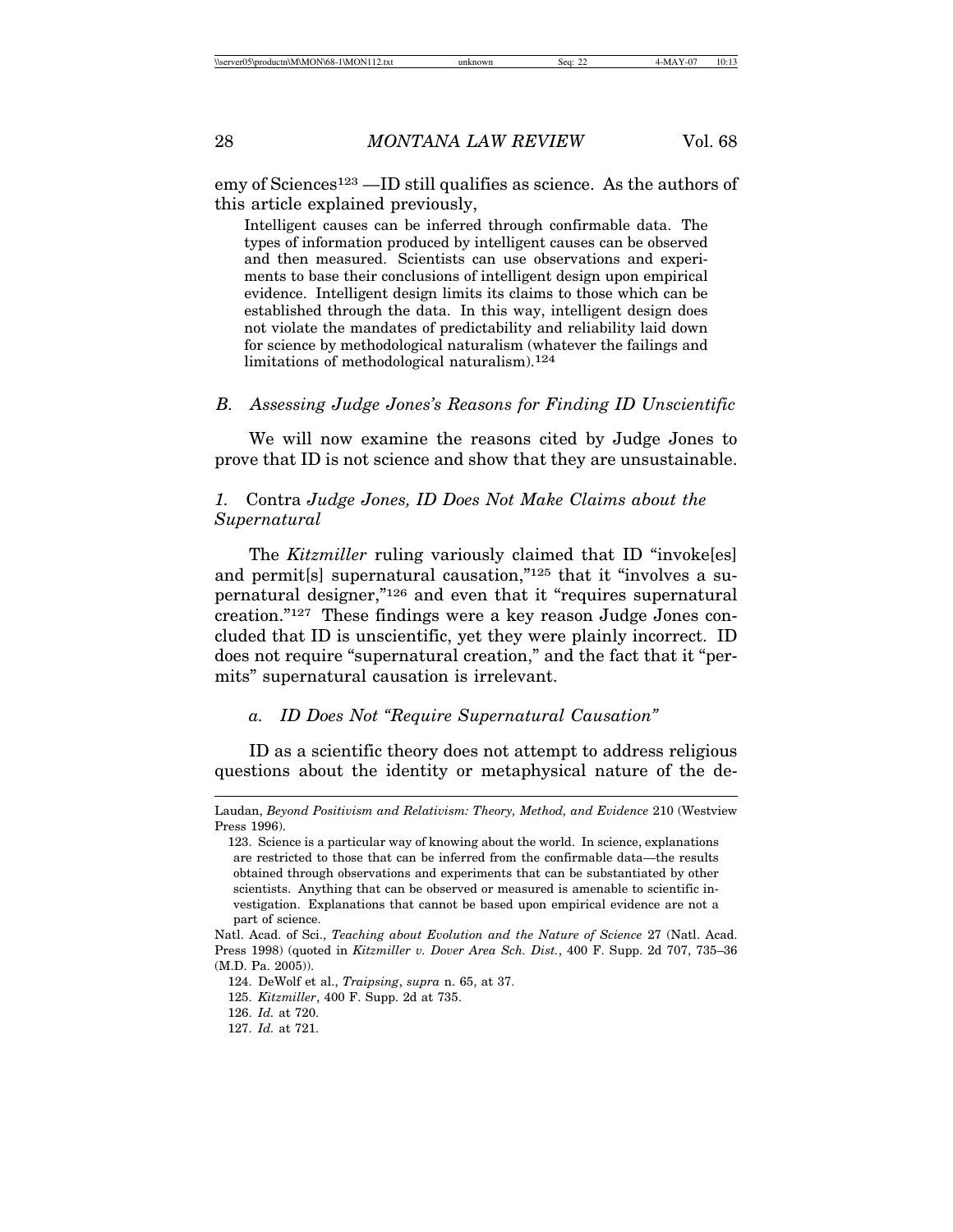signer. This has been the consistent view of ID proponents for the last two decades, and Judge Jones was presented with extensive documentation of this fact in amicus briefs filed by the Discovery Institute and FTE, which the text of his opinion seemed to have ignored.128 Judge Jones also ignored—or misinterpreted—key passages from the *Pandas* textbook that addressed this issue. For example, the published version of *Pandas* used in Dover schools explained that ID merely seeks to infer "intelligent causes" and is compatible with a wide variety of religious viewpoints, including pantheism and agnosticism:

The idea that life had an intelligent source is hardly unique to Christian fundamentalism. Advocates of design have included not only Christians and other religious theists, but pantheists, Greek and Enlightenment philosophers and now include many modern scientists who describe themselves as religiously agnostic. Moreover, the concept of design implies absolutely nothing about beliefs normally associated with Christian fundamentalism, such as a young earth, a global flood, or even the existence of the Christian God. *All it implies is that life had an intelligent source*. 129

One would think this passage would be highly relevant to the determination of the religious nature of ID, but Judge Jones *did not even quote it* in his ruling. Rather, he cited another passage from *Pandas* out of context in order to insist that ID requires supernatural causation:

[A]n explicit concession that the intelligent designer works outside the laws of nature and science and a direct reference to religion is *Pandas*' rhetorical statement, "what kind of intelligent agent was it [the designer]" and answer: "On its own, science cannot answer this question; it must leave it to religion and philosophy."130

But an examination of the full passage cited by Judge Jones makes clear that he misused it. The passage does not state that an intelligent designer must be supernatural, but rather that science is unable to address this question:

If science is based upon experience, then science tells us the message encoded in DNA must have originated from an intelligent cause. *What kind of intelligent agent was it? On its own, science cannot answer this question; it must leave it to religion and philosophy*. But that should not prevent science from acknowledging evidences for an intelligent cause origin wherever they may exist. This is no different, really, than if we discovered life did result from natu-

<sup>128.</sup> Discovery Brief at 22–25, app. A, *Kitzmiller*; FTE Brief at 5–12, apps. A–B, *Kitzmiller*.

<sup>129.</sup> Davis & Kenyon, *Pandas*, *supra* n. 20, at 161 (citation omitted, emphasis added). 130. *Kitzmiller*, 400 F. Supp. 2d at 719 (quoting Davis & Kenyon, *Pandas*, *supra* n. 20, at 7).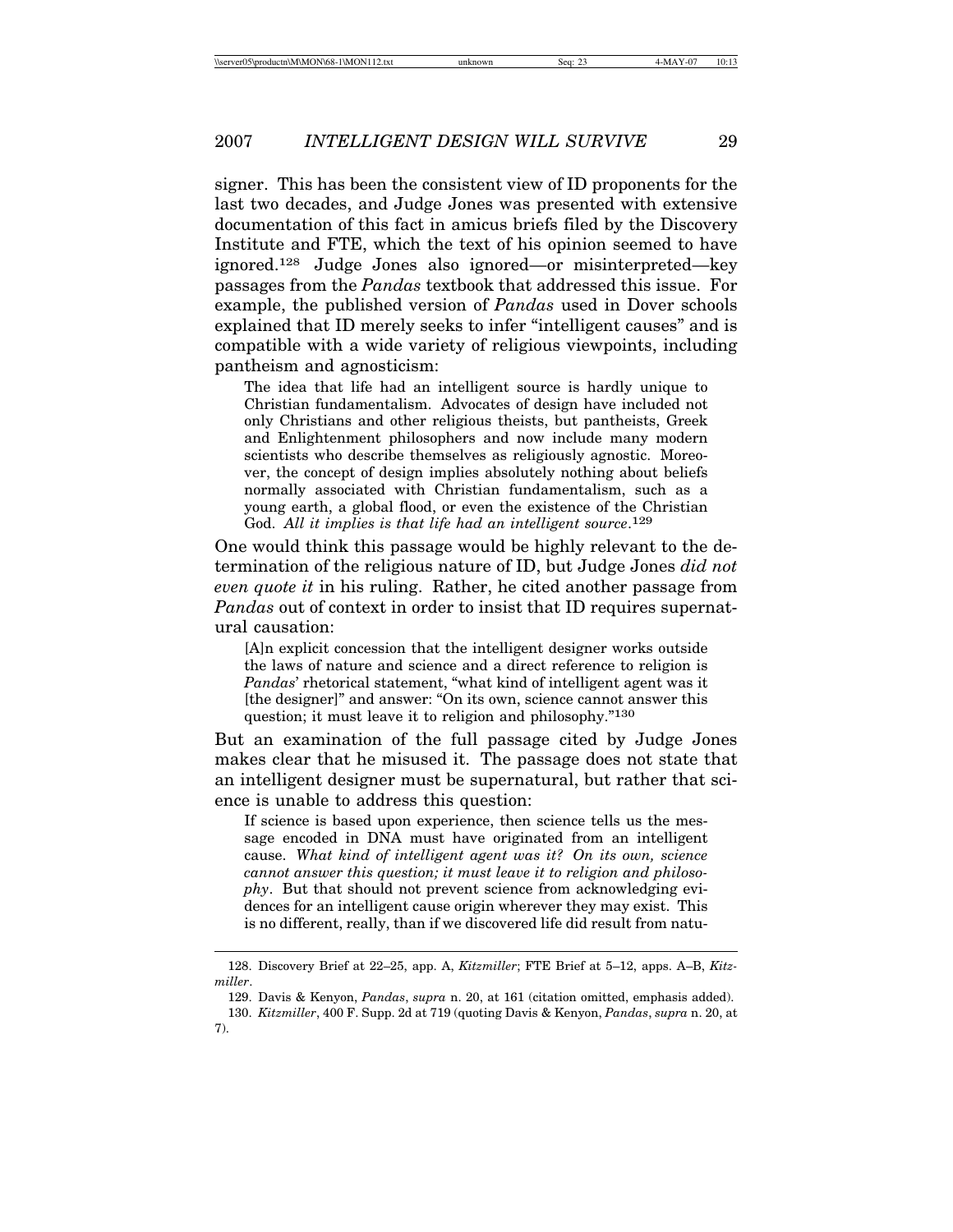ral causes. *We still would not know, from science, if the natural cause was all that was involved, or if the ultimate explanation was beyond nature, and using the natural cause*. 131

Indeed at one point, *Pandas* even seems to adopt methodological naturalism,132 stating that "intelligence . . . can be recognized by uniform sensory experience, and the supernatural . . . cannot."133

It is important to stress that the refusal of ID proponents to draw scientific conclusions about the nature or identity of the designer is principled rather than merely rhetorical. ID is primarily a historical science, meaning it uses principles of uniformitarianism to study present-day causes and then applies them to the historical record in order to *infer* the best explanation for the origin of the natural phenomena being studied.134 ID starts with observations from "uniform sensory experience" showing the effects of intelligence in the natural world.135 As *Pandas* explains, scientists have uniform sensory experience with intelligent causes (i.e. humans), thus making intelligence an appropriate explanatory cause within historical scientific fields.136 However, the "supernatural" cannot be observed, and thus historical scientists applying uniformitarian reasoning cannot appeal to the supernatural. If the intelligence responsible for life was supernatural, science could only infer the prior action of intelligence, but could not determine whether the intelligence was supernatural.<sup>137</sup>

# *b. Acknowledging the* Possibility *of "Supernatural Causation" Does Not Make a Theory Unscientific*

Judge Jones also seemed to claim that ID is unscientific because it *permits* "supernatural causation."138 While it is true that ID *permits* supernatural causation, the same is true of neo-Darwinism. For example, theistic evolutionist Kenneth Miller believes that neo-Darwinian evolution allows for the supernatural

<sup>131.</sup> Davis & Kenyon, *Pandas*, *supra* n. 20, at 7 (emphasis added).

<sup>132.</sup> *See* Eugenie C. Scott, *Evolution vs. Creationism: An Introduction* 50 (Greenwood Press 2004) (stating that "methodological naturalism" is a rule which says "scientists do not consider supernatural explanations as scientific").

<sup>133.</sup> Davis & Kenyon, *Pandas*, *supra* n. 20, at 126.

<sup>134.</sup> Stephen C. Meyer, *DNA and the Origin of Life* [hereinafter Meyer, *DNA and the Origin of Life*], in *Darwinism, Design, and Public Education*, *supra* n. 73, at 223, 266–69.

<sup>135.</sup> Davis & Kenyon, *Pandas*, *supra* n. 20, at ix, 7.

<sup>136.</sup> *Id.*

<sup>137.</sup> *See* Depo. of Charles Thaxton, *Kitzmiller*, 400 F. Supp. 2d 707.

<sup>138.</sup> *Kitzmiller*, 400 F. Supp. 2d at 735.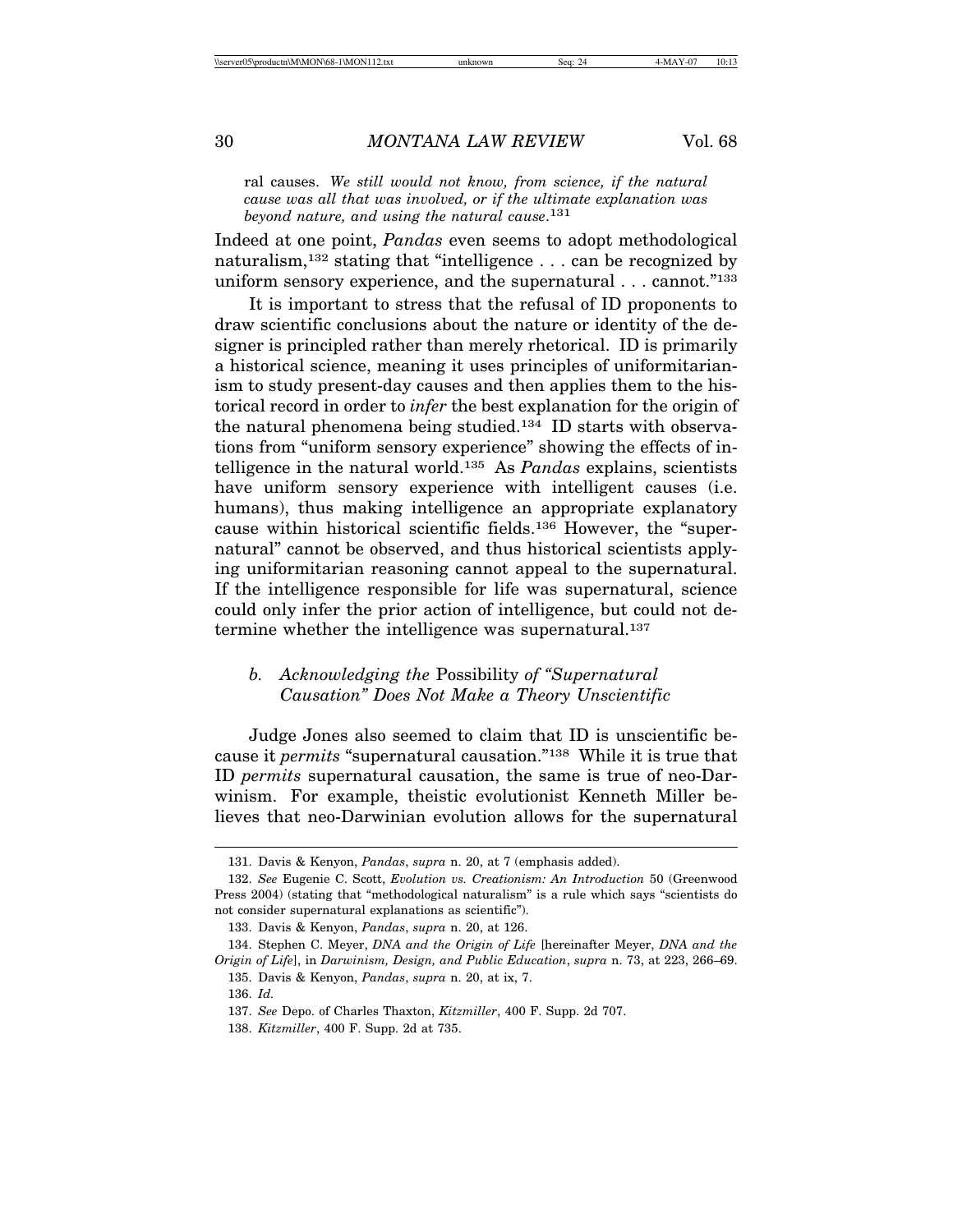creation of life on earth.139 Indeed, so does Judge Jones!140 In rejecting ID because it does not rule out supernatural causation as an explanation for the appearance of design in biological systems, Judge Jones applies a different standard from the one that he used for Darwinists. If ID is deemed unscientific merely because it "permit[s]"141 supernatural causation, then Darwinism is equally unscientific according to the testimony of the plaintiffs' own expert witness.

# *2.* Contra *Judge Jones, the Argument of Irreducible Complexity Does Not Employ a "Flawed and Illogical Contrived Dualism"*

According to Judge Jones, the use of irreducible complexity as an indicator of ID rests on a "contrived dualism,"142 because it falsely claims that if "evolutionary theory is discredited, ID is confirmed."143 But on closer inspection it is Judge Jones's charge of "contrived dualism" that is truly contrived. Contrary to Judge Jones, ID proponents do not simply claim that irreducible complexity confirms ID simply because it refutes Darwinism. They also maintain that irreducible complexity provides positive evidence for design. Scott Minnich and Stephen C. Meyer explain why:

In all irreducibly complex systems in which the cause of the system is known by experience or observation, intelligent design or engineering played a role [in] the origin of the system. . . . Although some may argue this is a merely an argument from ignorance, we regard it as an inference to the best explanation . . . , given what we know about the powers of intelligence as opposed to strictly natural or material causes.144

Design is inferred based upon our positive understanding of the types of complexity known to come from intelligent agents. The methodology behind ID is simple: (1) observe human intelligence to understand the properties inherent in designed objects; (2) study natural objects to find those same properties that are tell-

<sup>139.</sup> Transcr. of Procs. Morn. Sess. at 64:4–23 (Sept. 27, 2005), *Kitzmiller*, 400 F. Supp. 2d 707.

<sup>140.</sup> *Kitzmiller*, 400 F. Supp. 2d at 765 ("Plaintiffs' scientific experts testified that the theory of evolution . . . in no way conflicts with, nor does it deny, the existence of a divine creator.").

<sup>141.</sup> *Id.* at 735.

<sup>142.</sup> *Id.*

<sup>143.</sup> *Id.* at 738.

<sup>144.</sup> Minnich & Meyer, *supra* n. 118, at 8–9.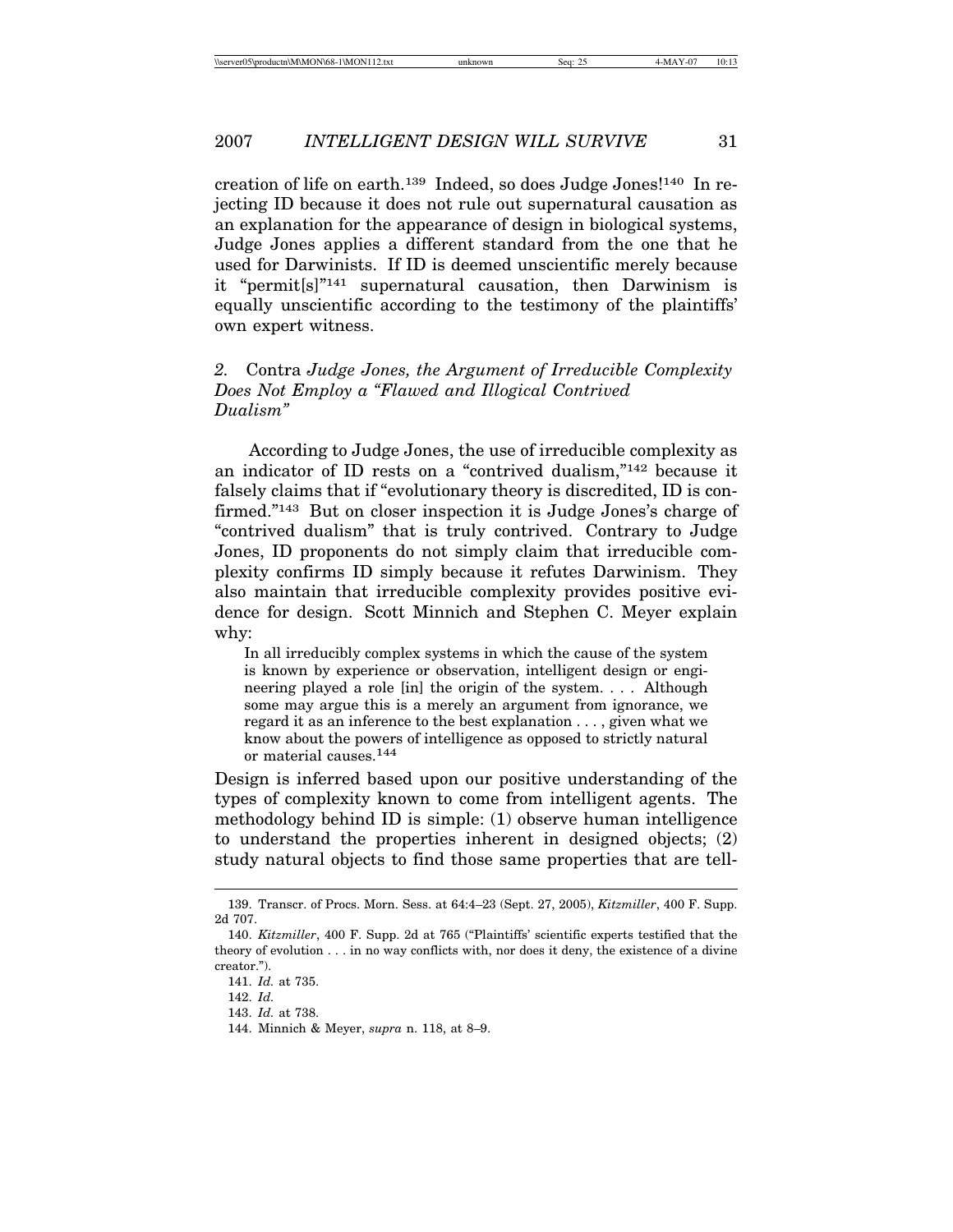tale signs that intelligence was at work.145 Scott Minnich described this positive argument to the Judge, as did Michael Behe.146

Thus, irreducible complexity is both a positive argument for design, and a negative argument against evolution.147 It is a positive argument for design because we understand that forwardthinking intelligent agents produce such a complex, purposeful arrangement of parts.<sup>148</sup> It is a negative argument against evolution because neo-Darwinian pathways cannot produce structures where large leaps in complexity are required to maintain functionality.149 This is not a "contrived dualism." It is an actual, logical dualism justified by our empirically-based understanding of the respective causal powers of ID and natural selection.

# *3.* Contra *Judge Jones, ID's Scientific Criticisms of Darwinian Evolution Have Not "Been Refuted by the Scientific Community"*

Judge Jones claimed that "ID's negative attacks on evolution have been refuted by the scientific community."<sup>150</sup> This finding is irrelevant as well as wrong.

## *a. Being Wrong Does Not Imply Being Unscientific*

University of Kentucky philosopher Bradley Monton observes that being wrong does not necessarily make an idea unscientific.151 Newtonian physics has been refuted and superseded by Einstein's theory of relativity. But that does not make Newton's laws of mechanics "unscientific," and indeed, physics classes still invariably teach them alongside Einstein's models in schools.152 Here it is Judge Jones who proposes the false dichotomy: he

<sup>145.</sup> Transcr. of Procs. Morn. Sess. at 57:6–16 (Nov. 4, 2005), *Kitzmiller*, 400 F. Supp. 2d 707; Transcr. of Procs. Morn. Sess. at 110:5–6 (Oct. 17, 2005), *Kitzmiller*, 400 F. Supp. 2d 707.

<sup>146.</sup> *See* Transcr. of Procs. Morn. Sess. at 57:6–16 (Nov. 4, 2005), *Kitzmiller*, 400 F. Supp. 2d 707; Transcr. of Procs. Morn. Sess. at 110:5–6 (Oct. 17, 2005), *Kitzmiller*, 400 F. Supp. 2d 707.

<sup>147.</sup> Behe, *Darwin's Black Box*, *supra* n. 114, at 263–64.

<sup>148.</sup> Meyer, *DNA and the Origin of Life*, *supra* n. 134, at 262–67.

<sup>149.</sup> Behe, *Darwin's Black Box*, *supra* n. 114, at 263–64.

<sup>150.</sup> *Kitzmiller*, 400 F. Supp. 2d at 735.

<sup>151.</sup> Bradley Monton, *Is Intelligent Design Science? Dissecting the Dover Decision* 1–2, http://philsci-archive.pitt.edu/perl/search; *path* Authors/Editors, *search* "Monton", *path* year, *search* "2006" (Jan. 18, 2006).

<sup>152.</sup> *Id.* at 3.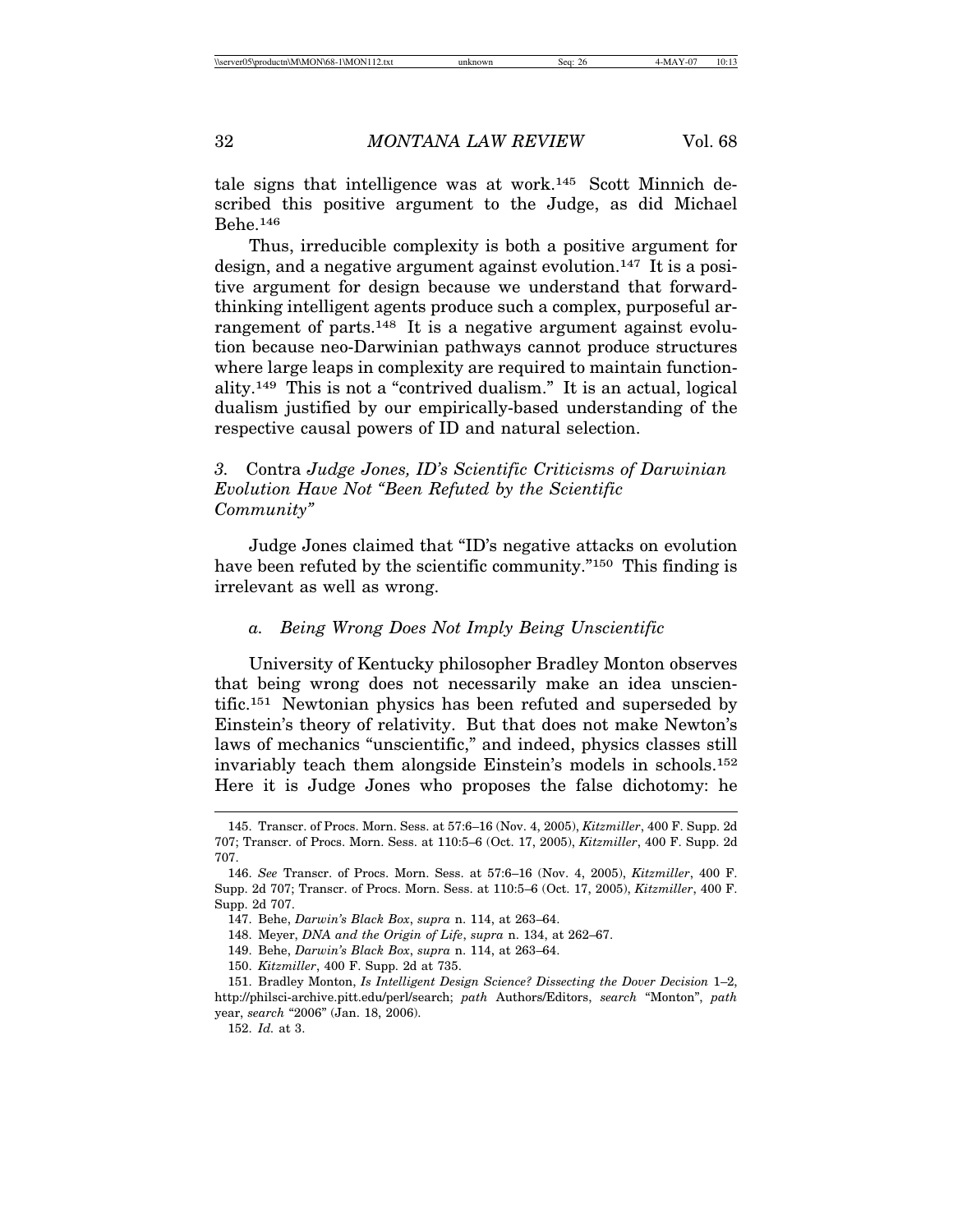wrongly asserts that if a theory is not correct, it cannot be science. But something can be wrong and still be science.

Even if Judge Jones believed that ID is false, he should have remembered that "the wisdom of an educational policy or its efficiency from an educational point of view is not germane to the constitutional issue of whether that policy violates the establishment clause."153 If it is really true that "[s]tates and local school boards are generally afforded considerable discretion in operating public schools,"154 then what matters is that the school board sincerely believed that ID has scientific merit, not whether a federal judge is convinced of its ultimate scientific truth.

# *b. Criticisms of Darwinian Theory Are Made by Many Scientists, Including Scientists Who Are Not Proponents of ID*

Many "negative" scientific arguments made by ID proponents against the sufficiency of natural selection and random mutation are also made by scientists who do not support ID.155 Stephen Meyer adds that "[m]any scientists and mathematicians have questioned the ability of mutation and selection to generate information in the form of novel genes and proteins. Such skepticism often derives from consideration of the extreme improbability (and specificity) of functional genes and proteins."<sup>156</sup> Notably, more than 700 doctoral scientists have signed their names to "A Scien-

<sup>153.</sup> *Smith v. Bd. of Sch. Commrs. of Mobile Co.*, 827 F.2d 684, 694 (11th Cir. 1987).

<sup>154.</sup> *Edwards v. Aguillard*, 482 U.S. 578, 583 (1987).

<sup>155.</sup> Leading biologist Lynn Margulis rejects ID, but sharply criticizes neo-Darwinism's reliance on mutations, arguing "new mutations don't create new species; they create offspring that are impaired." Darry Madden, *UMass Scientist to Lead Debate on Evolutionary Theory*, Brattleboro (Vt.) Reformer (Feb 3, 2006) (also documenting Margulis's criticisms of ID). Complexity theorist Stuart Kauffman, another critic of ID, cautions that "there appears to be a limit on the complexity of a genome that can be assembled by mutation and selection." Stuart Kauffman, *At Home in the Universe: The Search for Laws of Self-Organization and Complexity* 184 (Oxford U. Press 1995); *see also* Stuart Kauffman, *Live Moderated Chat: Stuart Kauffman*, http://www.iscid.org/stuartkauffman-chat.php (accessed Jan. 24, 2007). Evolutionary biologist Stanley Salthe does not accept ID but describes himself as "a critic of Darwinian evolutionary theory," which he insists "cannot explain origins, or the actual presence of forms and behaviors" in organisms. Stanley N. Salthe, *Stanley Salthe Home Page*, http://www.nbi.dk/~natphil/salthe/ (accessed Feb. 21, 2007); *see also* S.N. Salthe, *Analysis and Critique of the Concept of Natural Selection (and of the NeoDarwinian Theory of Evolution) in Respect (Part 1) to Its Suitability as Part of Modernism's Origination Myth, as Well as (Part 2) of Its Ability to Explain Organic Evolution*, http://www.nbi.dk/~natphil/salthe/Critique\_of\_Natural\_Select\_.pdf (accessed Feb. 22, 2007).

<sup>156.</sup> Stephen C. Meyer, *The Cambrian Information Explosion: Evidence for Intelligent Design*, in *Debating Design: From Darwin to DNA*, *supra* n. 73, at 375–76.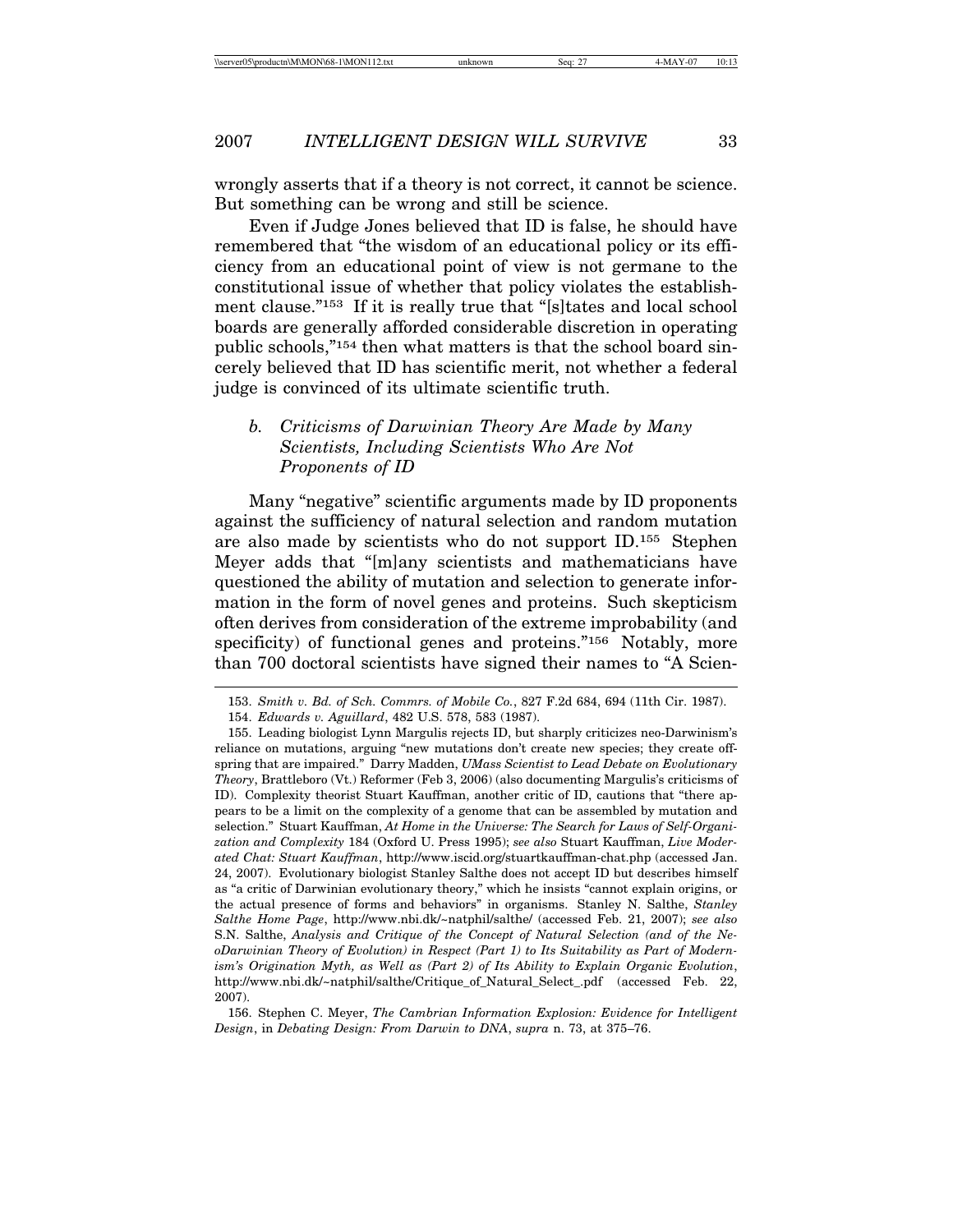tific Dissent from Darwinism,"157 declaring they are "skeptical of claims for the ability of random mutation and natural selection to account for the complexity of life."158 Signers include members of the national academies of science in the United States, Russia, Poland, the Czech Republic, and India (Hindustan), as well as faculty and researchers from a wide range of universities and colleges, including Princeton, MIT, Dartmouth, Ohio State, Tulane, and the University of Michigan.159

# *c. Scientific Disagreement Does Not Equal Scientific Refutation*

On the specific question of Michael Behe and the concept of "irreducible complexity," it is important to note that while some evolutionists have attacked Behe's criticisms of the evidence for natural selection,160 other prominent biochemists have conceded them. Shortly after Behe's *Darwin's Black Box*161 came out in 1996, biochemist James Shapiro of the University of Chicago acknowledged that "there are no detailed Darwinian accounts for the evolution of any fundamental biochemical or cellular system, only a variety of wishful speculations."162 Five years later in a scientific monograph published by Oxford University Press, biochemist Franklin Harold, who rejects ID, admitted, in virtually the same language, "we must concede that there are presently no detailed Darwinian accounts of the evolution of any biochemical or cellular system, only a variety of wishful speculations."163 Other scientists have begun to cite Behe's ideas favorably and seriously

161. Behe, *Darwin's Black Box*, *supra* n. 114.

162. James A. Shapiro, *In the Details . . .What?* 48 Natl. Rev. 62, 64 (Sept. 16, 1996). 163. Franklin M. Harold, *The Way of the Cell: Molecules, Organisms and the Order of Life* 205 (Oxford U. Press 2001).

<sup>157.</sup> Discovery Inst., *A Scientific Dissent from Darwinism*, http://www.discovery.org/ scripts/viewDB/filesDB-download.php?command=download&id=660 (accessed Feb. 22, 2007).

<sup>158.</sup> *Id.*

<sup>159.</sup> *Id.*

<sup>160.</sup> *See e.g.* T. Cavalier-Smith, *The Blind Biochemist*, 12 Trends in Ecology and Evolution 162, 162–63 (1997); Niall Shanks & Karl H. Joplin, *Redundant Complexity: A Critical Analysis of Intelligent Design in Biochemistry*, 66 Phil. of Sci. 268, 268–82 (1999); Christoph Adami, *Reducible Complexity*, 311 Science 61 (2006); *but see* Michael J. Behe, *Self-Organization and Irreducibly Complex Systems: A Reply to Shanks and Joplin*, 67 Phil. of Sci. 155, 155–62 (2000); Discovery Inst., *About Irreducible Complexity: Responding to Darwinists Claiming to Have Explained Away the Challenge of Irreducible Complexity*, http://www.discovery.org/scripts/viewDB/index.php?command=view&id=3408 (April 6, 2006); Michael J. Behe, *Reply to My Critics: A Response to Reviews of* Darwin's Black Box: The Biochemical Challenge to Evolution, 16 Biology & Phil. 685, 685–709 (2001).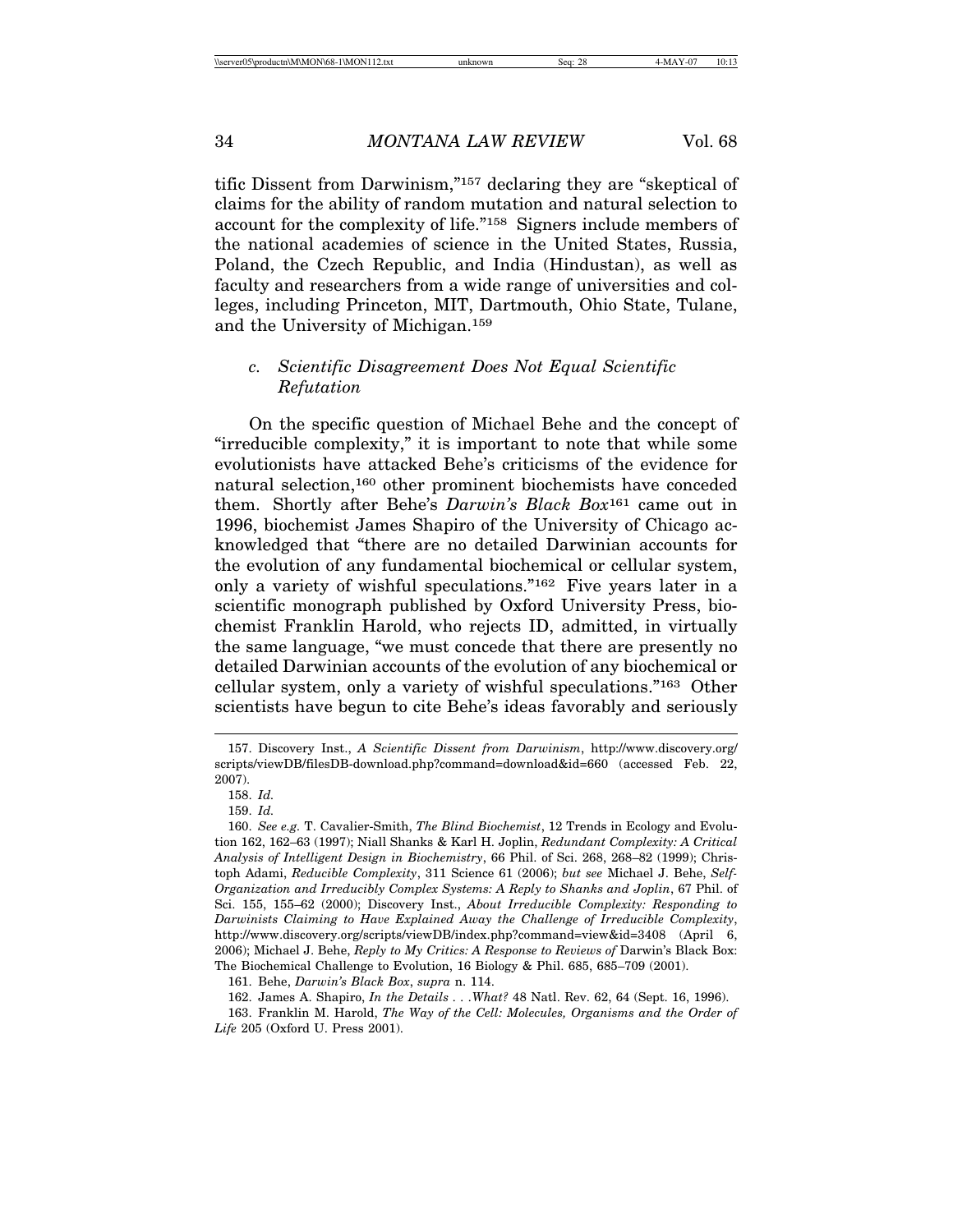in their own scientific publications.164 What one has here is evidence of a scientific debate, not that Behe's ideas "have been refuted by the scientific community."165

# *d. The Type-III Secretory System Does Not Refute Behe's Idea of Irreducible Complexity*

As a concrete example of how ID has been refuted, Judge Jones claimed that Kenneth Miller's testimony about the Type-III Secretory System (T3SS) explained how the bacterial flagellum could evolve: "[W]ith regard to the bacterial flagellum, Dr. Miller pointed to peer-reviewed studies that identified a possible precursor to the bacterial flagellum, a subsystem that was fully functional, namely the Type-III Secretory System."166

However, a number of biologists have concluded that that the T3SS was *not* a precursor to the flagellum.167 Moreover, the *Kitzmiller* ruling ignored testimony by microbiologist Scott Minnich, who explained that even if Miller's speculative scenario turned out to be true, it would not be sufficient to prove a Darwinian explanation for the origin of the flagellum because there is still a huge leap in complexity from a T3SS to a flagellum.168 The unresolved challenge that the irreducible complexity of the flagellum continues to pose for Darwinian evolution is starkly summarized by William Dembski:

At best the T[3]SS represents one possible step in the indirect Darwinian evolution of the bacterial flagellum. But that still wouldn't constitute a solution to the evolution of the bacterial flagellum. What's needed is a complete evolutionary path and not merely a possible oasis along the way. To claim otherwise is like saying we can travel by foot from Los Angeles to Tokyo because we've discov-

<sup>164.</sup> Heinz-Albert Becker & Wolf-Ekkehard Lönnig, *Transposons: Eukaryotic*, in *Encyclopedia of Life Sciences* vol. 18, 529, 538 (Nat. Publg. Group 2002); Evelyn Fox Keller, *Developmental Robustness*, 981 Annals N.Y. Acad. Sci. 189, 189–90, 199 (2002); Richard A. Watson, *Compositional Evolution* 277 (MIT Press 2006).

<sup>165.</sup> *Kitzmiller v. Dover Area Sch. Dist.*, 400 F. Supp. 2d 707, 735 (M.D. Pa. 2005). 166. *Id.* at 740.

<sup>167.</sup> The lack of a fossil record for biological molecules makes it difficult to even assess this question. Milton H. Saier, Jr., *Evolution of Bacterial Type III Protein Secretion Systems*, 12 Trends in Microbiology 113 (2004); *see also* Uri Gophnaa, Eliora Z. Rona & Dan Graur, *Bacterial Type III Secretion Systems Are Ancient and Evolved by Multiple Horizontal-Transfer Events*, 312 Gene 151 (2003).

<sup>168.</sup> Transcr. of Proc. Afternoon Sess. at 112:13–25 (Nov. 3, 2005), *Kitzmiller*, 400 F. Supp. 2d 707.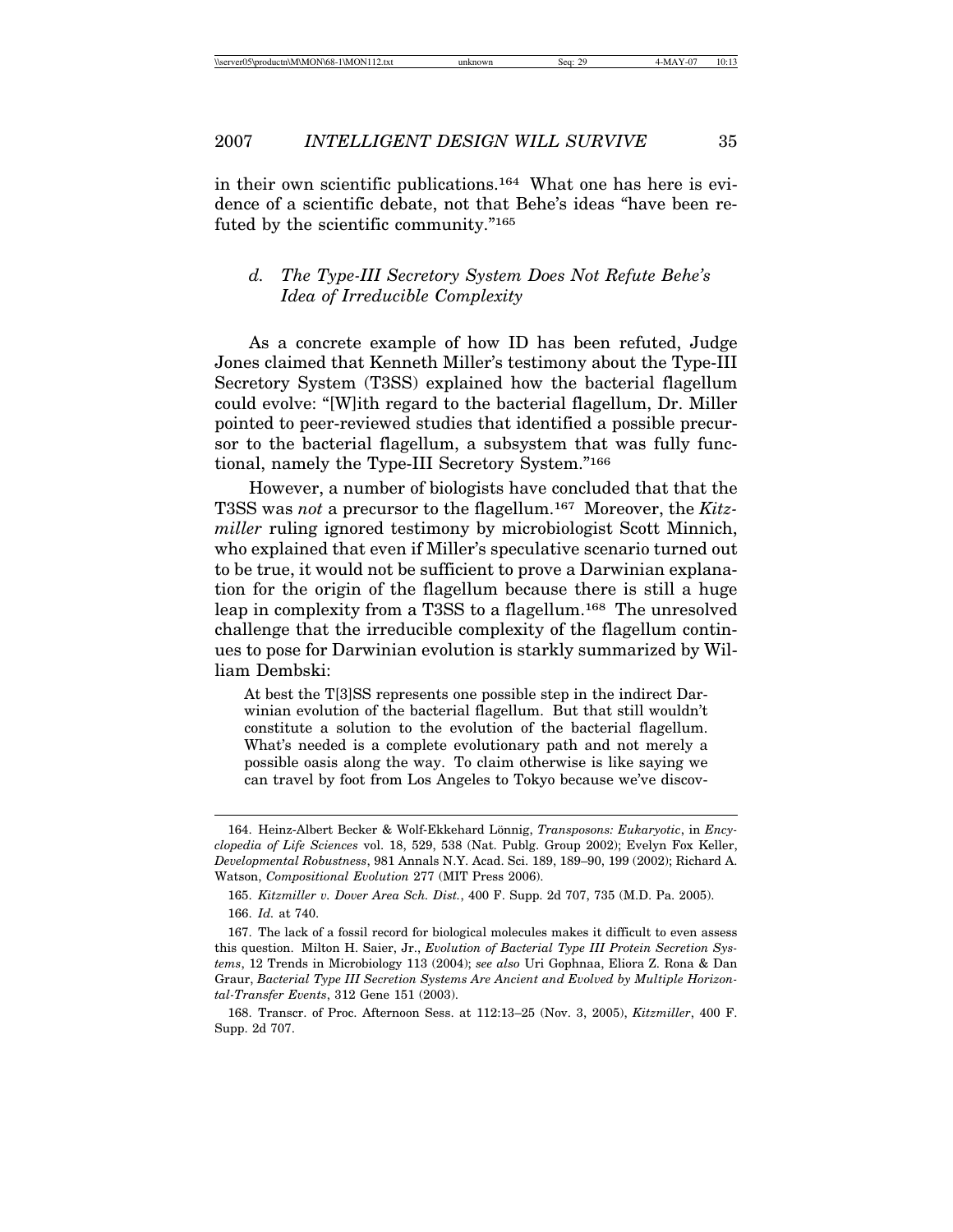ered the Hawaiian Islands. Evolutionary biology needs to do better than that.169

Dembski's critique is apt because it recognizes that Miller wrongly characterizes irreducible complexity as focusing on the non-functionality of sub-parts. Conversely, Behe properly tests irreducible complexity by assessing the plausibility of the entire functional system to assemble in a step-wise fashion, even if sub-parts can have functions outside of the final system.170 The "leap" required by going from one functional sub-part to the entire functional system is indicative of the degree of irreducible complexity in a system.171 Contrary to Miller's assertions, Behe never argued that irreducible complexity mandates that sub-parts can have no function outside of the final system.172 In the end, Judge Jones's conclusion that Miller refuted the irreducible complexity of the flagellum "based upon peer-reviewed studies" was plainly erroneous. Indeed, a recent review article in *Nature Reviews Microbiology* admits that "the flagellar research community has scarcely begun to consider how these systems have evolved."173 Judge Jones was similarly wrong to claim that Behe had been refuted regarding the origin of the immune system.174

<sup>169.</sup> William A. Dembski, *Rebuttal to Reports by Opposing Expert Witnesses* 52, http:// www.designinference.com/documents/2005.09.Expert\_Rebuttal\_Dembski.pdf (May 14, 2005) (emphasis added) (document not offered at trial, but succinctly summarizes the T3SS arguments made by Minnich in his lengthy testimony).

<sup>170.</sup> Casey Luskin, *International Society for Complexity, Information, and Design Archives*, *Do Car Engines Run on Lugnuts? A Response to Ken Miller & Judge Jones's Straw Tests of Irreducible Complexity for the Bacterial Flagellum*, http://www.iscid.org/ papers/Luskin\_EngineLugnuts\_042706.pdf (accessed Oct. 11, 2006).

<sup>171.</sup> Michael J. Behe, *A Response to Critics of* Darwin's Black Box 17, http:// www.iscid.org/papers/Behe\_ReplyToCritics\_121201.pdf (accessed Oct. 11, 2006).

<sup>172.</sup> Behe, *Darwin's Black Box*, *supra* n. 114, at 40, 65–67.

<sup>173.</sup> Mark J. Pallen & Nicholas J. Matzke, *From* The Origin of Species *to the Origin of Bacterial Flagella*, 4 Nat. Revs. Microbiology 784, 788 (Nat. Pblg. Group 2006).

<sup>174.</sup> Judge Jones ruled that a pile of fifty-eight papers dumped upon the witness stand during Behe's cross-examination refuted the claim that "science would never find an evolutionary explanation for the immune system." *Kitzmiller v. Dover Area Sch. Dist*, 400 F. Supp. 2d 707, 741 (M.D. Pa. 2005). Judge Jones provided no reference for that claim. Behe merely requested a reasonable standard of evolutionary proof of "detailed rigorous models for the evolution of the immune system by random mutation and natural selection." Transcr. of Procs. Afternoon Sess. at 23 (Oct. 19, 2005), *Kitzmiller*, 400 F. Supp. 2d 707. Did the fifty-eight papers meet that standard? One of the papers, an authoritative article recently published in *Nature*, reveals the answer is "no," as it clearly discussed the lack of step-by-step accounts of the evolution of key components of the immune system: "In contrast, the deployment of immunoglobulin domains as core components of jawed vertebrate recombinatorial lymphocyte receptors represents an intriguing although as yet *untraceable evolutionary innovation*, as immune recognition of pathogens and allografts by means of immunoglobulin superfamily members [IG domains] have been shown only in the jawed vertebrates." Z. Pancer et al., *Somatic Diversification of Variable Lymphocyte Receptors in*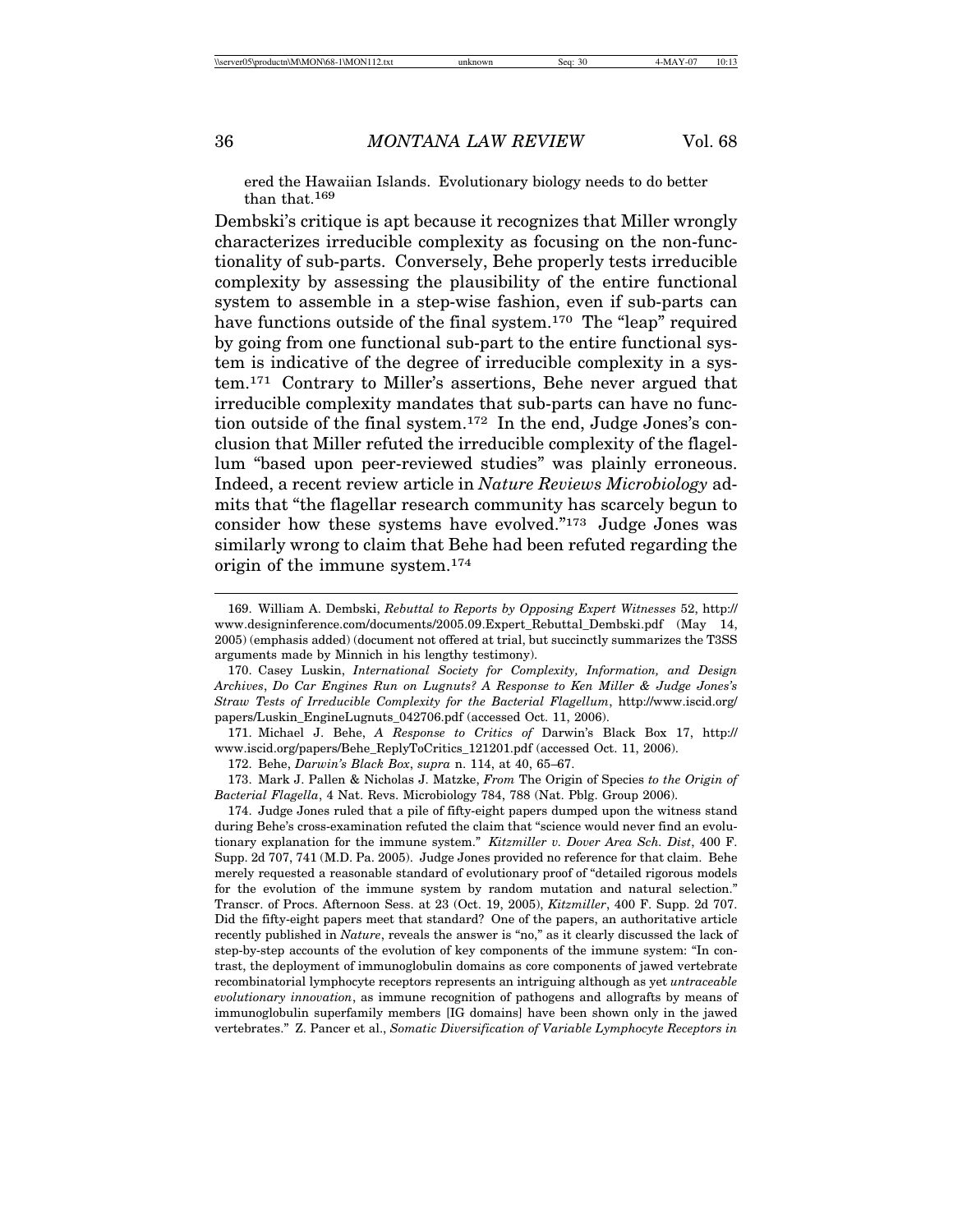*4.* Contra *Judge Jones, the Level of Acceptance of ID in the Scientific Community Is Not an Appropriate Test of Whether ID Is Science*

Another reason Judge Jones claimed that ID is not science is because "ID has failed to gain acceptance in the scientific community."175 But this view fundamentally misstates the nature of scientific inquiry, and it threatens to disqualify any new or novel scientific viewpoint as "unscientific."

### *a. Science Is Not a Popularity Contest*

Many have recognized that scientific progress depends upon consideration of minority views and unpopular ideas. This point was made emphatically and eloquently by Stephen Jay Gould, writing with other scientists in an amicus brief to the United States Supreme Court in *Daubert v. Merrell Dow Pharmaceuticals*:

Judgments based on scientific evidence, whether made in a laboratory or a courtroom, are undermined by a categorical refusal even to consider research or views that contradict someone's notion of the prevailing "consensus" of scientific opinion. . . . Automatically rejecting dissenting views that challenge the conventional wisdom is a dangerous fallacy, for almost every generally accepted view was once deemed eccentric or heretical. Perpetuating the reign of a supposed scientific orthodoxy in this way, whether in a research laboratory or in a courtroom, is profoundly inimical to the search for truth.

The quality of a scientific approach or opinion depends on the strength of its factual premises and on the depth and consistency of its reasoning, not on its appearance in a particular journal or on its popularity among other scientists.176

\* \* \*

175. *Kitzmiller*, 400 F. Supp. 2d at 735.

176. Br. Amici Curiae Phys., Scientists, and Historians of Sci. in Support of Petrs., *Daubert v. Merrell Dow Pharmaceuticals, Inc.*, 509 U.S. 579 (1993).

*the Agnathan Sea Lamprey*, 430 Nature 174, 179 (2004) (emphasis added). Immunoglobulin (IG) domains are a common structure in proteins found throughout biology from bacteria to humans. *Id.* at 174. When the paper found that the evolution of IG domains is "untraceable," it was therefore not asking "from what might these structures have been borrowed during evolution?" It was asking the deeper question Behe raises: by what detailed, step-by-step pathway did IG domains come into their critical function in the adaptive immune system? Judge Jones said "each element of the evolutionary hypothesis explaining the origin of the immune system" had been "confirmed." *Kitzmiller*, 400 F. Supp. 2d at 741. Yet Pancer's recent, authoritative paper reveals that Judge Jones's finding merely recapitulated the plaintiffs' literature-dump bluff, and that Behe's actual arguments were never refuted.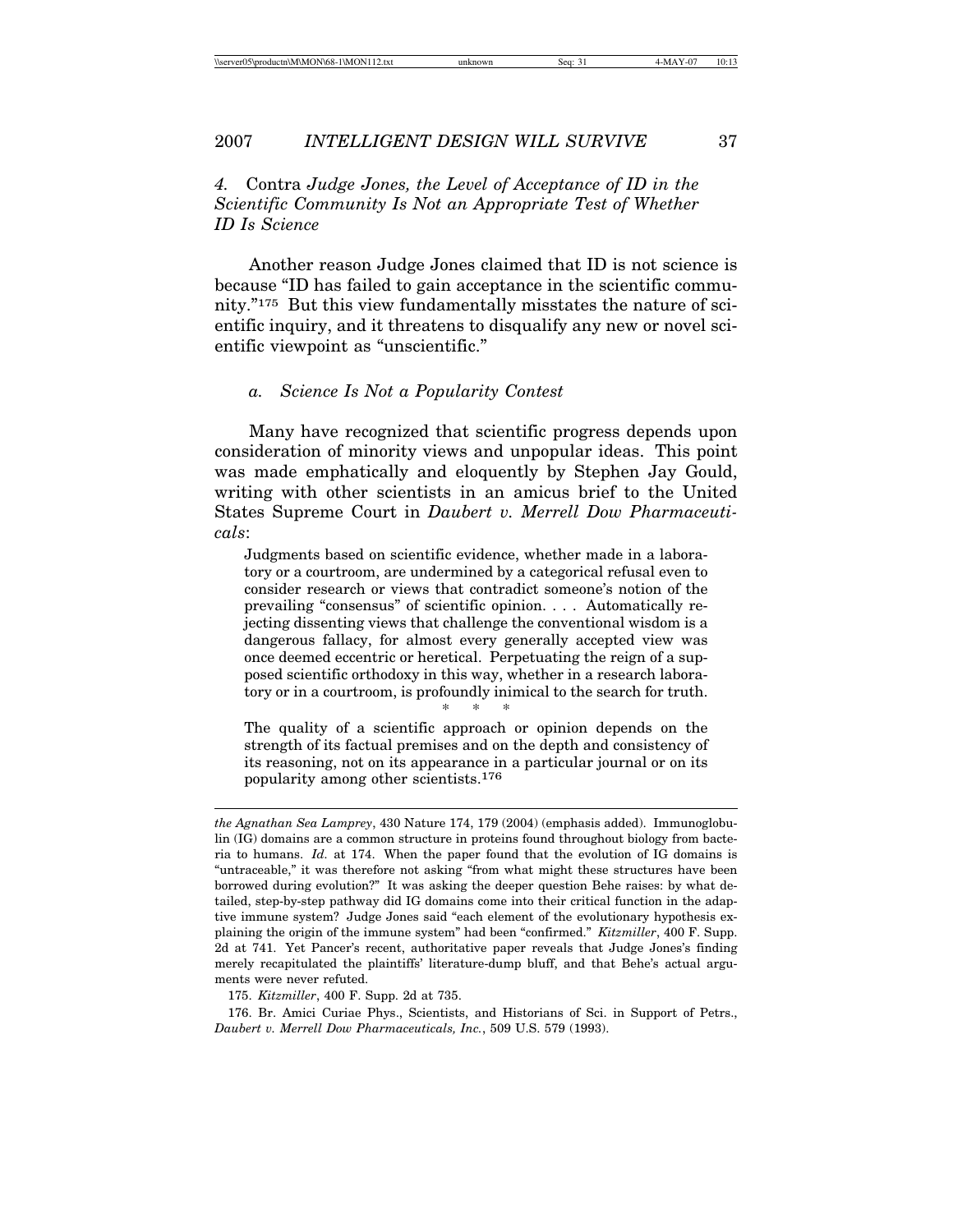## *b. New Scientific Theories Are Typically Resisted by Existing Elites in Science*

Making "acceptance" by the scientific community a valid test for whether an idea is scientific would jeopardize the status of most new theories in science, not just ID. As an amicus brief from eighty-five scientists submitted in *Kitzmiller* pointed out, new ideas in science typically start out as minority views opposed by the current scientific majority:

The history of science . . . reveals that novel scientific theories, even those that prove successful, are often resisted by an "old guard" that defends the long-standing paradigms. Philosophers of science teach that scientists committed to the reigning paradigm engage in "normal science" where scientific dogmas are not questioned. Those practicing "normal science" typically close their ears to dissent:

'No part of the aim of normal science is to call forth new sorts of phenomena; indeed those that will not fit the box are often not seen at all. Nor do scientists normally aim to invent new theo-

ries, and they are often intolerant of those invented by others.' Intelligent design fits this historical pattern. It is a relatively young scientific theory, based upon relatively new scientific data, which is currently opposed by many "normal scientists" committed to the Neo-Darwinian paradigm.177

Just because ID is a minority view in science does not make it unscientific.

# *5.* Contra *Judge Jones, ID Proponents Have Produced Peer-Reviewed Publications*

The Supreme Court has stated that peer-reviewed publication is not a necessary condition of admissibility for scientific evidence.178 Yet in no fewer than five places in his ruling, Judge Jones claimed that ID "has not generated peer-reviewed publications."<sup>179</sup> Not only was this claim of doubtful relevance,<sup>180</sup> it was flatly wrong.

<sup>177.</sup> Biologists Brief at 8–9, *Kitzmiller* (quoting Thomas S. Kuhn, *The Structure of Scientific Revolutions* 24 (2d ed., U. of Chi. Press 1970) (footnote omitted)).

<sup>178. &</sup>quot;Publication . . . is not a *sine qua non* of admissibility; it does not necessarily correlate with reliability." *Daubert*, 509 U.S. at 593.

<sup>179.</sup> *Kitzmiller.* 400 F. Supp. 2d at 735, 744, 745 (ID "has not generated peer-reviewed publications"; "A final indicator of how ID has failed to demonstrate scientific warrant is the complete absence of peer-reviewed publications supporting the theory"; "ID is not supported by any peer-reviewed research, data or publications"; "In addition to failing to produce papers in peer-reviewed journals . . . ."; "ID is not science and cannot be adjudged a valid, accepted scientific theory as it has failed to publish in peer-reviewed journals . . . .").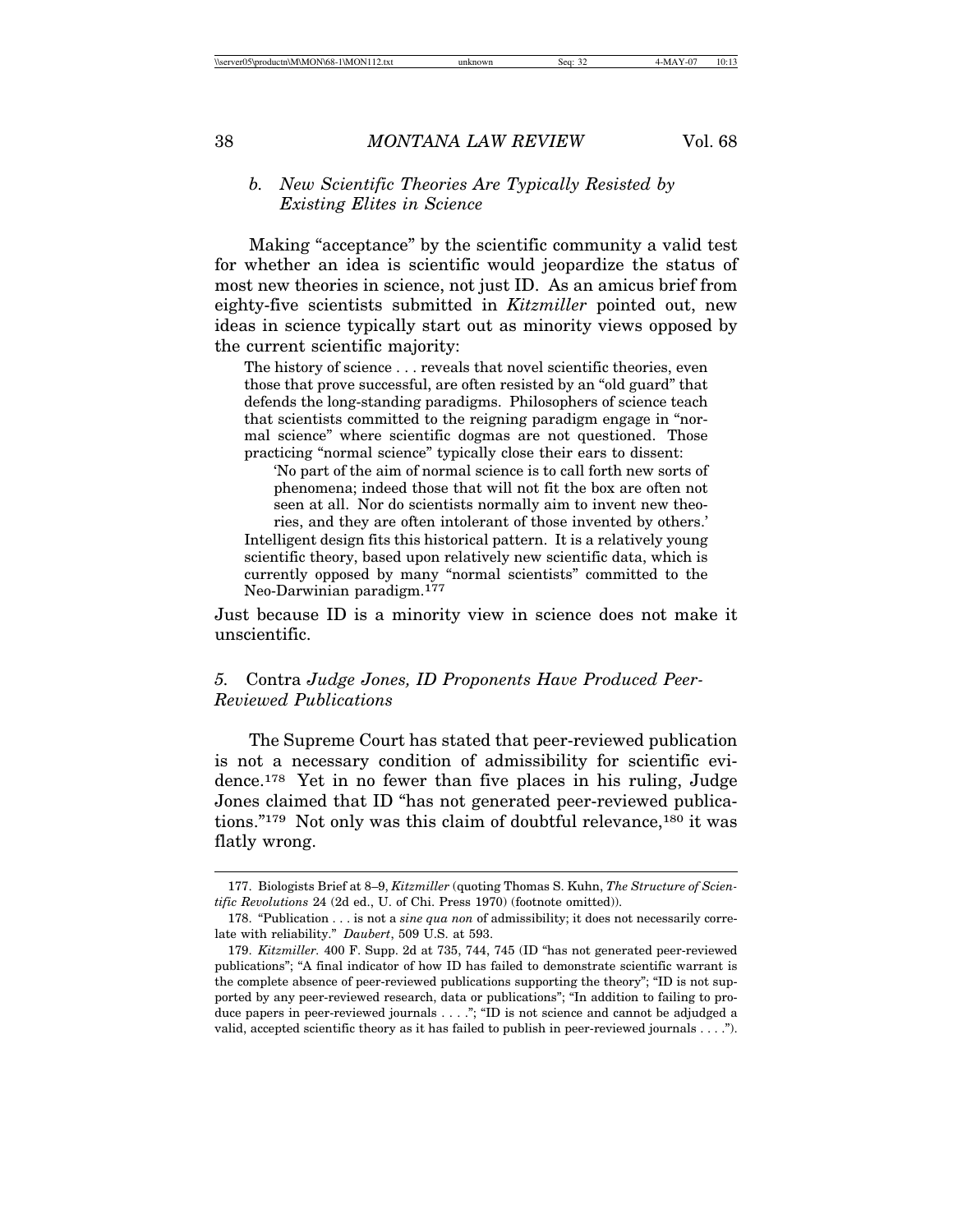Expert witnesses Scott Minnich and Barbara Forrest each discussed<sup>181</sup> an explicitly pro-ID article by Stephen Meyer in the peer-reviewed biology journal, *Proceedings of the Biological Society of Washington*.182 Moreover, Behe testified about his article, co-authored with physicist David Snoke, in the peer-reviewed journal *Protein Science* reporting on computer calculations showing that implausibly large population sizes are required to evolve

182. Stephen C. Meyer, *The Origin of Biological Information and the Higher Taxonomic Categories*, 117(2) Procs. of the Biological Socy. of Wash. 213, 213–39 (2004). The Biological Society of Washington (BSW) issued a false and misleading statement subsequent to publication alleging that Meyer's article was published "[c]ontrary to typical editorial practices" because it had not been reviewed by an associate editor; that its "subject matter represents . . . a significant departure from the nearly purely systematic content" of the *Proceedings*; and that it did not meet the journal's "scientific standards" because the board of the Ameri-

can Association for the Advancement of Science (AAAS) previously passed a resolution stating that there was no credible evidence for intelligent design—thus an article presenting such evidence should not even have been considered. Council of the Biol. Socy. of Wash., *Statement from the Council of the Biological Society of Washington Regarding the Publication of the Paper by Stephen C. Meyer in Volume 117(2) of the Proceedings*, http:// www.biolsocwash.org/id\_statement.html (accessed Feb. 15, 2007). It should be noted that the BSW statement is not about whether the Meyer article was properly peer-reviewed. It is beyond dispute that the Meyer article was published after passing standard peer-review; this fact has been confirmed by Roy McDiarmid, the president of the BSW. *Staff Report: Intolerance and the Politicization of Science at the Smithsonian*, *U.S. House of Representatives Committee on Government Reform* 24–25, http://www.souder.house.gov/\_files/ IntoleranceandthePoliticizationofScienceattheSmithsonian.pdf (Dec. 11, 2006) [hereinafter *Staff Report*]. Because the peer-review of the Meyer article could not be challenged, the BSW tried to attack the article on other grounds. But each of its claims was either false or illegitimate. An investigation by subcommittee staff of the U.S. House of Representatives Committee on Government Reform found that the BSW wrongly claimed that editor Richard Sternberg had not followed "typical editorial practices," noting that even Eugenie Scott of the pro-evolution NCSE conceded privately that other articles had been handled in the same manner. *Id.* As for the charge that Meyer's article fell outside the normal scope of the *Proceedings*, former editor Sternberg strongly disagreed, pointing out the wide array of topics actually covered by the journal. Richard Sternberg, *Scope of the Paper and the Proceedings*, http://www.rsternberg.net/publication\_details.htm (accessed Feb. 15, 2007). Finally, the BSW's preemptive ban on the consideration of articles presenting empirical evidence for ID was an effort to shut down legitimate scientific debate before it started, and it relied on a AAAS resolution discredited by one of this Article's authors, because it was passed by board members who were later shown to be uninformed about intelligent design. John G. West, *Darwin's Conservatives: The Misguided Quest* 100 (Discovery Press 2006). The BSW's attempt to discredit the Meyer article was conducted in collaboration with the NCSE, which even scripted "talking points" for officials of the BSW to use. *Staff Report*, *supra*, at 22. For further information about the controversy surrounding the Meyer paper, see Discovery Inst., *Sternberg, Smithsonian, Meyer, and the Paper that Started It All*, http:/ /www.discovery.org/scripts/viewDB/index.php?command=view&id=2399 (Oct. 19, 2005).

<sup>180.</sup> For a discussion of why peer-review is a problematic standard for science, *see* De-Wolf et al. *Traipsing*, *supra* n. 65, at 53–56.

<sup>181.</sup> Transcr. of Procs. Afternoon Sess. at 33–34 (Oct. 5, 2005), *Kitzmiller*, 400 F. Supp. 2d 707; Transcr. of Procs. Morn. Sess. at 79–80 (Oct. 6, 2005), *Kitzmiller*, 400 F. Supp. 2d 707; Transcr. of Procs. Morn. Sess. at 34 (Nov. 4, 2005), *Kitzmiller*, 400 F. Supp. 2d 707.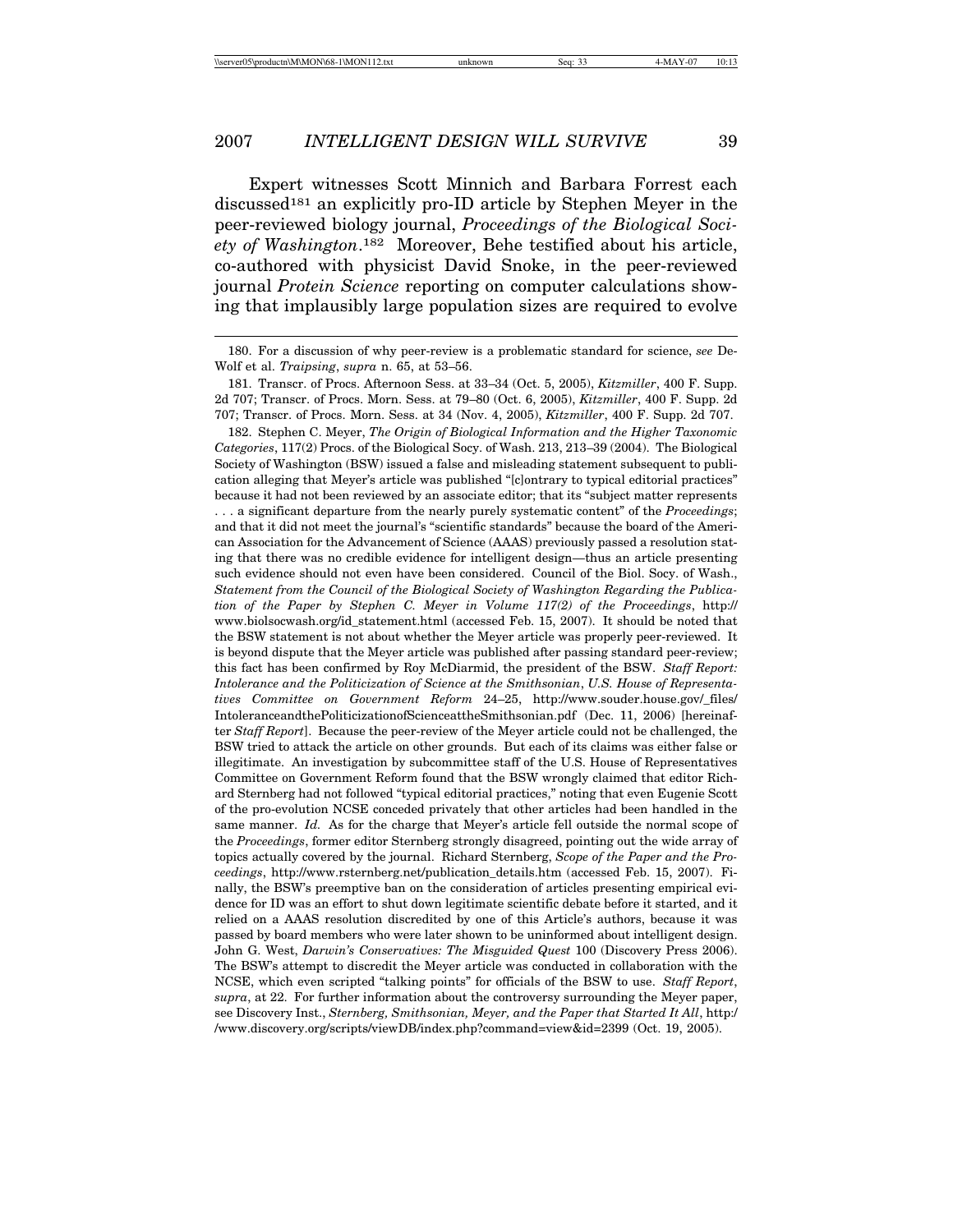simple protein-protein interactions via the common method of gene duplication.183 Other peer-reviewed pro-ID articles published in mainstream scientific journals and books were documented in an amicus brief accepted by Judge Jones,184 and Scott Minnich testified at trial that between "seven and ten" peer-reviewed papers supporting ID exist.185 While Judge Jones briefly alluded to Behe's *Protein Science* article in a footnote,186 he simply ignored the Meyer article as well as the other publications brought to his attention, insisting that there is a "complete absence of peer-reviewed publications supporting" ID,<sup>187</sup> and that "ID is not supported by *any* peer-reviewed research, data or publications."188 The factual record in the case absolutely refutes such claims.

186. Judge Jones dismissed Michael Behe and David W. Snoke's article in *Protein Science* because "it does not mention either irreducible complexity or ID." *Kitzmiller*, 400 F. Supp. 2d at 745 n. 17. While it is true that the article does not contain those words, it does bear directly on those topics as it tests the complexity inherent in enzyme-substrate interactions. Even an anti-ID article in *Science* acknowledged that the evolution of proteinprotein interactions bears on the question of irreducible complexity and the ID argument (discussed in Michael J. Behe & David W. Snoke, *Simulating Evolution by Gene Duplication of Protein Features that Require Multiple Amino Acid Residues*, 13 Protein Sci. 2651 (Oct. 2004)). *See* Christoph Adami, *Reducible Complexity*, 312 Science 61–63 (Apr. 7, 2006). Moreover, by Judge Jones's own standards, the lack of the phrase "intelligent design" should not preclude one from arguing that the paper supports ID. Judge Jones claimed that the review paper *The Origin of New Genes: Glimpses From the Young and Old* accounted for "the origin of *new genetic information* by evolutionary processes" in a peerreviewed scientific publication. *Kitzmiller*, 400 F. Supp. 2d at 744 (emphasis added) (citing Manyuan Long, Esther Betrán, Kevin Thornton, & Wen Wang, *The Origin of New Genes: Glimpses from the Young and Old*, 4 Nat. Revs. Genetics 865 (Nov. 2003)). Yet the body of Long's review article does not even contain the word "information," much less the phrase "new genetic information." The word "information" appears once in the entire article—in the title of note 103. *Id.* at 875 n. 103. This reveals a double standard applied by Judge Jones to pro-evolution versus pro-ID papers as regards peer review.

187. *Kitzmiller*, 400 F. Supp. 2d at 744.

188. *Id.* at 745 (emphasis added).

<sup>183.</sup> Michael J. Behe & David W. Snoke, *Simulating Evolution by Gene Duplication of Protein Features that Require Multiple Amino Acid Residues*, 13 Protein Sci. 2651 (Oct. 2004).

<sup>184.</sup> FTE Brief at app. D, 8–18, *Kitzmiller*.

<sup>185.</sup> Transcr. of Procs. Morn. Sess. at 34:5 (Nov. 4, 2005), *Kitzmiller*, 400 F. Supp. 2d 707.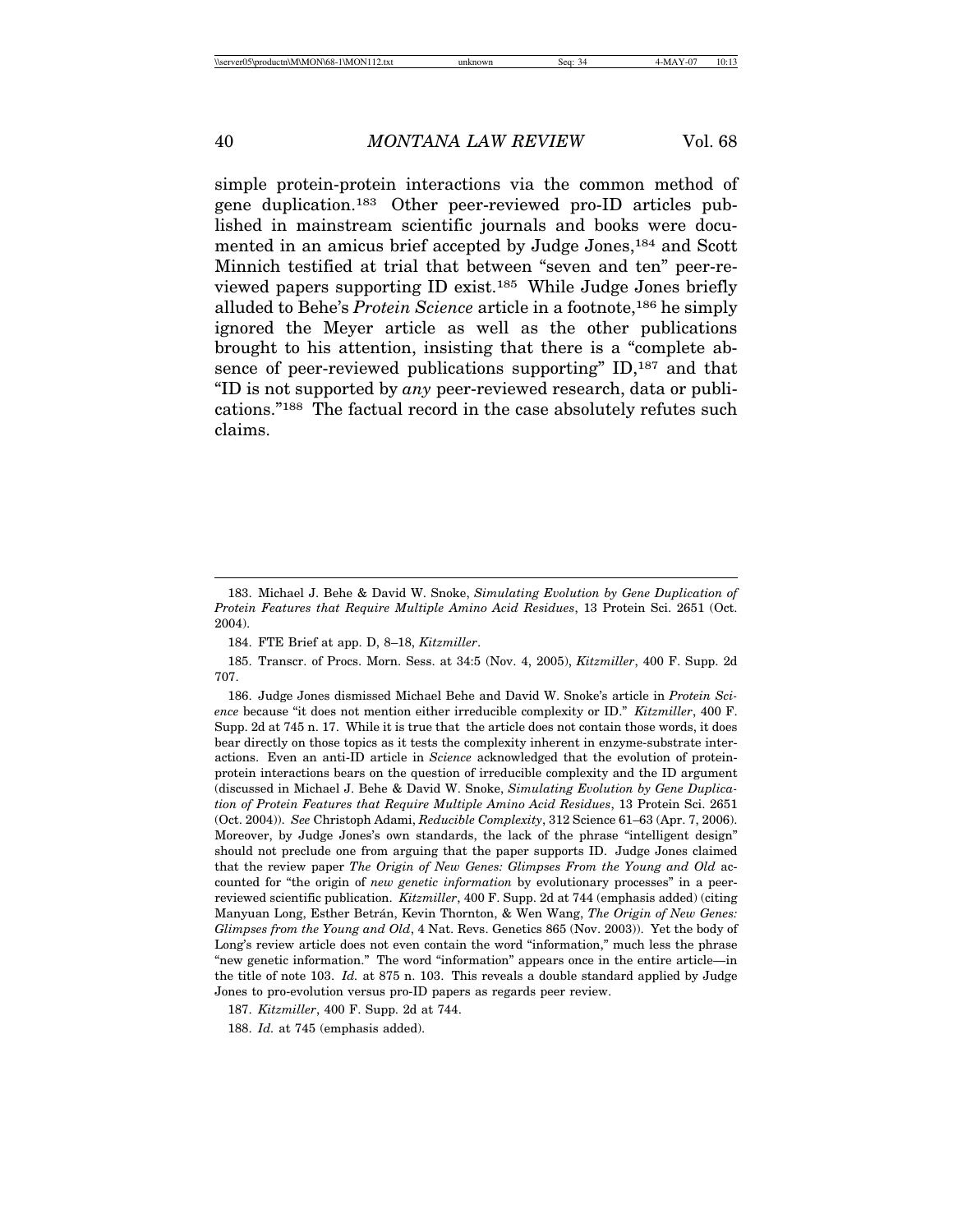# *6.* Contra *Judge Jones, ID Has "Been the Subject of Testing and Research"*<sup>189</sup>

Judge Jones maintained that ID has not "been the subject of testing and research,"190 and had harsh words for ID proponents who he claimed have not performed the appropriate tests.<sup>191</sup> However, philosophers of science have acknowledged that "[t]he requirement is that a scientific theory be testable, not that its proponents actually test it."192 This criterion would appear to therefore be irrelevant to a determination of whether ID is science.

Nonetheless, Judge Jones made an incorrect finding of fact regarding this criterion as well. In his court testimony, microbiologist Scott Minnich showed slides of the genetic knock-out experiments he performed in his own laboratory at the University of Idaho, which presented evidence that the bacterial flagellum is irreducibly complex with respect to its complement of thirty-five genes.193 Judge Jones failed to mention any of Minnich's experimental data supporting the irreducible complexity of the flagellum.194

## *7. The Burden of Proof*

Leaving aside Judge Jones's incorrect findings of fact, the burden of proof to establish that ID is not science should have been very high. For a variety of reasons, judges ought to be reticent about assuming the power to determine the "true" definition of science.195 In the present case, it should not have been enough merely to show that ID is a minority position among scientists or that many scientists disagree with ID. As noted previously, a theory can be scientific even if it is opposed by the majority of scientists, and even if it is ultimately shown to be wrong.196 Unfortunately, Judge Jones appears to have confused the question of whether he finds ID personally convincing with the question of

<sup>189.</sup> *Id.* at 735.

<sup>190.</sup> *Id.*

<sup>191.</sup> *Id.* at 741.

<sup>192.</sup> Phillip L. Quinn, *The Philosopher of Science as Expert Witness*, in *Science and Reality: Recent Works in the Philosophy of Science* 32, 47 (J. Cushing et al. eds., U. of Notre Dame Press 1984).

<sup>193.</sup> Transcr. of Procs. Afternoon Sess. at 99–108 (Nov. 3, 2005), *Kitzmiller*, 400 F. Supp. 2d 707.

<sup>194.</sup> *See Kitzmiller*, 400 F. Supp. 2d at 744–45.

<sup>195.</sup> DeWolf et al., *Traipsing*, *supra* n. 65, at 25–28.

<sup>196.</sup> Meyer, *DNA and the Origin of Life*, *supra* n. 134; *supra* nn. 151–52 and accompanying text.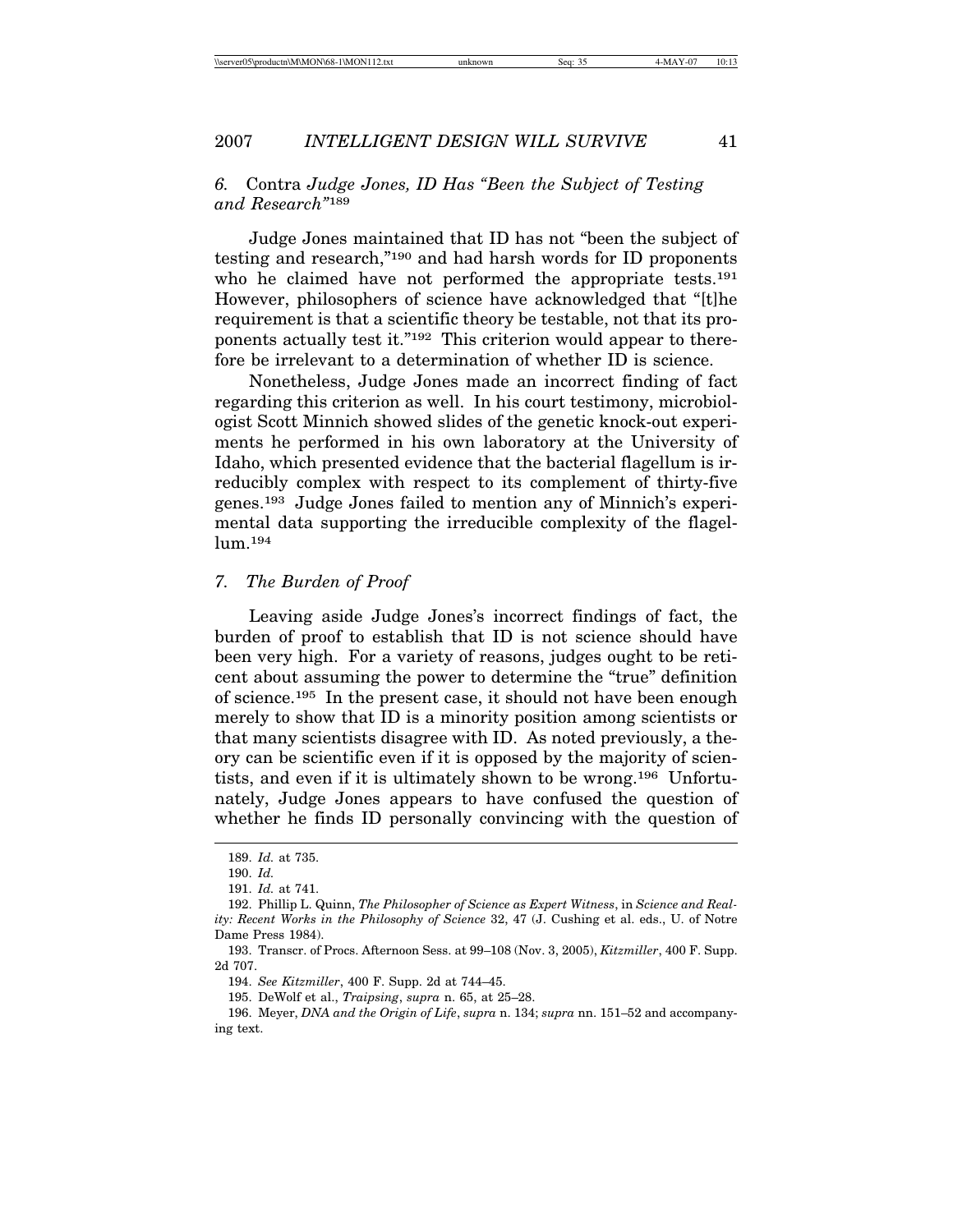whether ID is a scientific theory. Because he was not convinced by the scientific arguments made by ID proponents, Judge Jones ruled that ID must not be science in principle. But it was not Judge Jones's place to determine the ultimate truth or falsity of ID's scientific arguments, as some legal scholars critical of ID have now recognized. Boston University law professor Jay Wexler, an ID critic, condemns Judge Jones's effort to decide the scientific validity of ID as a matter of law:

[T]he important issue for evaluating the decision is not whether ID actually is science—a question that sounds in philosophy of science—but rather whether judges should be deciding in their written opinions that ID is or is not science as a matter of law. On this question, I think the answer is "no," particularly when the overall question posed to a court is whether teaching ID endorses *religion*, not whether ID is or is not *science*. The part of *Kitzmiller* that finds ID not to be science is unnecessary, unconvincing, not particularly suited to the judicial role, and even perhaps dangerous both to science and to freedom of religion.197

We agree. Judge Jones's attempt to decide whether ID is science exhibits poor legal reasoning, goes well beyond the issues needed to dispose of the case, and raises troubling First Amendment concerns.

# VII. ERROR #4: ABANDONING RELIGIOUS NEUTRALITY IN ORDER TO IMPOSE RELIGIOUS ORTHODOXY

While previous sections of this article have addressed the question of whether Judge Jones fairly and accurately analyzed the question of whether ID is science, the ultimate test of his opinion should be whether or not he treated religion in a neutral manner. After all, his entire opinion is based upon the determination of whether or not the conduct of the school board violated the religion clauses of the First Amendment. Although specific tests have been developed for analyzing, for example, whether state action violates the Establishment Clause,<sup>198</sup> the overarching purpose of judicial interpretations of the religion clauses of the First Amendment is to promote religious neutrality: "The 'establishment of religion' clause of the First Amendment means at least this: Neither a state nor the Federal Government can set up a church. Neither can pass laws which aid one religion, aid all reli-

<sup>197.</sup> Jay D. Wexler, Kitzmiller *and the "Is It Science?" Question*, 5 First Amend. L. Review. 90, 93 (2006) (footnotes omitted).

<sup>198.</sup> *Lemon v. Kurtzman*, 403 U.S. 602, 612–13 (1971).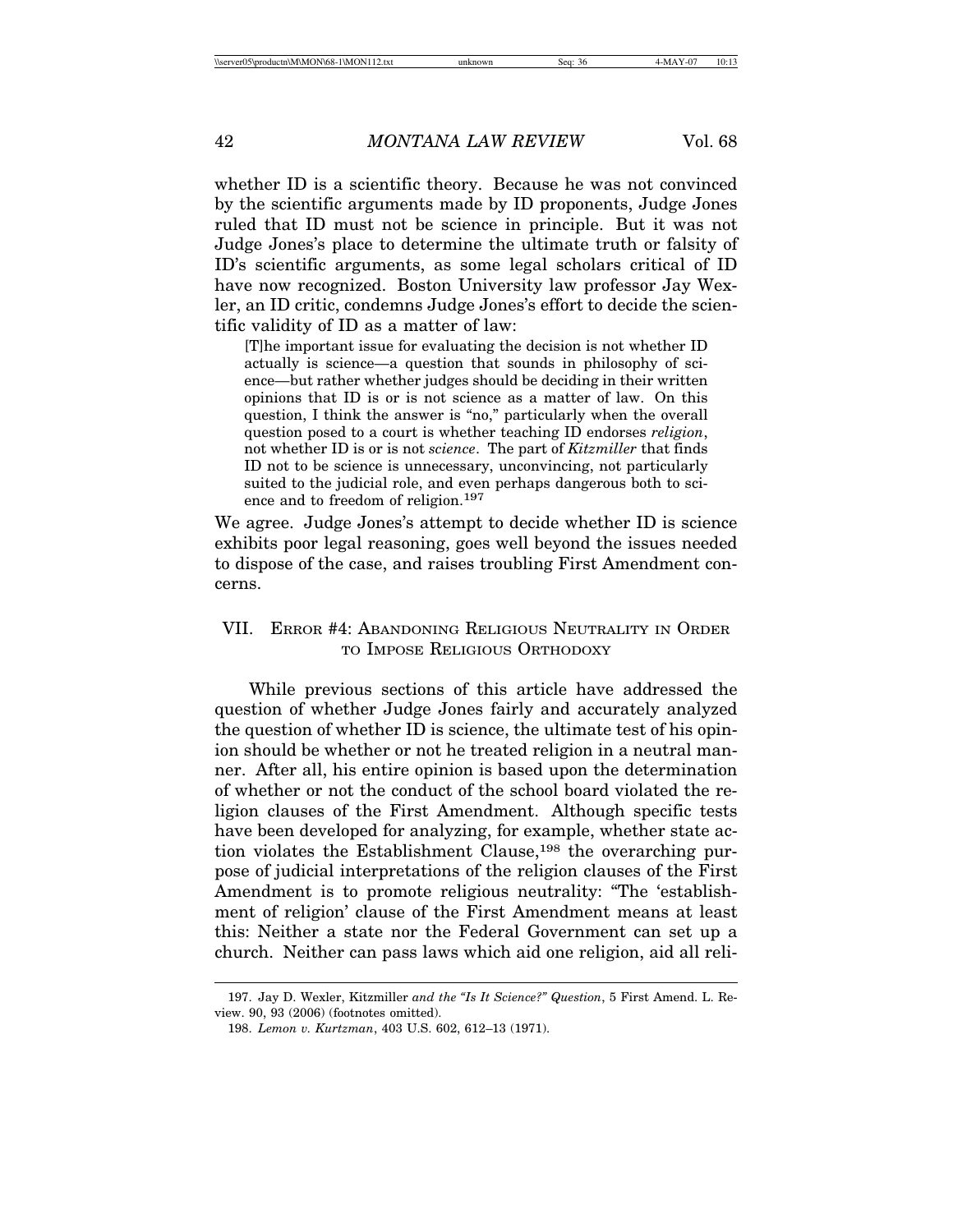gions, or prefer one religion over another."199 As the following sub-sections demonstrate, Judge Jones consistently violated this principle by applying different standards to advocates of ID compared to the standard he applied to advocates of Darwinian evolution.

Judge Jones scrutinized the religious beliefs and motives of ID proponents, as well as the religious implications of ID, as if they were relevant to a determination of whether ID is constitutional to teach in public schools.200 However, Judge Jones's opinion contains no explanations of why this analysis should not apply with equal force to disqualify other scientific theories with metaphysical implications, such as Big Bang cosmology or evolution. Indeed, Judge Jones failed to explain why his ruling would not invite future litigation to scrutinize the religious (or anti-religious) beliefs and motives of evolution advocates, nor did he consider how his rules would affect the teaching of evolution in light of the anti-religious implications that can be drawn from the theory.201 As a result, his mode of analysis either fails completely to treat religion in a neutral fashion, or (if neutrally applied), would threaten the teaching of many scientific theories, including Big Bang cosmology and evolution.202

## *A. Considering* Only *the Implications Drawn from ID*

## *1. The Double Standard*

Judge Jones stated that ID is "an inherently religious view" and no different from creationism.203 In making this finding, he did not distinguish between the implications of a scientific theory and the science from which the implications are drawn. Moreover, Judge Jones made no effort to examine whether the scientific theory against which ID competes (Darwinian evolution)204 contains

<sup>199.</sup> *Everson v. Bd. of Educ. Ewing Township*, 330 U.S. 1, 15 (1947).

<sup>200.</sup> *Kitzmiller v. Dover Area Sch. Dist.*, 400 F. Supp. 2d 707, 747 (M.D. Pa. 2005).

<sup>201.</sup> *See infra* nn. 206, 208–12, 249–59 and accompanying text.

<sup>202.</sup> Beckwith, *supra* n. 107, at 499; Discovery Brief at 40, *Kitzmiller*; DeWolf et al., *Traipsing*, *supra* n. 65, at 65.

<sup>203.</sup> *Kitzmiller*, 400 F. Supp. 2d at 747.

<sup>204.</sup> Although critics of intelligent design vehemently reject the idea that ID deserves the same scientific status as Darwinian evolution, Darwin proposed his theory as a designer substitute and the most fervent advocate of neo-Darwinism, Richard Dawkins, describes biology in terms of design: "Biology is the study of complicated things that appear to have been designed for a purpose." Richard Dawkins, *The Blind Watchmaker: Why the Evidence of Evolution Reveals a Universe without Design* 1 (W.W. Norton & Co. 1986). Dawkins attempts to identify mechanisms that can produce the *appearance* of design with-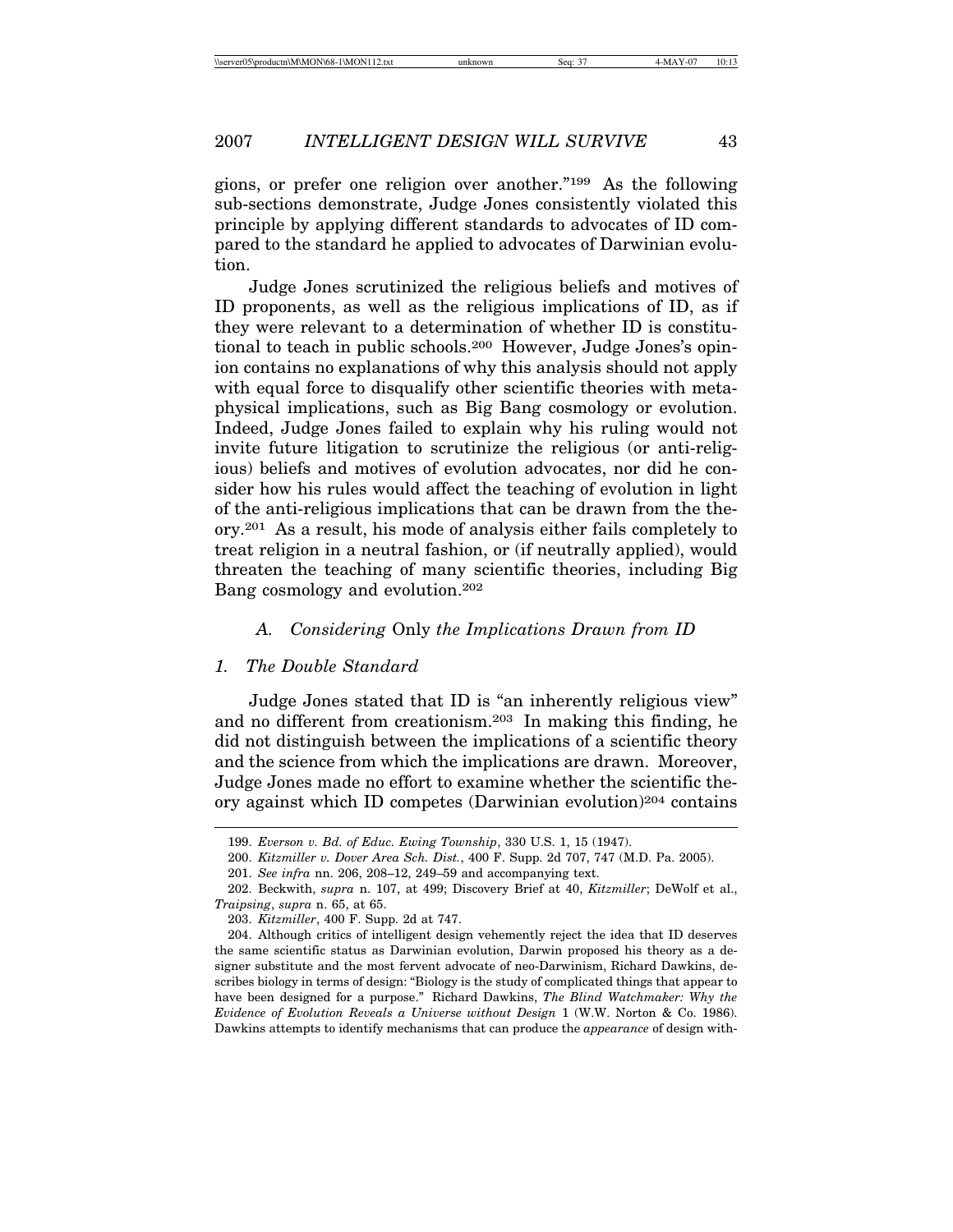parallel religious (or anti-religious) implications. If Judge Jones's analytical method were sound, it would threaten the constitutionality of teaching about Darwinian evolution itself.

Advocates of ID have never denied that the science of ID has implications for religious belief. Indeed, one reason for the intense interest in this area for many people is that the answers to the scientific questions have larger implications for philosophy, theology, and culture. In the same way that the famous British atheist, Anthony Flew, decided to abandon atheism because he was convinced by the argument for (actual) design in biology,  $205$ Richard Dawkins has declared that "Darwin made it possible to become an intellectually fulfilled atheist."206 Both Antony Flew and Richard Dawkins have drawn implications for religion from their interpretation of the scientific data. But religious implications drawn from conflicting answers to the scientific question do not render the original question (whether design is actual or illusory) any less scientific. Neither Darwinism nor ID is rendered unscientific because some proponents of each theory passionately advocate philosophical, theological, or cultural positions that are believed to follow from their respective answers to the scientific question.

It is telling that Judge Jones treated statements about the religious implications of design as though they defined the theory, but never treated similar statements by leading advocates of Darwinism about *its* implications for religion as though they defined Darwinism.<sup>207</sup> This is despite the fact that leading proponents of Darwinian evolution frequently raise the cultural and metaphysical implications of the theory in their writings. For example, Douglas Futuyma has declared in a popular college-level textbook that "[b]y coupling undirected, purposeless variation to the blind, uncaring process of natural selection, Darwin made theological or

out any actual designer. The advocates of ID postulate the scientific possibility that Dawkins and others are wrong about the ability of non-intelligent processes to produce the appearance of design. Thus, unless the actions of an intelligent agent are excluded *a priori* from the definition of science, ID must be recognized as the scientific rival to theories like neo-Darwinism.

<sup>205.</sup> Interview by Gary R. Habernas with Antony Flew, Emeritus Prof. of Phil., U. of Reading, U.K. (2004), available at http://www.biola.edu/antonyflew/page2.cfm (accessed Mar. 12, 2007) ("It now seems to me that the findings of more than fifty years of DNA research have provided materials for a new and enormously powerful argument to design.").

<sup>206.</sup> Dawkins, *supra* n. 204, at 6.

<sup>207.</sup> *Kitzmiller*, 400 F. Supp. 2d 707.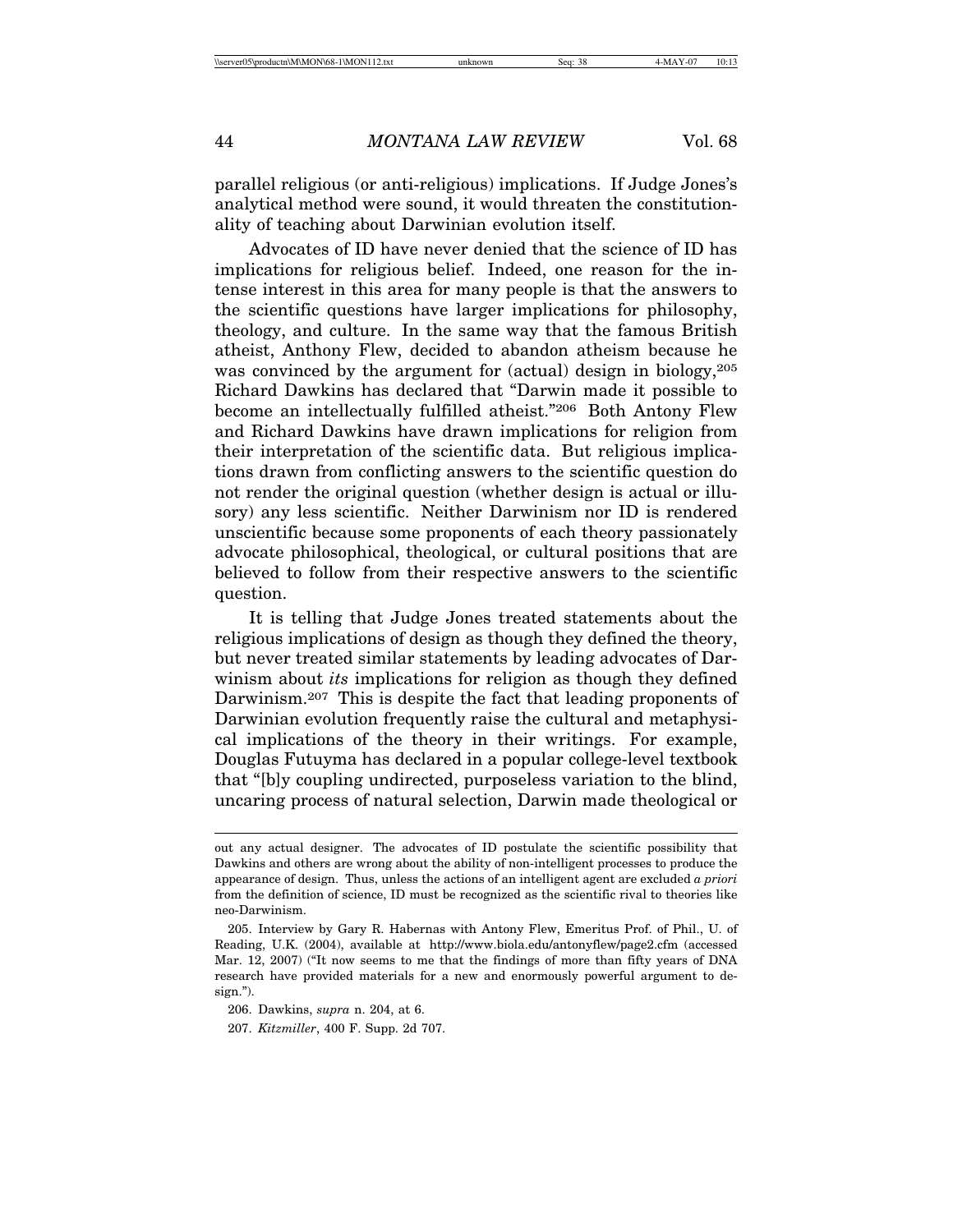spiritual explanations of the life processes superfluous."208 Stephen Jay Gould repeatedly discussed the "radical philosophical content of Darwin's message" and its denial of purpose in the universe:

First, Darwin argues that evolution has no purpose. . . . Second, Darwin maintained that evolution has no direction. . . . Third, Darwin applied a consistent philosophy of materialism to his interpretation of nature. Matter is the ground of all existence; mind, spirit, and God as well, are just words that express the wondrous results of neuronal complexity.209

Cornell University evolutionary biologist William Provine has similarly stated that "belief in modern evolution makes atheists of people"210 and that "[o]ne can have a religious view that is compatible with evolution only if the religious view is indistinguishable from atheism."211 Even the plaintiffs' own expert biologist Kenneth Miller drew a direct connection between philosophical materialism and evolution in the first two editions of one of his biology textbooks, claiming,

Darwin knew that accepting his theory required believing in *philosophical materialism*, the conviction that matter is the stuff of all existence and that all mental and spiritual phenomena are its byproducts. Darwinian evolution was not only purposeless but also heartless . . . . Suddenly, humanity was reduced to just one more species in a world that cared nothing for us. The great human mind was no more than a mass of evolving neurons. Worst of all, there was no divine plan to guide us.<sup>212</sup>

Whereas the plaintiffs were required to scour addresses by ID advocates to religious groups and confidential documents to "out" the religious agenda of proponents of the theory of ID, the implications for religion from Darwinian evolution could be found in a widely-used high school textbook written by one of the plaintiffs' primary experts. Yet Judge Jones paid attention only to the religious implications of ID (concluding that it was therefore religion, not science) and ignored the implications from Darwinian evolution (which could have led to a parallel conclusion). A more blatant double standard would be hard to imagine.

<sup>208.</sup> Douglas J. Futuyma, *Evolutionary Biology* 5 (3d ed., Sinaeur Assocs. 1998).

<sup>209.</sup> Stephen Jay Gould, *Ever Since Darwin: Reflections in Natural History* 12–13 (W.W. Norton & Co. 1977).

<sup>210.</sup> William B. Provine, *No Free Will* in *Catching up with the Vision* S117, S123 (Margaret W. Rossiter ed., U. of Chi. Press 1999).

<sup>211.</sup> *Id.*

<sup>212.</sup> Kenneth R. Miller & Joseph S. Levine, *Biology: Discovering Life* 161 (2d ed., D.C. Heath 1994); Kenneth R. Miller & Joseph S. Levine, *Biology: Discovering Life* 158 (1st ed., D.C. Heath 1991).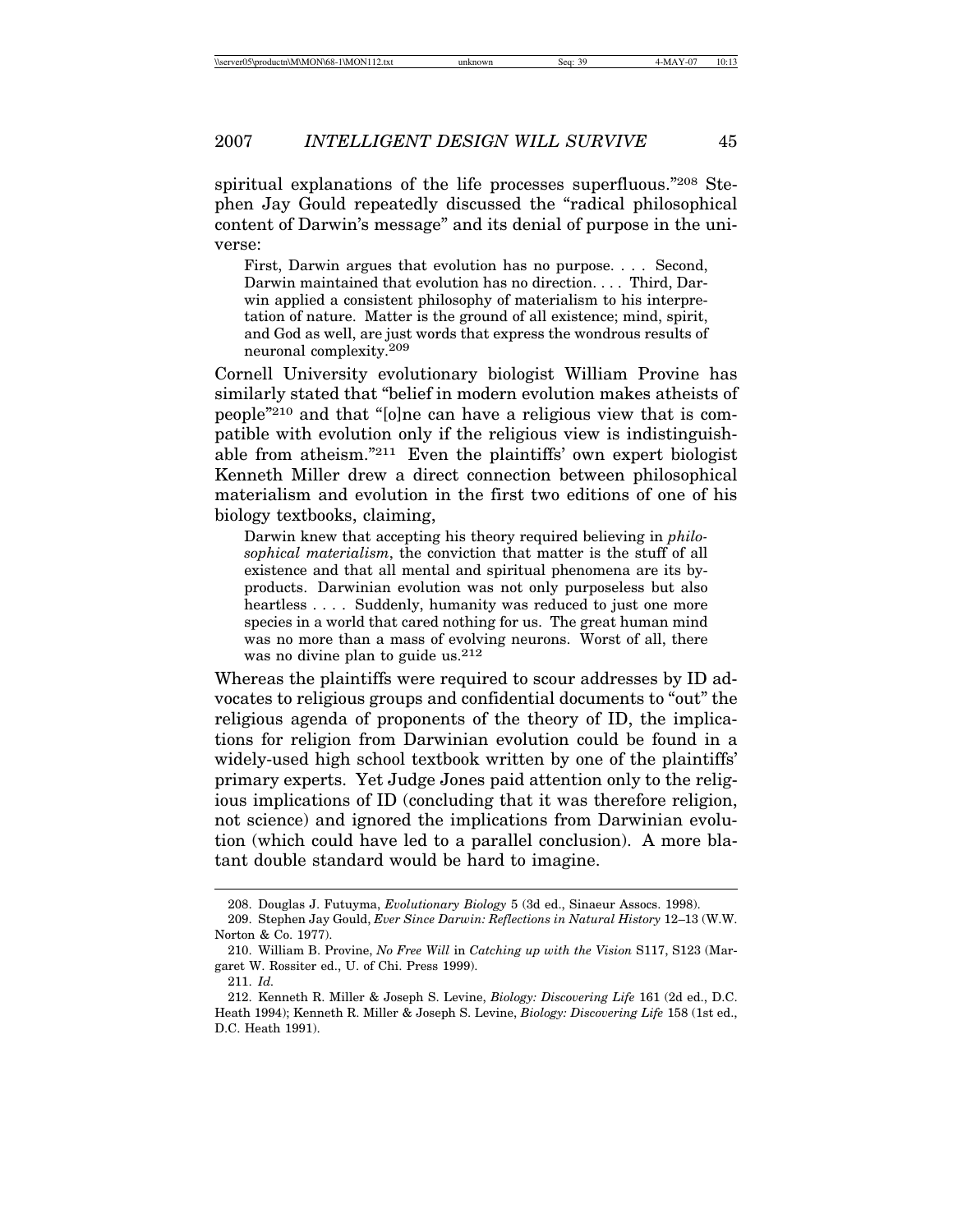### *2. The Incidental or Secondary Effects Test*

The United States Supreme Court has repeatedly recognized that "[t]he 'Establishment' Clause does not ban federal or state regulation of conduct whose reason or effect merely happens to coincide or harmonize with the tenets of some or all religions."213 Thus, the *primary* or direct effect of state action must be distinguished from incidental or secondary effects.214 As one example, in *Agostini v. Felton*, the Court noted that, if government aid "is allocated on the basis of neutral, secular criteria that neither favor nor disfavor religion, and is made available to both religious and secular beneficiaries on a nondiscriminatory basis,"215 then any effects upon religion are merely incidental.216 Such reasoning has been used to uphold many programs which may have resulted in incidental benefits to religion but were "made available generally without regard to the sectarian-nonsectarian, or public-nonpublic nature of the institution benefited" under criteria that are "in no way skewed towards religion."<sup>217</sup>

This legal doctrine has permitted many courts to acknowledge the anti-religious implications of teaching neo-Darwinism and yet permit it to be taught. In *Kitzmiller*, the plaintiffs, who vigorously contended that evolution was science, freely admitted that the teaching of Darwinian evolution is offensive to certain religious beliefs218 and indeed, their arguments that the Dover school board had religious motivation were based upon these alleged conflicts.<sup>219</sup> Moreover, as noted, many neo-Darwinists have openly

<sup>213.</sup> *McGowan v. Md.*, 366 U.S. 420, 442 (1961).

<sup>214.</sup> *Lynch v. Donnelly*, 465 U.S. 668, 683 (1984) ("[N]ot every law that confers an indirect, remote, or incidental benefit upon [religion] is, for that reason alone, constitutionally invalid.") (citations and internal quotation marks omitted).

<sup>215.</sup> *Agostini v. Felton*, 521 U.S. 203, 231 (1997).

<sup>216.</sup> *Id.* at 220, 231 (noting that under previous case law, "The Court separated its prior decisions evaluating programs that aided the secular activities of religious institutions into two categories: those in which it concluded that the aid resulted in an effect that was indirect, remote, or incidental (and upheld the aid); and those in which it concluded that the aid resulted in a direct and substantial advancement of the sectarian enterprise (and invalidated the aid)," but explaining that in the current circumstances, "the aid is less likely to have the effect of advancing religion") (citations and internal quotation marks omitted).

<sup>217.</sup> *Witters v. Wash. Dept. of Servs. for the Blind*, 474 U.S. 481, 487–88 (1986) (quotation marks omitted); *Zobrest v. Catalina Foothills Sch. Dist.*, 509 U.S. 1, 10–11 (1993) (quotation marks omitted); *see also Mitchell v. Helms*, 530 U.S. 793, 809–10 (2000).

<sup>218.</sup> Pl.'s Opposition to Mot. for S.J. at 58, *Kitzmiller v. Dover Area Sch. Dist.*, 400 F. Supp. 2d 707 (M.D. Pa. 2005).

<sup>219.</sup> *Kitzmiller*, 400 F. Supp. 2d at 765.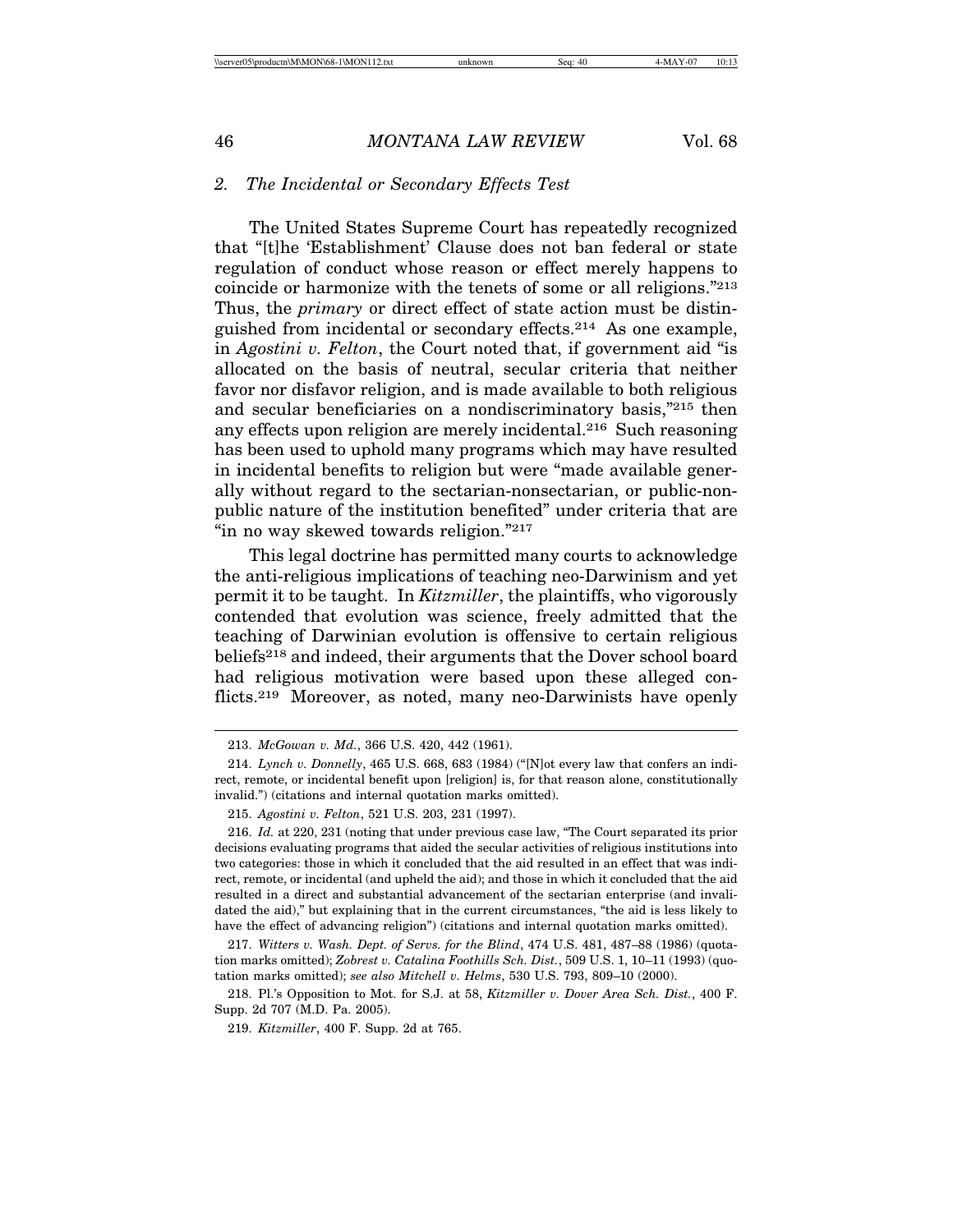stated anti-theistic implications of their theory.220 Yet because evolution is a scientific theory, courts have treated the religious implications of scientific theories such as neo-Darwinism as merely an incidental effect of the secular purpose of teaching students about a scientific theory.221 For example, in *McLean v. Arkansas Board of Education*, Judge Overton found that if creation science were a scientific theory, it could have been taught because any touching upon religion would have been a secondary effect: "Secondary effects which advance religion are not constitutionally fatal. Since creation science is not science, the conclusion is inescapable that the only real effect of Act 590 is the advancement of religion."222

This approach was followed in *Crowley v. Smithsonian Institution*, in which a federal judge rejected arguments that Smithsonian exhibits on evolution established "secular humanism" because the "impact [on religion] is at most *incidental* to the primary effect of presenting a body of scientific knowledge."223 Similarly, in *Peloza v. Capistrano Unified School District*, high school biology teacher John Peloza challenged a requirement that he teach evolution on the grounds that it constituted a religious belief.<sup>224</sup> The dismissal of Peloza's complaint was affirmed by the Ninth Circuit because "[e]volution is a scientific theory based on the gathering and studying of data, and modification of new data."225 Because evolution is based upon science, any effects upon religion would not bar its teaching.

Theresa Wilson, *Evolution, Creation, and Naturally Selecting Intelligent Design out of the Public Schools*, 34 U. Tol. L. Rev. 203, 232 (2003). Wilson's point obviously applies to the opposite case where the teaching of a scientific theory inhibits a religion, since the effect prong of the *Lemon* test forbids both advancing and inhibiting religion. *Lemon v. Kurtzman*, 403 U.S. 602, 612 (1971) ("its principal or primary effect must be one that neither advances nor inhibits religion") (citations and internal quotation marks omitted).

225. *Id.* at 521.

<sup>220.</sup> *See supra* nn. 206, 208–12 and accompanying text; *infra* nn. 249–59 and accompanying text.

<sup>221. [</sup>I]f a theory has scientific value and evidence to support it, its primary effect would be to advance knowledge of the natural world, not to advance religion. The ultimate goal of schools is to educate students. Where a theory has scientific value and supporting evidence, it provides a basis for knowledge. Whether it coincidentally advances [or inhibits] religion should not matter.

<sup>222.</sup> *McLean v. Ark. Bd. of Educ.*, 529 F. Supp. 1255, 1272 (E.D. Ark. 1982).

<sup>223.</sup> *Crowley v. Smithsonian Inst.*, 462 F. Supp. 725, 727 (D.C. 1978) (emphasis added).

<sup>224.</sup> Peloza, an evangelical Christian, took issue with evolution because he claimed it "is based on the assumption that life and the universe evolved randomly and by chance and with no Creator involved in the process." *Peloza v. Capistrano Unified Sch. Dist.*, 37 F.3d 517, 519 (9th Cir. 1994).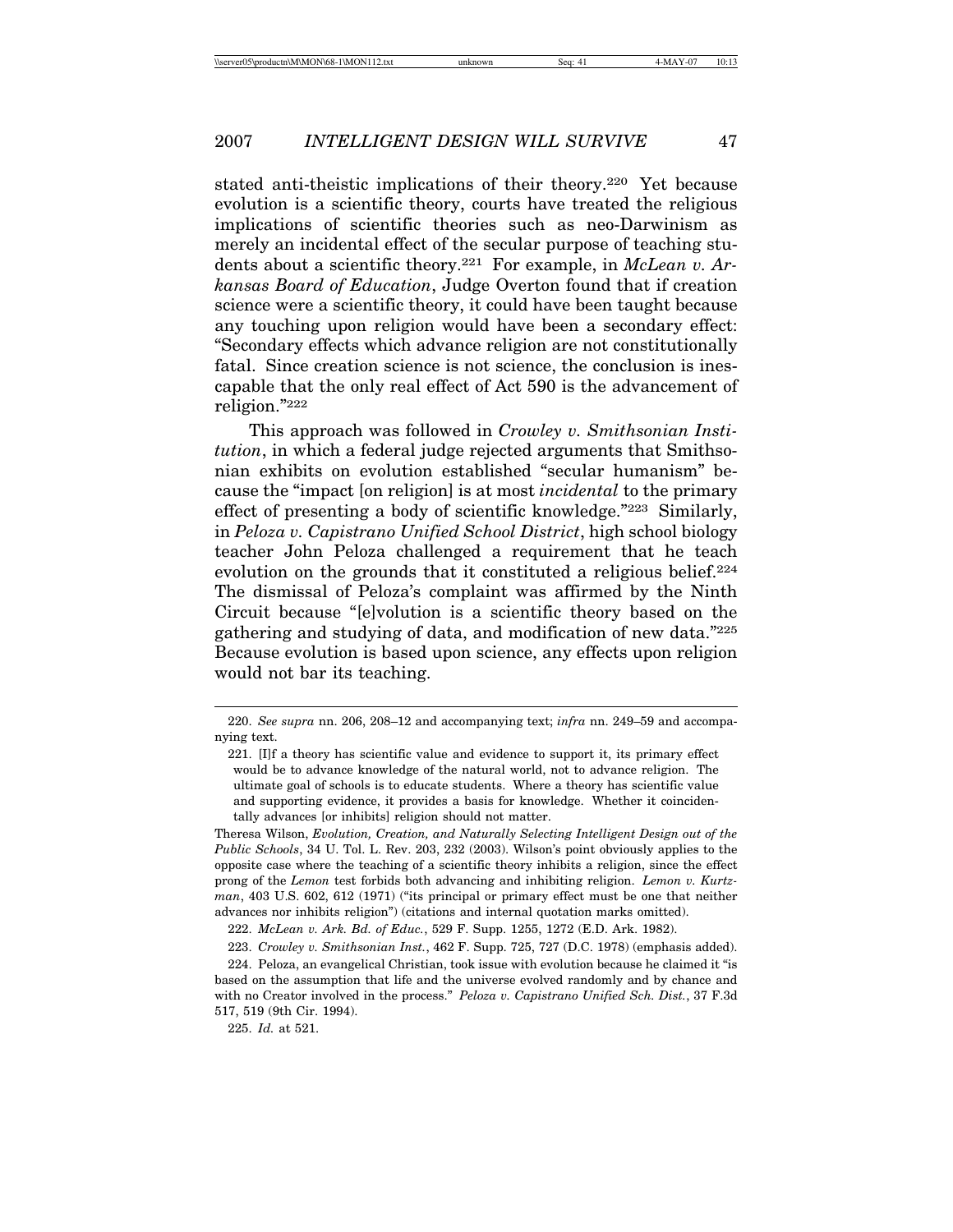The "incidental effect" approach has also been applied in cases dealing with other curricular topics. In *Grove v. Mead School District*, parents complained that a classroom reader established secular humanism.226 The court rejected the plaintiffs' contentions because the curricular materials had only an "indirect, remote, or incidental"227 effect upon religion due to the secular reasons for their inclusion in the curriculum, and their lack of explicit endorsement of any religious viewpoint.228 After all, "even the Bible may occupy a place in the classroom, provided education and exposure do not become advocacy or endorsement."229 In *Malnak v. Yogi*, Judge Adams's concurrence called the Big Bang a teachable scientific "astronomical interpretation of the creation of the universe," despite the fact that it "may be said to answer an 'ultimate' question."230 Thus, when a curricular subject, such as evolution or the Big Bang, is properly recognized as a scientific theory, courts treat the advancement of any religious implications of the scientific theory as merely secondary, or incidental, effects.

Neutrality toward religion requires that ID should be treated similarly. Despite any religious implications ID may have for some people, if it makes its claims based upon the neutral, secular methods of science, then any effects upon religion should be counted as incidental. But Judge Jones treated the religious implications of ID as if they were primary effects, allowing him to classify it as religion, not secondary or incidental effects to the scientific basis underlying ID.231

# *B. Failure to Treat the Theistic Beliefs of ID Proponents in a Neutral Fashion Compared to Those of Theistic Evolutionists*

In his opinion, Judge Jones relies heavily on what should have been irrelevant testimony of Dr. Barbara Forrest, who he claims "thoroughly and exhaustively chronicled the history of ID in her book and other writings."232 Barbara Forrest's book, *Crea-*

<sup>226.</sup> *Grove v. Mead Sch. Dist.*, 753 F.2d 1528 (9th Cir. 1985) (*aff'd in part, vacated in part, rev'd in part on other grounds by Tahoe-Sierra Preservation Council, Inc. v. Tahoe Regl. Plan. Agency*, 911 F.2d 1331 (9th Cir. 1990)).

<sup>227.</sup> *Id.* at 1539 (citations and internal quotation marks omitted).

<sup>228.</sup> *Id.*

<sup>229.</sup> *Id.* at 1539–40.

<sup>230.</sup> *Malnak v. Yogi*, 592 F.2d 197, 209 (3d Cir. 1979) (Adams, J., concurring).

<sup>231.</sup> *Supra* nn. 105–24 and accompanying text.

<sup>232.</sup> *Kitzmiller v. Dover Area Sch. Dist.*, 400 F. Supp. 2d 707, 719 (M.D. Pa. 2005).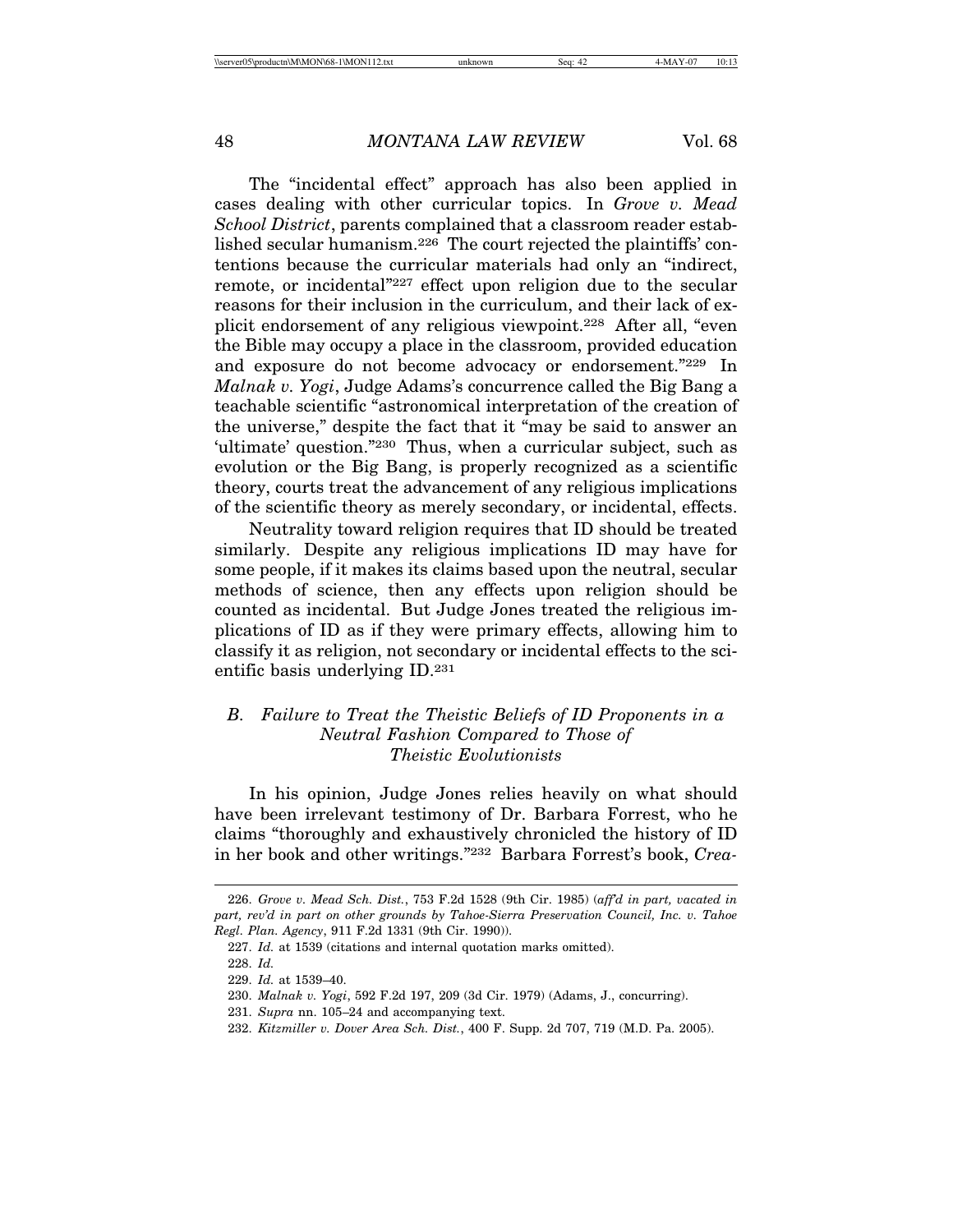*tionism's Trojan Horse: The Wedge of Intelligent Design*,233 does little more than chronicle the religious activities of individuals and organizations interested in ID while ignoring all of their scientific endeavors, and then ascribes to those individuals and organizations the sinister motive of trying to "undermine public support for the teaching of evolution and other natural science supporting evolution."234

Is Dembski not allowed freedom to discuss his personal religious beliefs? Relying upon Forrest, Judge Jones even cited a quote from Dembski's book, aimed at a Christian audience, entitled *Intelligent Design: The Bridge Between Science and Theology*, stating that "Christ is never an addendum to a scientific theory but always a completion."235 Yet never quoted by Forrest or Judge Jones are Dembski's statements *from the same book*, which explain how "[a] scientist can investigate aspects of the world without reference to Christ,"236 and also how ID does not try to address non-empirically based questions about whether the designer is supernatural:

By contrast, intelligent design nowhere attempts to identify the intelligent cause responsible for the design in nature, nor does it prescribe in advance the sequence of events by which this intelligent cause had to act. . . . Intelligent design is modest in what it attributes to the designing intelligence responsible for the specified complexity in nature. For instance, design theorists recognize that the nature, moral character and purposes of this intelligence lie beyond the remit of science. As Dean Kenyon and Percival Davis remark in their text on intelligent design: "Science cannot answer this question; it must leave it to religion and philosophy."237

As noted above, it is undisputed that the evidence for design (or for mechanisms that produce the appearance of design without intelligent agency) is of interest to many people because of its philosophical, theological and cultural implications.238 And it is therefore not surprising that individuals who have formed beliefs about whether God exists (from William Dembski to Richard Dawkins) will have expressed themselves on those topics. Yet Judge Jones treated as riveting testimony, as though it were the

<sup>233.</sup> Barbara Forrest & Paul R. Gross, *Creationism's Trojan Horse: The Wedge of Intelligent Design* (Oxford U. Press 2004).

<sup>234.</sup> *Id.* at 16.

<sup>235.</sup> *Kitzmiller*, 400 F. Supp. 2d at 719-20.

<sup>236.</sup> William A. Dembski, *Intelligent Design: The Bridge between Science and Theology* 209 (InterVarsity Press 1999).

<sup>237.</sup> *Id.* at 247–48.

<sup>238.</sup> Claudia Willis, *The Evolution Wars*, 166 Time Mag. 26 (Aug. 15, 2005).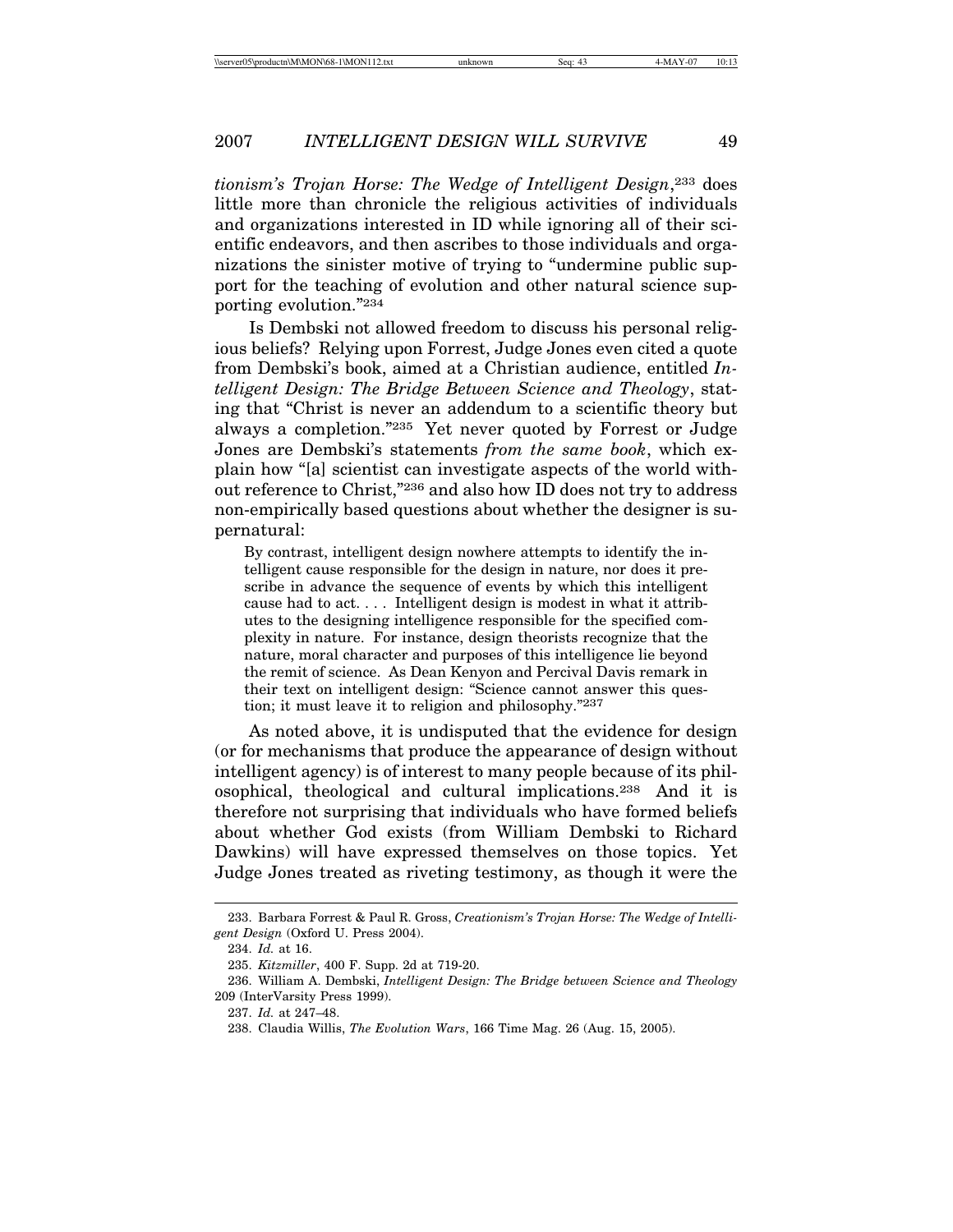result of crack investigative reporting, the notion that one of ID's critics "thoroughly and exhaustively chronicled . . . history of ID" which provided a "wealth of statements by ID leaders that reveal ID's religious, philosophical, and cultural content."239 Indeed, he made a point of observing that ID advocates not only have a tendency to say (in other contexts) that they believe in God, but that they are Christians.240

However, Judge Jones found it unremarkable that evolutionists who are Christians commonly make the same theistic interpretations of neo-Darwinism. For example, in his volume *Perspectives on an Evolving Creation*, evolutionary paleontologist and evangelical Christian Keith B. Miller writes regarding evolution: "Seeing the history of life unfolding with each new discovery is exciting to me. How incredible to be able to look back through eons of time and see the panorama of God's evolving creation! God has given us the ability to see and watch his creative work unfold."241

Similarly, plaintiffs' expert witness Kenneth R. Miller explains in his book *Finding Darwin's God* how he believes evolution coheres with his Catholic faith: "But this much I think is clear: Given evolution's ability to adapt, to innovate, to test, and to experiment, sooner or later it would have given the Creator exactly what He was looking for—a creature who, like us, could know Him, and love Him . . . . "242 Supporters of evolution readily grasp that such religious expressions from defenders of Darwin's theory do not disqualify evolution from being science. In fact, Kenneth Miller anticipated this kind of objection to evolution during his testimony at the *Kitzmiller* trial, explaining that "[e]verything that a scientist writes or says is not necessarily a scientific statement or a scientific publication."243 Apparently Judge Jones accepted this rule for proponents of evolution, but not for proponents of ID.

<sup>239.</sup> *Kitzmiller*, 400 F. Supp. 2d at 719.

<sup>240. &</sup>quot;The writings of leading ID proponents reveal that the designer postulated by their argument is the God of Christianity." *Id.* "Moreover, it is notable that both Professors Behe and Minnich admitted their personal view is that the designer is God and Professor Minnich testified that he understands many leading advocates of ID to believe the designer to be God." *Id.* at 718 (citations omitted).

<sup>241.</sup> Keith B. Miller, *Worshipping the Creator of the History of Life*, in *Perspectives on an Evolving Creation* 205, 205 (Keith B. Miller ed., Erdman Press 2003).

<sup>242.</sup> Kenneth R. Miller, *Finding Darwin's God: A Scientist's Search for Common Ground between God and Evolution* 238–39 (HarperCollins 1999).

<sup>243.</sup> Transcr. of Procs. Morn. Sess. at 56:2–4 (Sept. 26, 2005), *Kitzmiller*, 400 F. Supp. 2d 707.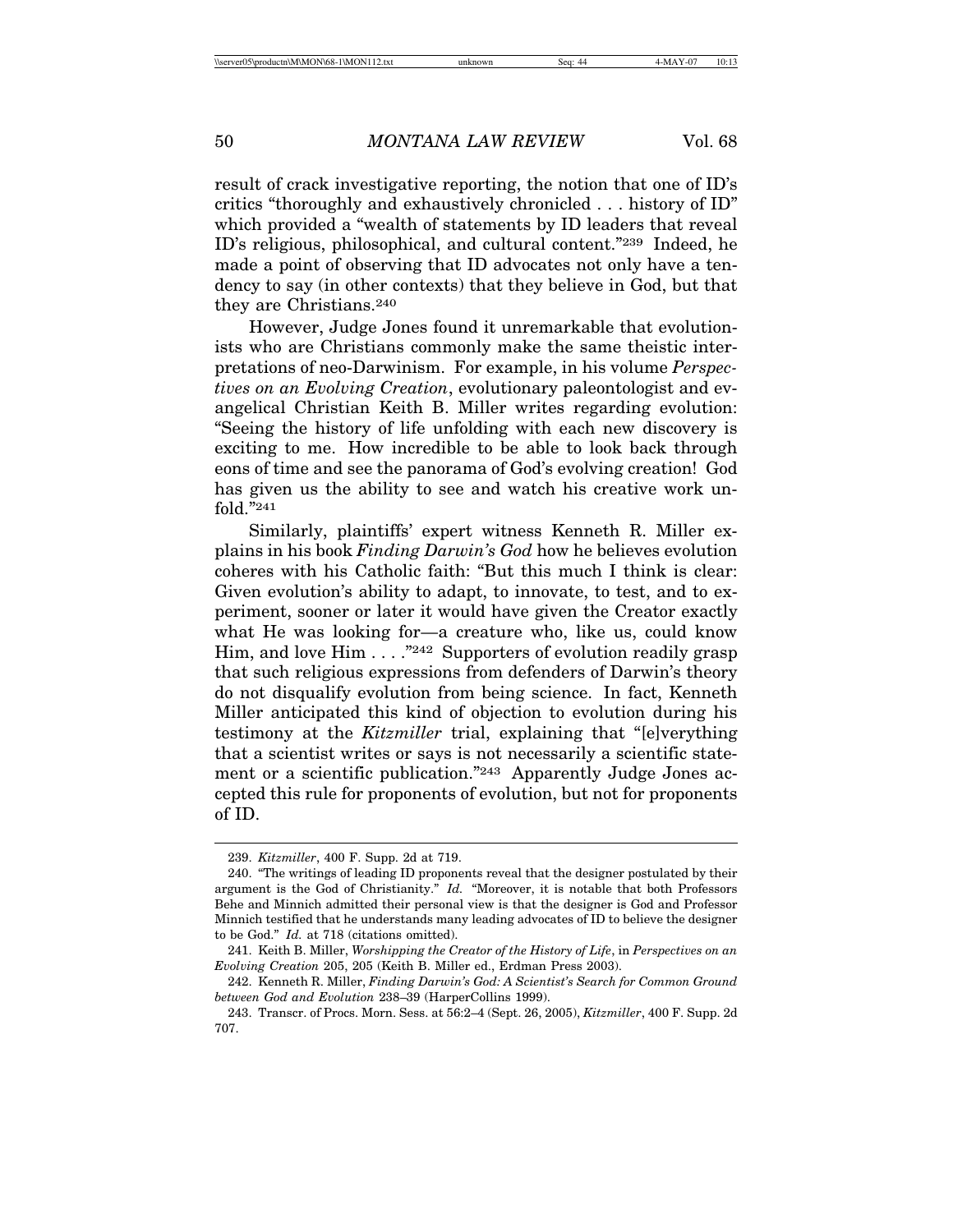Judge Jones set forth a double standard by considering how design proponents have interpreted ID within the context of their own religious beliefs, but ignored the fact that evolutionists have done precisely the same thing by interpreting evolution within the context of their religious (or anti-religious) beliefs.

# *C. Failure to Treat Theistic Versus Anti-Theistic Motives in a Neutral Fashion*

Judge Jones devoted extensive space to recounting the allegedly religious motives of members of the "IDM" as stated in the socalled "Wedge Document,"244 implying this is relevant to a determination of whether ID is religion.<sup>245</sup> Judge Jones asserted that "[a] careful review of the Wedge Document's goals and language throughout the document reveals cultural and religious goals, as opposed to scientific ones."246 Yet he could only make this statement while ignoring that the document lists as its five-year goal "[t]o see intelligent design theory as an accepted alternative in the sciences and scientific research being done from the perspective of design theory," and as its twenty-year goal "[t]o see intelligent design theory as the dominant perspective in science."247

But what if some members of the "IDM" do have religious motives? Would this cause ID to shift from science to religion? The answer should have been no, unless Judge Jones wishes evolution to come under constitutional attack: many leading evolution advocates have clearly stated anti-religious motives which were documented to Judge Jones in an amicus brief:248

• Eugenie Scott, executive director of NCSE, and called by the journal *Nature* as "perhaps the nation's most high-profile Darwinist,"<sup>249</sup> is a "Notable Signer" of the "Humanist Manifesto III" which aspires to create a world with "a progressive philosophy of life . . . without supernaturalism" because "[h]umans are . . . the result of unguided evolutionary change. Humanists recognize nature as self-existing."250

<sup>244.</sup> Discovery Inst., *The "Wedge Document:" "So What?"*, http://www.discovery.org/ scripts/viewDB/filesDB-download.php?id=349 (accessed Dec. 21, 2006) [hereinafter Discovery Inst., *Wedge*].

<sup>245.</sup> *Kitzmiller*, 400 F. Supp. 2d at 720.

<sup>246.</sup> *Id.*

<sup>247.</sup> Discovery Inst., *Wedge*, *supra* n. 244, at 15.

<sup>248.</sup> *See* Biologists Brief at 15–17, *Kitzmiller*.

<sup>249.</sup> Geoff Brumfiel, *Who Has Designs on Your Students' Minds?* 434 Nature 1062 (2005).

<sup>250.</sup> Am. Humanist Assn., *Humanism and Its Aspirations, Notable Signers*, http:// www.americanhumanist.org/3/HMsigners.htm (accessed Oct. 15, 2006); Am. Humanist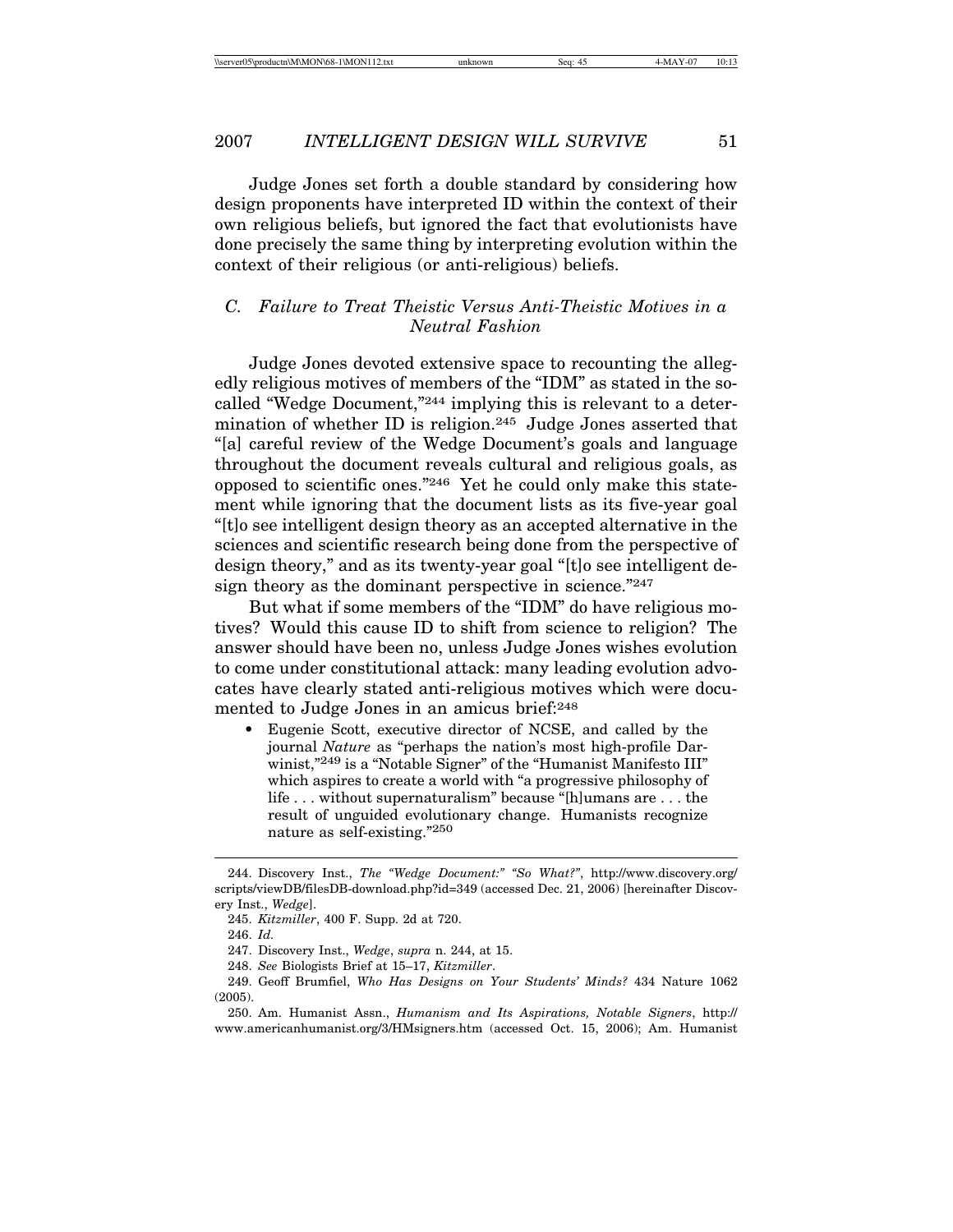- 
- Nobel Laureate Steven Weinberg, a public activist in favor of evolution education<sup>251</sup> explains his scientific career is motivated by a desire to disprove religion<sup>252</sup> and hopes that science will help bring "priests and ministers and rabbis and ulamas and imams and bonzes and bodhisattvas . . . to an end."253
- Even plaintiffs' expert witness Barbara Forrest sits on the Board of Directors of the New Orleans Secular Humanist Association,254 an associate member of the American Humanist Association,255 which publishes the Humanist Manifesto III.256
- In 1996, the American Humanist Association named Richard Dawkins as its "Humanist of the Year."257 During his acceptance speech, he stated that "faith is one of the world's great evils, comparable to the smallpox virus but harder to eradicate."258 Dawkins himself is Charles Simonyi Professor in the Public Understanding of Science at Oxford University.259

Judge Jones accepted the plaintiffs' arguments that the motives behind pursuing ID can make it a religious viewpoint while ignoring the potential anti-religious motives associated with prominent advocates of evolution. Not only does this represent a non-neutral treatment of theistic religious motives versus anti-theistic religious motives, but it proposes a rule which, if applied consistently, could even threaten the teaching of evolution.

## *D. Imposing Religious Orthodoxy*

The *Kitzmiller* opinion itself also reflects a basic misunderstanding of the nature of religious liberty. In his conclusion, Judge Jones makes the following statement:

252. Stephen Weinberg, *Freethought Today*, *"Free People from Superstition"*, http:// www.ffrf.org/fttoday/2000/april2000/weinberg.html (accessed Sept. 26, 2006).

256. Am. Humanist Assn., *Manifesto*, *supra* n. 249.

257. Richard Dawkins, *Is Science A Religion?* 57 Humanist (Jan./Feb. 1997) (available at http://www.thehumanist.org/humanist/articles/dawkins.html); *see also* Richard Dawkins, *The God Delusion* (Bantam Press 2006).

258. *Id.*

Assn., *Humanism and Its Aspirations*, *Humanist Manifesto III*, *A Successor to the Humanist Manifesto of 1933*, http://www.americanhumanist.org/3/HumandItsAspirations.htm (accessed Oct. 15, 2006) [hereinafter Am. Humanist Assn., *Manifesto*].

<sup>251.</sup> Dr. Weinberg testified before the Texas State Board of Education in support of teaching only the evidence for evolution. Forrest Wilder, Opinion, *Academics Need to Get More Involved*, Daily Texan (U. of Tex., Austin) (Oct. 2, 2003) (available at *archives* http:// www.dailytexanonline.com).

<sup>253.</sup> *Id.*

<sup>254.</sup> New Orleans Secular Humanist Assn., *Who's Who*, *NOSHA's Board of Directors*, http://www.nosha.secularhumanism.net/whoswho.html (accessed Sept. 26, 2006).

<sup>255.</sup> New Orleans Secular Humanist Assn., *About Us*, http://www.nosha.secular humanism.net/index.html (accessed Oct. 14, 2006).

<sup>259.</sup> U. of Oxford, *The Current Simonyi Professor*, *Professor Richard Dawkins*, http:// www.simonyi.ox.ac.uk/dawkins/index.shtml (accessed Sept. 26, 2006).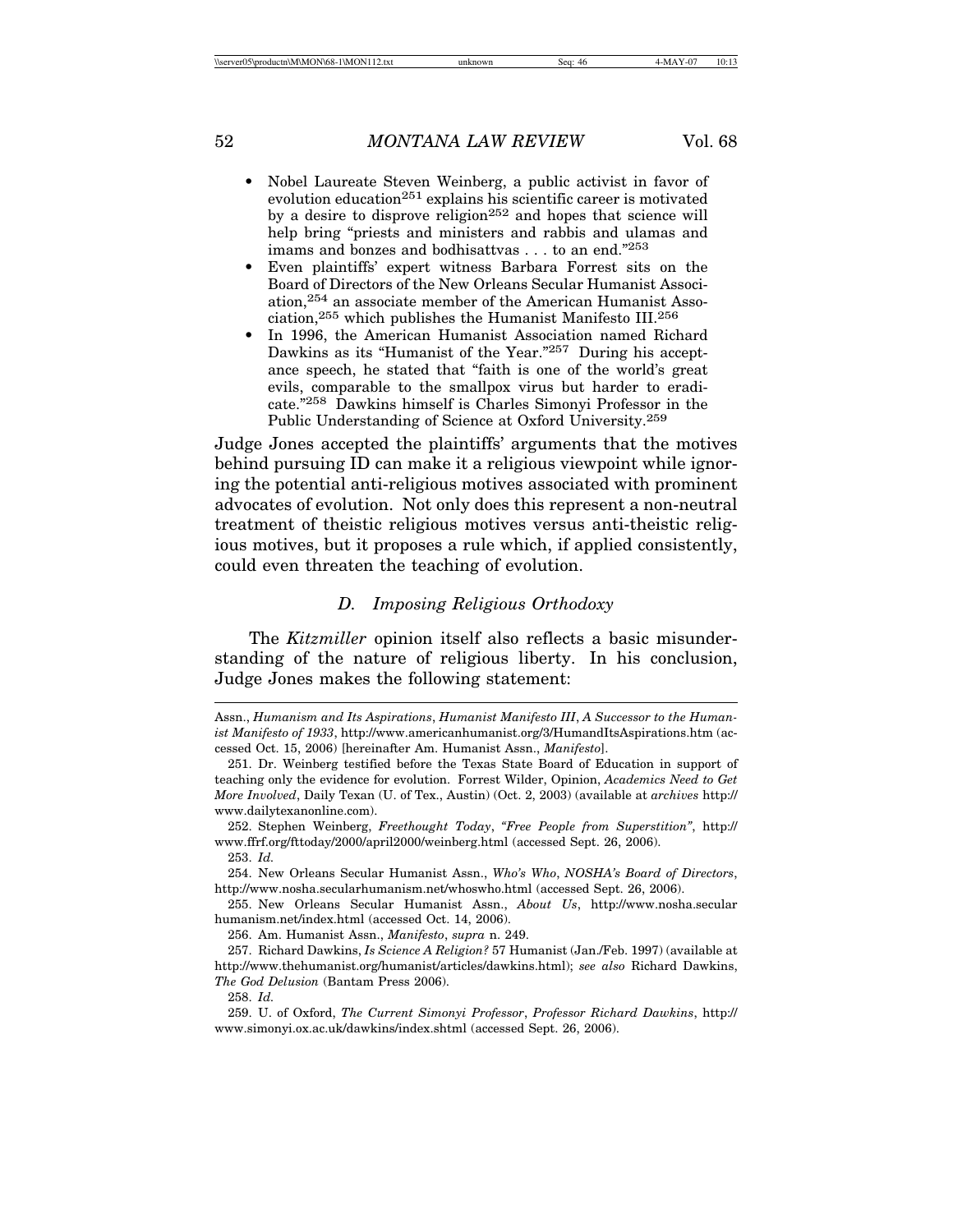Both Defendants and many of the leading proponents of ID make a bedrock assumption which is utterly false. Their presupposition is that evolutionary theory is antithetical to a belief in the existence of a supreme being and to religion in general. Repeatedly in this trial, Plaintiffs' scientific experts testified that the theory of evolution represents good science, is overwhelmingly accepted by the scientific community, and that it in no way conflicts with, nor does it deny, the existence of a divine creator.<sup>260</sup>

Thus Judge Jones ruled that the view "that evolutionary theory is antithetical to a belief in the existence of a supreme being" is "*utterly false*."261 In other words, he declared that to see conflict between religion and evolution is a religious heresy. Judge Jones seems to have forgotten the cardinal rule that the government will never decide disputes about what is orthodox religion and what is heretical.262

To understand the enormity of Judge Jones's error on this point, imagine a situation in which a hypothetical federal judge was faced with the question of whether the Constitution requires that a prison inmate be offered a kosher diet. Suppose the judge based his or her opinion upon the following statement: "It is utterly false to claim that one cannot be a good Jew (or Muslim) without refraining from eating pork." Or imagine the opposite: "It is utterly false to assert that one can be a good Jew while eating pork." Because adherents to Judaism include both those who affirm the continuing validity of the kosher dietary laws and those

<sup>260.</sup> *Kitzmiller v. Dover Area Sch. Dist.*, 400 F. Supp. 2d 707 (M.D. Pa. 2005).

<sup>261.</sup> *Id.* (emphasis added).

<sup>262.</sup> Under the principle of religious neutrality, courts are forbidden from passing judgment upon the validity of religious beliefs:

<sup>&</sup>quot;The law knows no heresy, and is committed to the support of no dogma, the establishment of no sect." . . . Freedom of thought, which includes freedom of religious belief, is basic in a society of free men. It embraces the right to maintain theories of life and of death and of the hereafter which are rank heresy to followers of the orthodox faiths. Heresy trials are foreign to our Constitution. Men may believe what they cannot prove. They may not be put to the proof of their religious doctrines or beliefs. Religious experiences which are as real as life to some may be incomprehensible to others.

Yet the fact that they may be beyond the ken of mortals does not mean that they can be made suspect before the law. . . . The religious views espoused by respondents might seem incredible, if not preposterous, to most people. But if those doctrines are subject to trial before a jury charged with finding their truth or falsity, then the same can be done with the religious beliefs of any sect. When the triers of fact undertake that task, they enter a forbidden domain. The First Amendment does not select any one group or any one type of religion for preferred treatment. It puts them all in that position.

*U.S. v. Ballard*, 322 U.S. 78, 86–87 (1944) (citations omitted).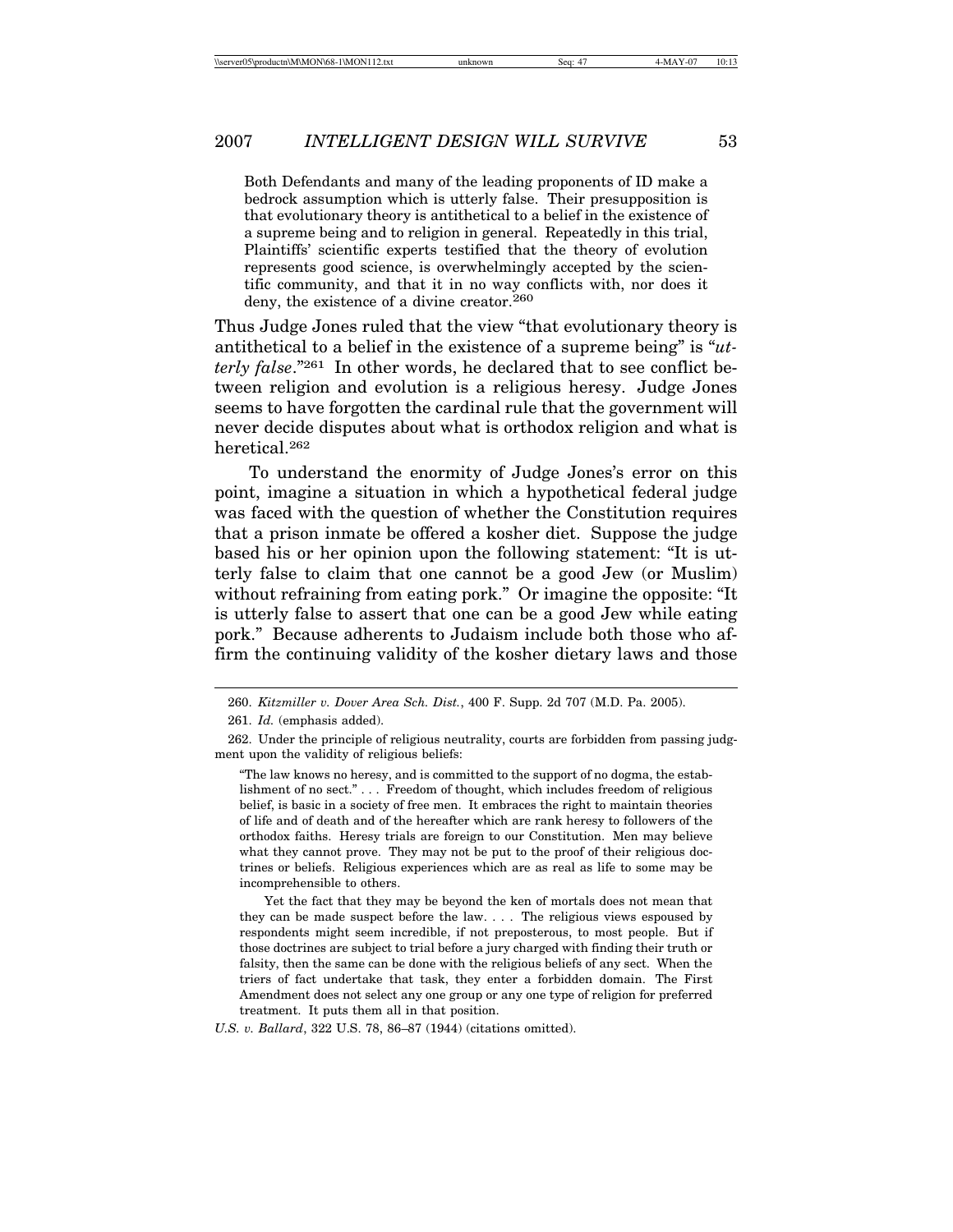who believe they are outdated,<sup>263</sup> such a statement would be a blatant intrusion of the federal judiciary into questions of theology consistently recognized as lying beyond a court's competence or authority to decide.264 Similarly, imagine a federal judge trying to decide whether or not same-sex marriages are constitutionally mandated by claiming: "It is utterly false to claim that same-sex marriage is antithetical to Christian teaching." Or, just the opposite: "It is utterly false to claim that same-sex marriage is consistent with Christian teaching."265 Whatever issues the judge might be required to resolve in order to rule, no judge should issue a statement of the kind just mentioned.

Judge Jones should not have pretended that he had the authority to declare the proper relationship between religious faith and evolution. Not only did he do so, but he stated the proposition in such emphatic terms (anyone who disagrees with him is saying something "utterly false") that one can doubt whether he is even aware of a contrary view.

## VIII. CONCLUSION

The opinion in *Kitzmiller* is a misguided attempt on the part of a federal judge to settle controversies over science and religion that properly belong to practicing scientists and religious groups, respectively. Beyond determining the right of the plaintiffs to the legal relief that they sought (an injunction against the policy adopted by the Dover school board), Judge Jones had no authority to displace other institutions wrestling with the questions about

<sup>263.</sup> Religion Facts, *Keeping Kosher: Jewish Dietary Laws*, *Kosher Observance Today*, http://www.religionfacts.com/judaism/practices/kosher.htm (updated Jan. 22, 2005); Shayna M. Sigman, *Kosher without Law: The Role of Nonlegal Sanctions in Overcoming Fraud within the Kosher Food Industry*, 31 Fla. St. U. L. Rev. 509, 538 (2004).

<sup>264.</sup> In *Thomas v. Rev. Bd. of Ind. Empl. Sec.*, 450 U.S. 707, 716 (1981), the Supreme Court rejected the power of an unemployment board to determine whether the refusal of a Jehovah's Witness to work on military equipment violated his faith: "Particularly in this sensitive area, it is not within the judicial function and judicial competence to inquire whether the petitioner or his fellow worker more correctly perceived the commands of their common faith. Courts are not arbiters of scriptural interpretation." For a discussion of courts' consistent refusal to decide theological questions, refer to David K. DeWolf, *State Action under the Religious Clauses: Neutral in Result or Neutral in Treatment?* 24 U. Rich. L. Rev. 253 (1990).

<sup>265.</sup> *Compare* Sidney Callahan, *Why I Changed My Mind. (About Gay Marriage)*, 121 Commonweal 6 (Apr. 22, 1994) *with* Sen. Rpt. 123 (Sept. 10, 1996) (reprinted in 142 Cong. Rec. S10108-10109) (daily ed., Sept. 10, 1996) ("Indeed thousands of years of Judeo-Christian teaching leave absolutely no doubt as to the sanctity, purpose, and reason for the union of man and woman. One has only to turn to the Old Testament and read the word of God to understand how eternal is the true definition of marriage.").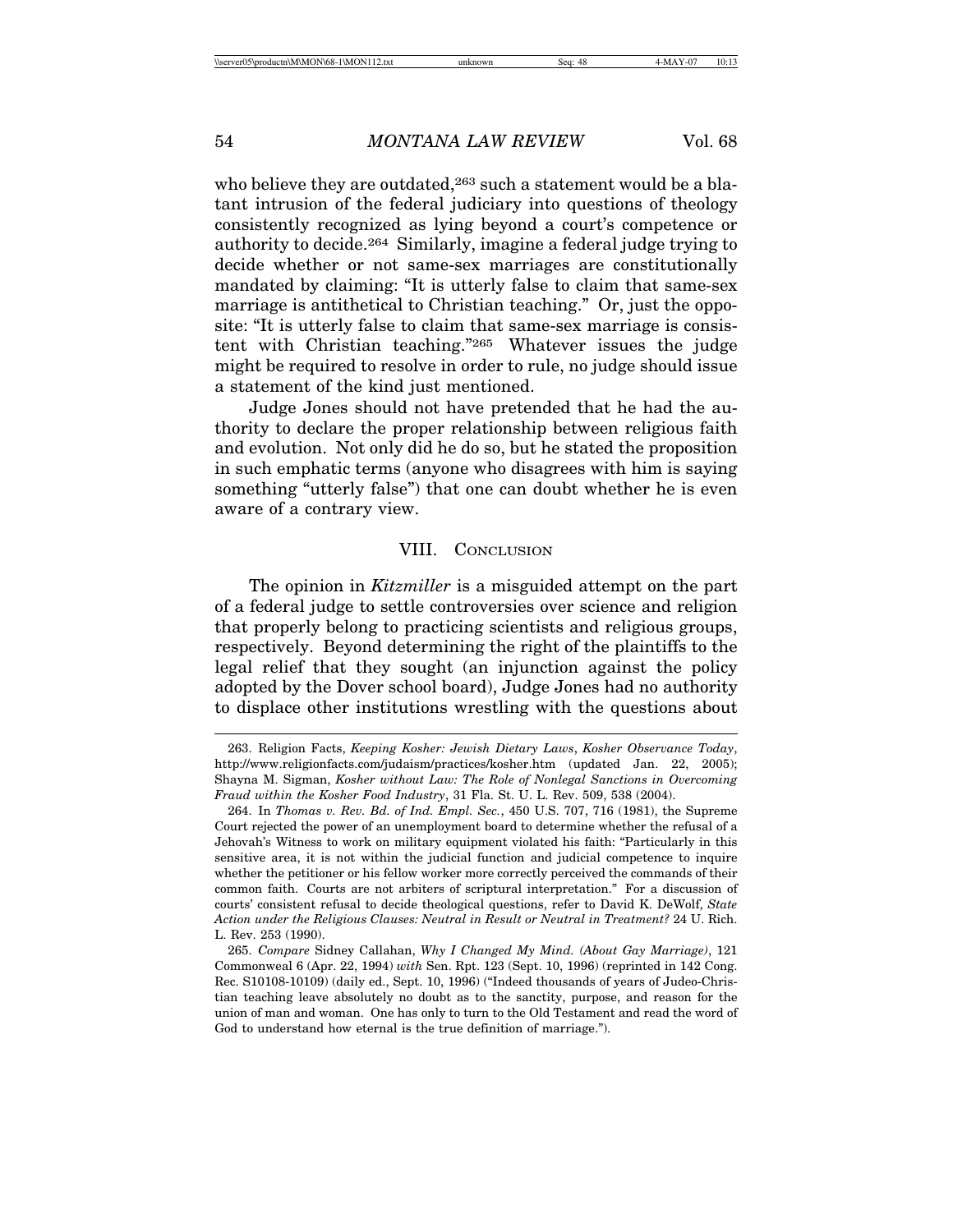how to handle scientific and religious controversies. Instead of promoting a constructive conversation over the relative merits of competing viewpoints, Judge Jones attempted to substitute his own answers. His decision relies upon a highly selective recitation of the facts, an obviously inadequate understanding of the scientific issues involved, and a distorted understanding of the principle of religious neutrality. As a result, Judge Jones's opinion will serve future judges only with an example of how *not* to analyze the issues that were presented to him.

We have come full circle from the days when critics of evolution thought they could stifle the teaching of evolution through the force of law.266 Now it is Darwin's defenders who are trying to ban any public expression of dissent from Darwinian theory. They are seeking to stop debate over Darwin not only through the courts, but also through discrimination and intimidation. At George Mason University, biology professor Caroline Crocker made the mistake of favorably discussing ID in her cell biology class. She was suspended from teaching the class, and then her contract was not renewed.267 At the Smithsonian Institution, evolutionary biologist Richard Sternberg, editor of a respected biology journal, faced retaliation by Smithsonian executives in 2004 after accepting for publication a peer-reviewed article favoring ID.268 Investigators for the U.S. Office of Special Counsel later concluded that "it is . . . clear that a hostile work environment was created with the ultimate goal of forcing [Dr. Sternberg] . . . out of the [Smithsonian Institution]."269 At the Mississippi University for Women, chem-

<sup>266.</sup> *See Scopes v. State*, 289 S.W. 363 (Tenn. 1927).

<sup>267.</sup> Natl. Pub. Radio, All Things Considered, *Intelligent Design and Academic Freedom*, (Nov. 10, 2005) (transcript available at http://www.npr.org/transcripts); P.M. Fisher, *Cast Out from Class*, 434 Nature 1064, 1064 (2005).

<sup>268.</sup> *Supra* n. 183 (discussing acceptance of peer-reviewed articles).

<sup>269.</sup> Ltr. from James McVay, Atty., U.S. Office of Special Counsel, to Dr. Richard von Sternberg, *Re: OSC File No. MA-05-0371 and MA-05-0015* (Aug. 5, 2005) (available at http://rsternberg.net/OSC\_ltr.htm); s*ee also* David Klinghoffer, Opinion, *The Branding of a Heretic*, Wall St. J. W11 (Jan. 28, 2005). The Smithsonian's National Museum of Natural History (NMNH) "explicitly acknowledged in emails their intent to pressure Sternberg to resign because of his role in the publication of the Meyer paper and his views on evolution." *Staff Report*, *supra* n. 182, at 4. The report further found that "NMNH officials revealed their intent to use their government jobs to discriminate against scientists based on their outside activities regarding evolution" and concluded that "scientists who are known to be skeptical of Darwinian theory, whatever their qualifications or research record, cannot expect to receive equal treatment or consideration by NMNH officials." *Id.* For more information about the controversy surrounding publication of the journal article supportive of ID, see Discovery Inst., *Sternberg, Smithsonian, Meyer, and the Paper that Started It All*, http://www.discovery.org/scripts/viewDB/index.php?command=view&id=2399, and Richard Sternberg, *Home Page of Dr. Richard Sternberg*, http://rsternberg.net/ (Aug. 19, 2005).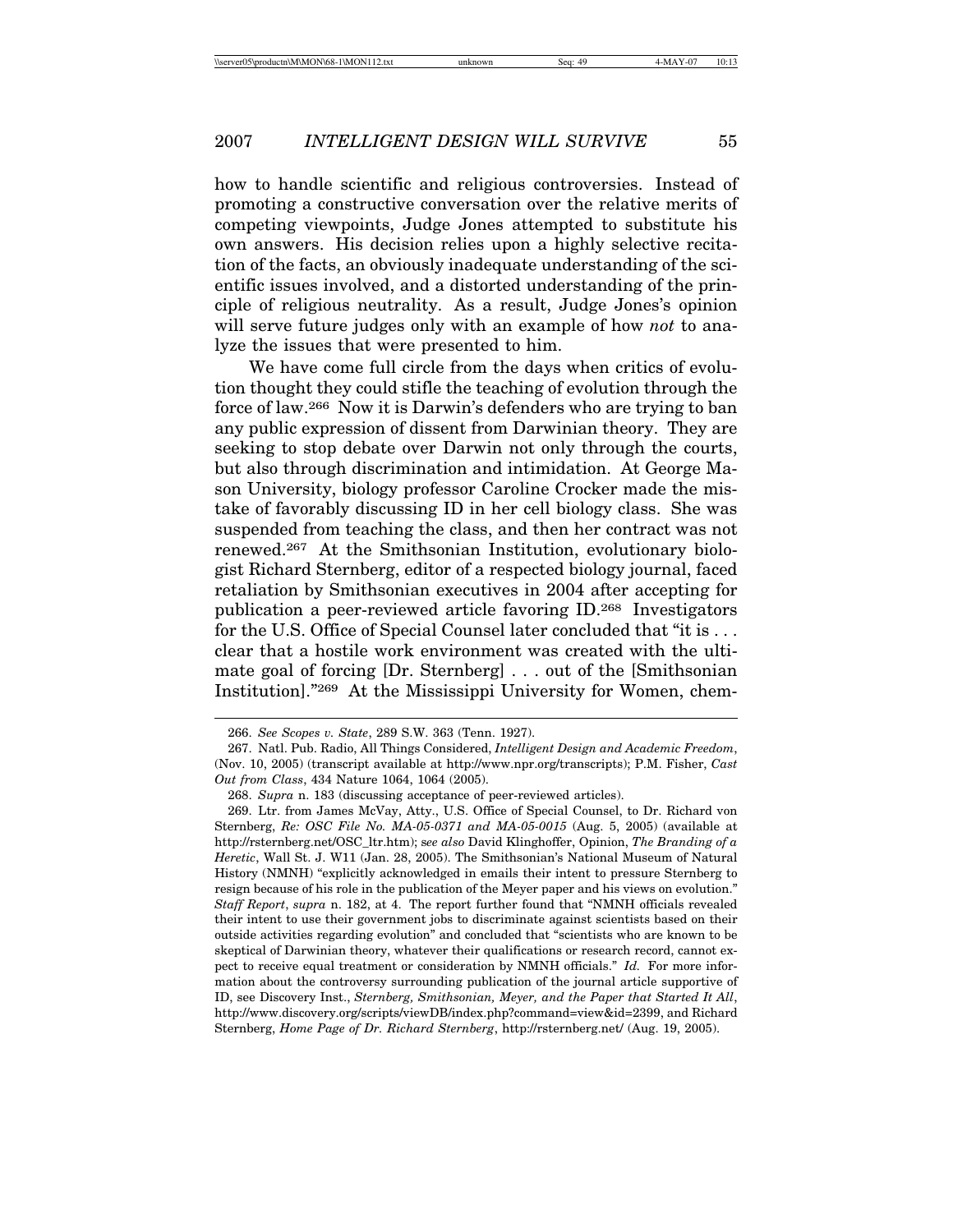istry professor Nancy Bryson was removed as head of the division of natural sciences in 2003 after merely presenting scientific criticisms of biological and chemical evolution to a seminar of honors students. "Students at my college got the message very clearly, do not ask any questions about Darwinism," she explained later.270

These politically-correct efforts to purge the scientific community of Darwin's critics are fueled by increasingly toxic rhetoric on the part of some evolutionists. Rather than defend the scientific merits of evolution, these Darwinists have become obsessed with stigmatizing their opponents as dangerous zealots hell-bent on imposing theocracy. In many states, it has become routine to apply the label of "Taliban" to anyone who supports teaching scientific criticisms of Darwinian theory.271 Biology professor Paul Z. Myers at the University of Minnesota, Morris, has even demanded "the public firing and humiliation of some teachers" who express their doubts about Darwin.272 He also says that evolutionists should "screw the polite words and careful rhetoric. It's time for scientists to break out the steel-toed boots and brass knuckles, and get out there and *hammer* on the lunatics and idiots."273 These defenders of evolution who claim to oppose blind zealotry have come to practice the very intolerance they claim to despise.

Such intolerance should raise concerns for people of good will from across the political spectrum. True liberals—those who favor free and open debate—should be disturbed by the efforts to

<sup>270.</sup> Tex. St. Bd. of Educ. Hrg. Transcr. at 505:4–6 (Sept. 10, 2003).

<sup>271.</sup> *See e.g.* Brian Leiter, *The Leiter Reports: Editorials, News, Updates, Biology Textbooks under Attack*, http://webapp.utexas.edu/blogs/archives/bleiter/000146.html#000146 (Aug. 11, 2003) (accessed Feb. 21, 2007); Ohio Citizens for Science, *Statement of the Reverend Mark Belletini, Senior Minister of the First Unitarian Universalist Church of Columbus*, http://www.ohioscience.org/state-belletini.shtml (accessed Oct. 16, 2006); William Saletan, *Slate*, *Unintelligible Redesign*, http://www.slate.com/id/2062009/ (Feb. 13, 2002) ("According to scientists, teachers, and civil libertarians, the Taliban has invaded Ohio."); Jodi Wilgoren, *Politicized Scholars Put Evolution on the Defensive*, 154 N.Y. Times A1 (Aug. 21, 2005) ("The group [Discovery Institute] is also fending off attacks from the left, as critics liken it to . . . the Taliban.").

<sup>272.</sup> PZ Myers, *The Panda's Thumb*, *A New Recruit*, http://www.pandasthumb.org/ archives/2005/06/a\_new\_recruit.html#comment-c35130 (June 14, 2005). While Myers' statement mentions intelligent design, he also references proposed changes to the Minnesota Science Standards which did not mention intelligent design and only entailed implementing scientific critique of Darwin in Minnesota. Thus presumably Myers would apply his persecution to any teacher that simply dissents from Darwin. *See* Ltr. from Members of Minority Rpt. Writing Comm., to The Hon. Cheri Pierson Yecke, Commr. of Educ. Minn. Dept. of Educ., *Subject: Minnesota Science Standards Minority Report* (Dec. 7, 2003).

<sup>273.</sup> PZ Myers, *Pharyngula, Perspective, John Hawks Thinks There's Too Much "Foaming at the Mouth" over Bush's Support for Intelligent Design Creationism*, http:// pharyngula.org/index/weblog/comments/perspective/ (Aug. 4, 2005).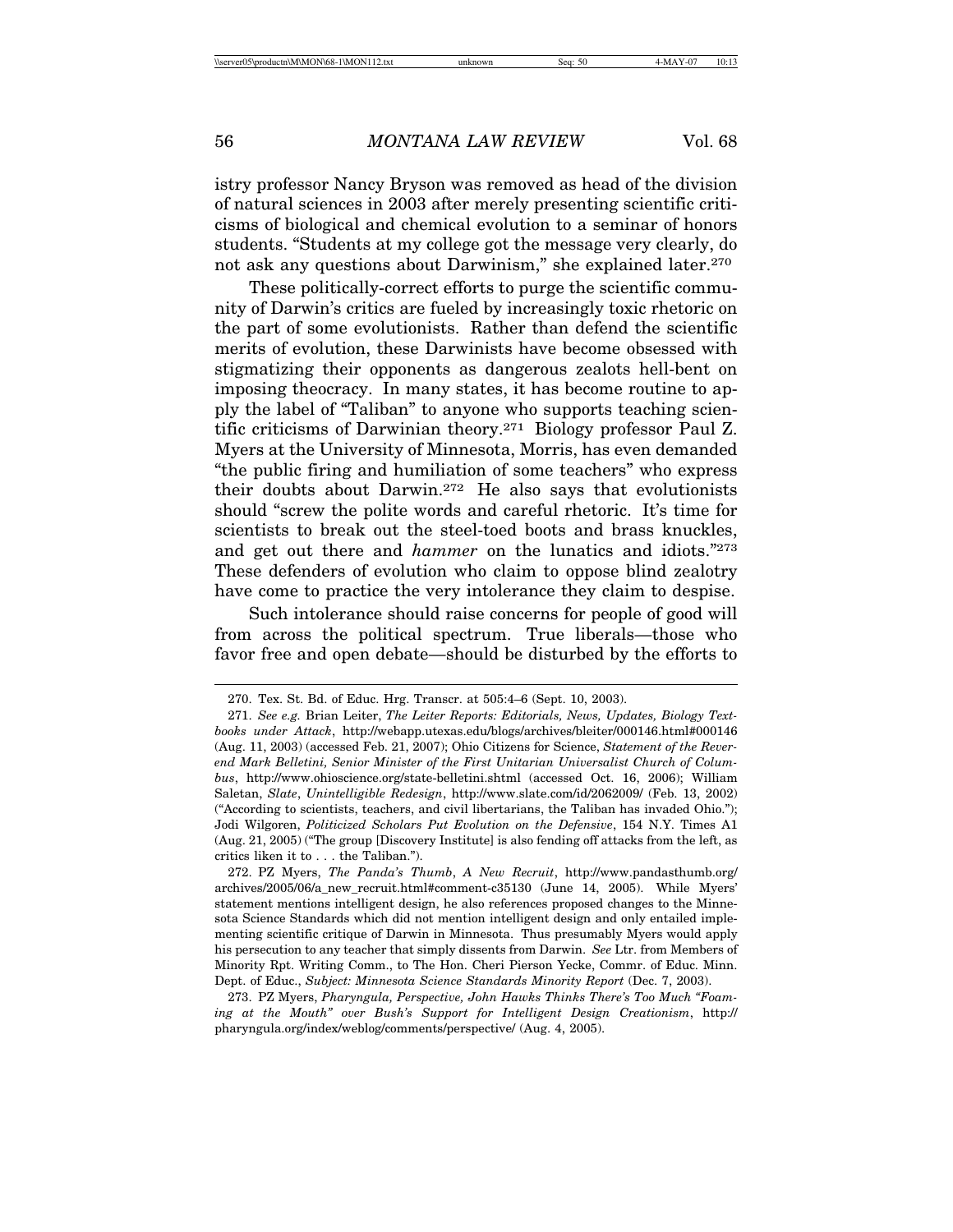silence academic critics of Darwinism just as much as conservatives. Whatever one's personal view of Darwin's theory, the current atmosphere is unhealthy for science, and it is unhealthy for a free society.

In the end, the debate over ID in nature cannot be resolved through either coercion or court decisions. ID arose because of new scientific evidence in cosmology and the life sciences, and this scientific evidence cannot be ruled out of existence by court order. As biochemist Michael Behe has observed of Judge Jones's ruling,

[it] does not impact the realities of biology, which are not amenable to adjudication. On the day after the judge's opinion, December 21, 2005, as before, the cell is run by amazingly complex, functional machinery that in any other context would immediately be recognized as designed. On December 21, 2005, as before, there are no nondesign explanations for the molecular machinery of life, only wishful speculations and Just-So stories.274

ID will survive *Kitzmiller* not only because the ruling itself is unpersuasive and is owed no deference, but because the scientific evidence pointing to design in nature is just as powerful today as it was before Judge Jones ruled.

<sup>274.</sup> Michael J. Behe, *Whether ID is Science: A Response to the Opinion of the Court in* Kitzmiller vs. Dover Area School District, in DeWolf et al. *Traipsing*, *supra* n. 65, at app. A, 92.